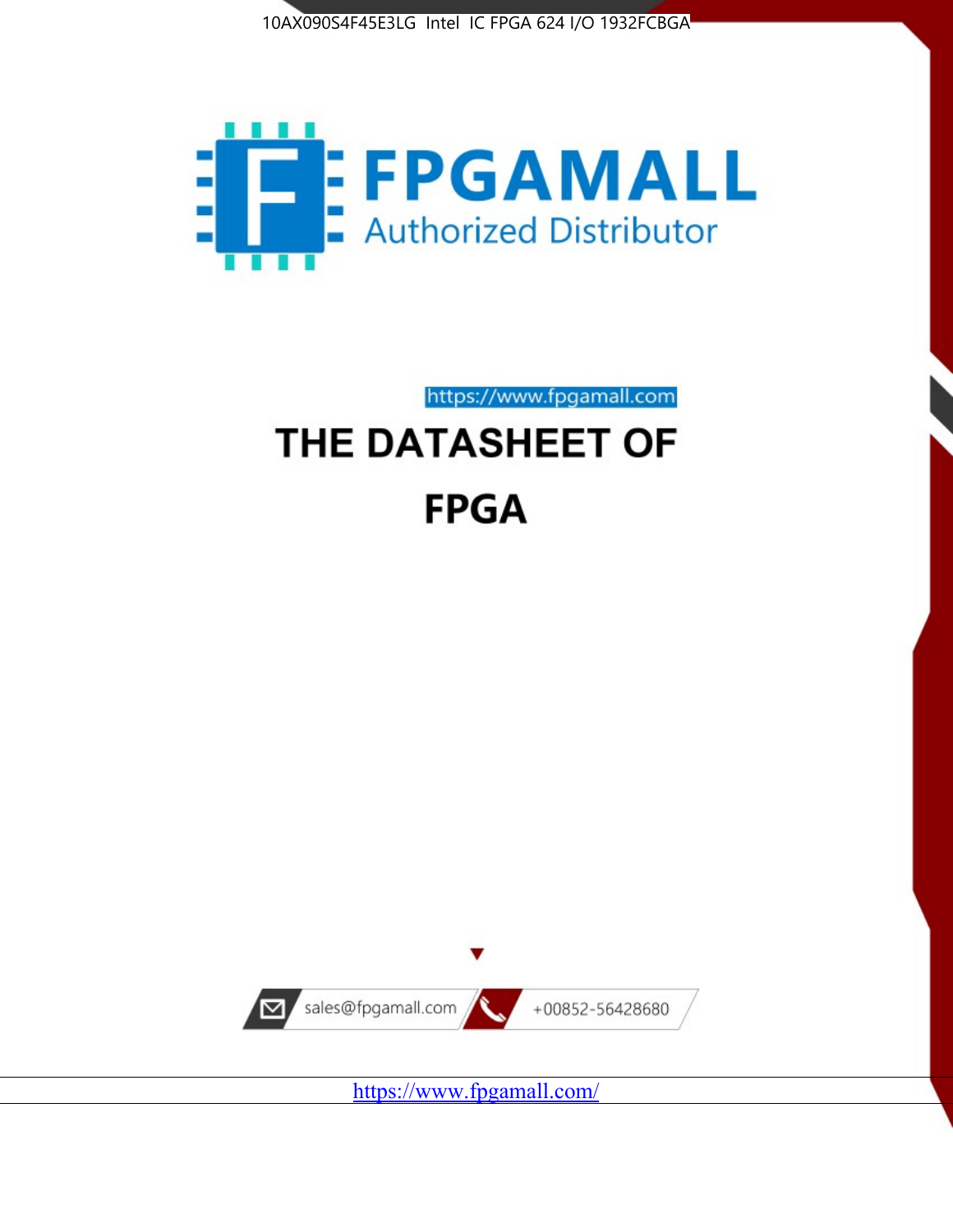10AX090S4F45E3LG Intel IC FPGA 624 I/O 1932FCBGA



# **Intel® Arria® 10 Device Overview**



**A10-OVERVIEW | 2018.12.06** Latest document on the web: **[PDF](https://www.intel.com/content/dam/www/programmable/us/en/pdfs/literature/hb/arria-10/a10_overview.pdf)** | **[HTML](https://www.intel.com/content/www/us/en/programmable/documentation/sam1403480274650.html)**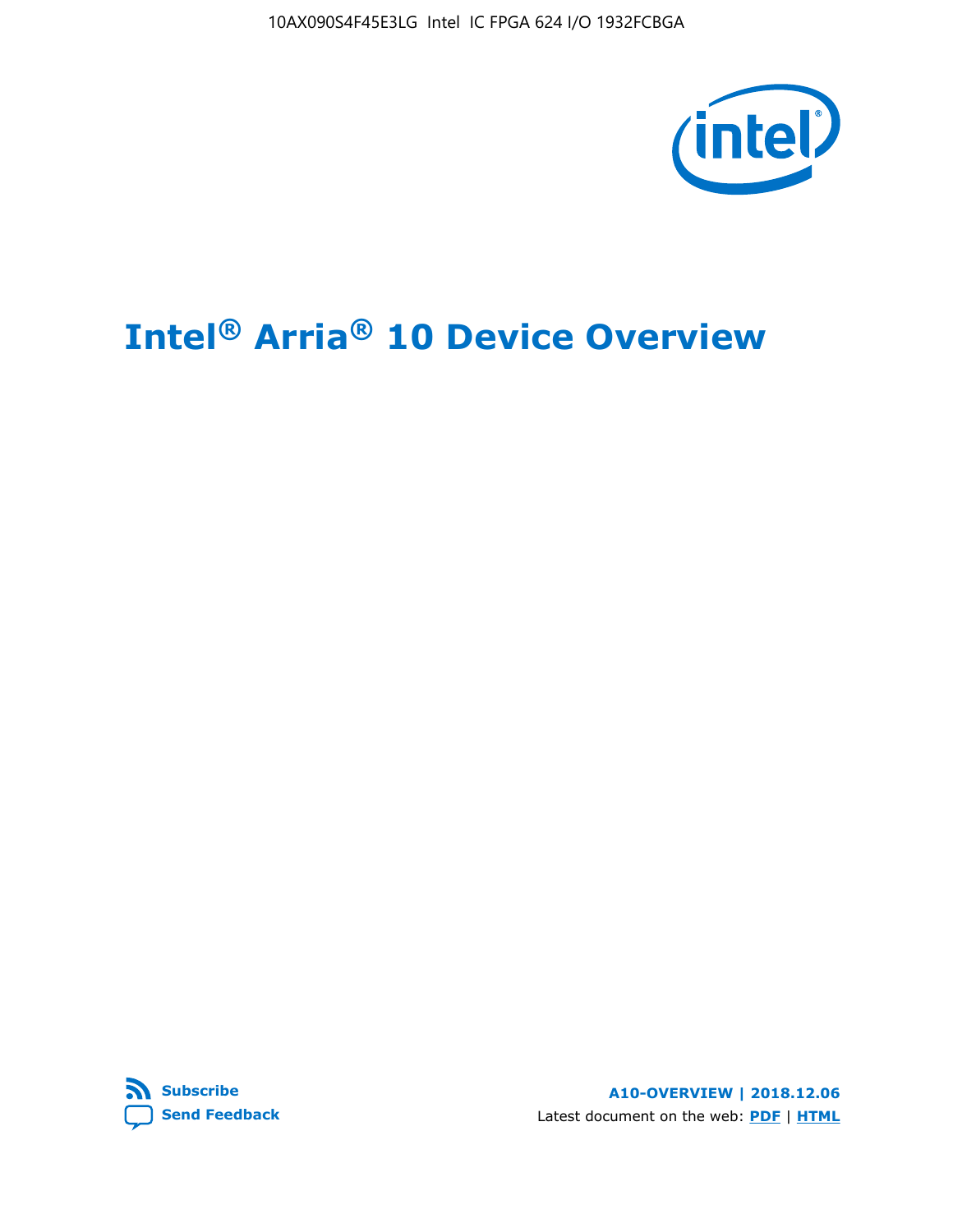

**Contents** 

# **Contents**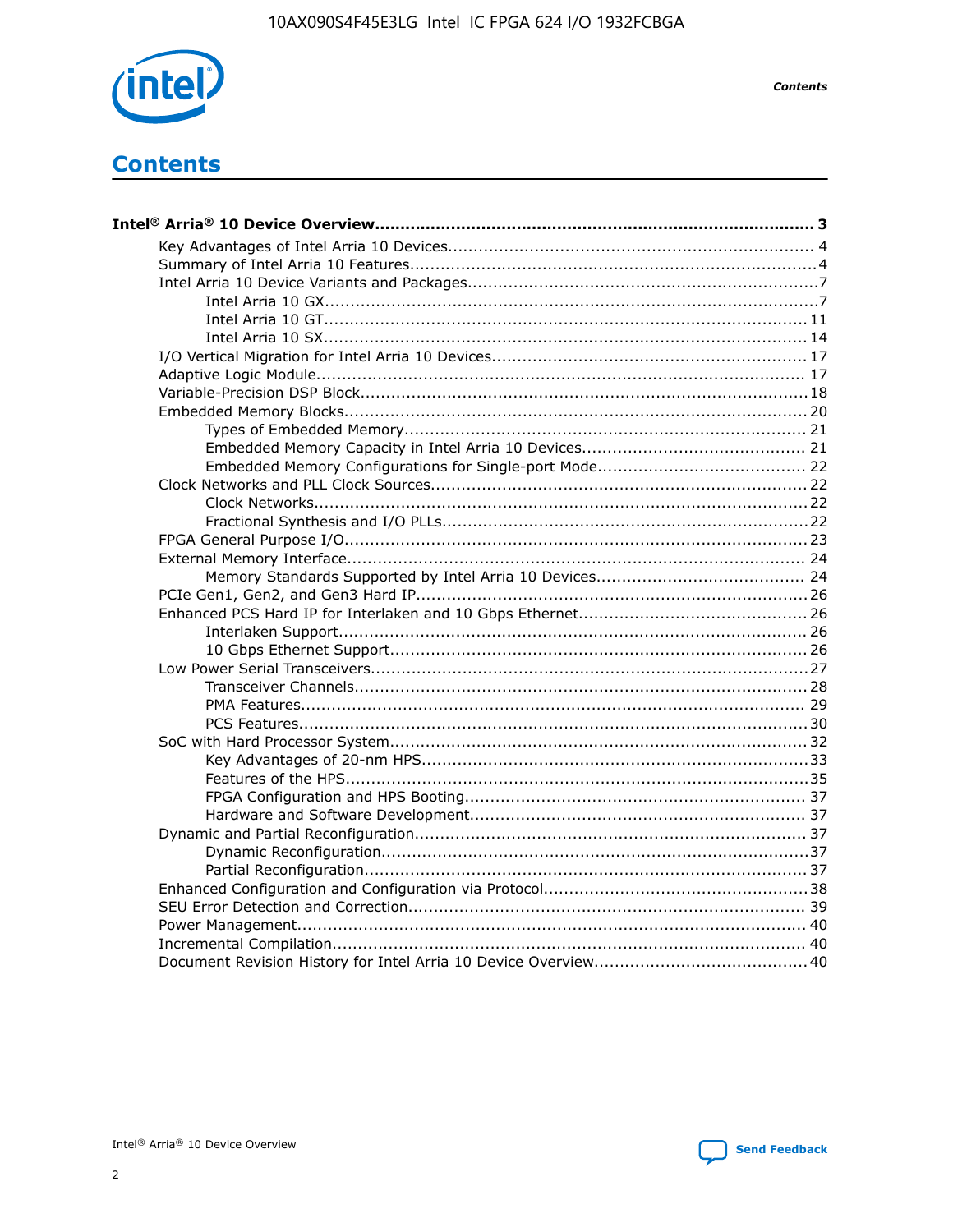**A10-OVERVIEW | 2018.12.06**

**[Send Feedback](mailto:FPGAtechdocfeedback@intel.com?subject=Feedback%20on%20Intel%20Arria%2010%20Device%20Overview%20(A10-OVERVIEW%202018.12.06)&body=We%20appreciate%20your%20feedback.%20In%20your%20comments,%20also%20specify%20the%20page%20number%20or%20paragraph.%20Thank%20you.)**



# **Intel® Arria® 10 Device Overview**

The Intel<sup>®</sup> Arria<sup>®</sup> 10 device family consists of high-performance and power-efficient 20 nm mid-range FPGAs and SoCs.

Intel Arria 10 device family delivers:

- Higher performance than the previous generation of mid-range and high-end FPGAs.
- Power efficiency attained through a comprehensive set of power-saving technologies.

The Intel Arria 10 devices are ideal for high performance, power-sensitive, midrange applications in diverse markets.

| <b>Market</b>         | <b>Applications</b>                                                                                               |
|-----------------------|-------------------------------------------------------------------------------------------------------------------|
| Wireless              | Channel and switch cards in remote radio heads<br>٠<br>Mobile backhaul<br>٠                                       |
| Wireline              | 40G/100G muxponders and transponders<br>٠<br>100G line cards<br>٠<br>Bridging<br>٠<br>Aggregation<br>٠            |
| <b>Broadcast</b>      | Studio switches<br>٠<br>Servers and transport<br>٠<br>Videoconferencing<br>٠<br>Professional audio and video<br>٠ |
| Computing and Storage | Flash cache<br>٠<br>Cloud computing servers<br>٠<br>Server acceleration<br>$\bullet$                              |
| Medical               | Diagnostic scanners<br>٠<br>Diagnostic imaging<br>٠                                                               |
| Military              | Missile guidance and control<br>٠<br>Radar<br>٠<br>Electronic warfare<br>٠<br>Secure communications<br>٠          |

#### **Table 1. Sample Markets and Ideal Applications for Intel Arria 10 Devices**

#### **Related Information**

- [Intel Arria 10 Device Handbook: Known Issues](http://www.altera.com/support/kdb/solutions/rd07302013_646.html) Lists the planned updates to the *Intel Arria 10 Device Handbook* chapters.
- [Intel Arria 10 GX/GT Device Errata and Design Recommendations](https://www.intel.com/content/www/us/en/programmable/documentation/agz1493851706374.html#yqz1494433888646)
- [Intel Arria 10 SX Device Errata and Design Recommendations](https://www.intel.com/content/www/us/en/programmable/documentation/cru1462832385668.html#cru1462832558642)

Intel Corporation. All rights reserved. Intel, the Intel logo, Altera, Arria, Cyclone, Enpirion, MAX, Nios, Quartus and Stratix words and logos are trademarks of Intel Corporation or its subsidiaries in the U.S. and/or other countries. Intel warrants performance of its FPGA and semiconductor products to current specifications in accordance with Intel's standard warranty, but reserves the right to make changes to any products and services at any time without notice. Intel assumes no responsibility or liability arising out of the application or use of any information, product, or service described herein except as expressly agreed to in writing by Intel. Intel customers are advised to obtain the latest version of device specifications before relying on any published information and before placing orders for products or services. \*Other names and brands may be claimed as the property of others.

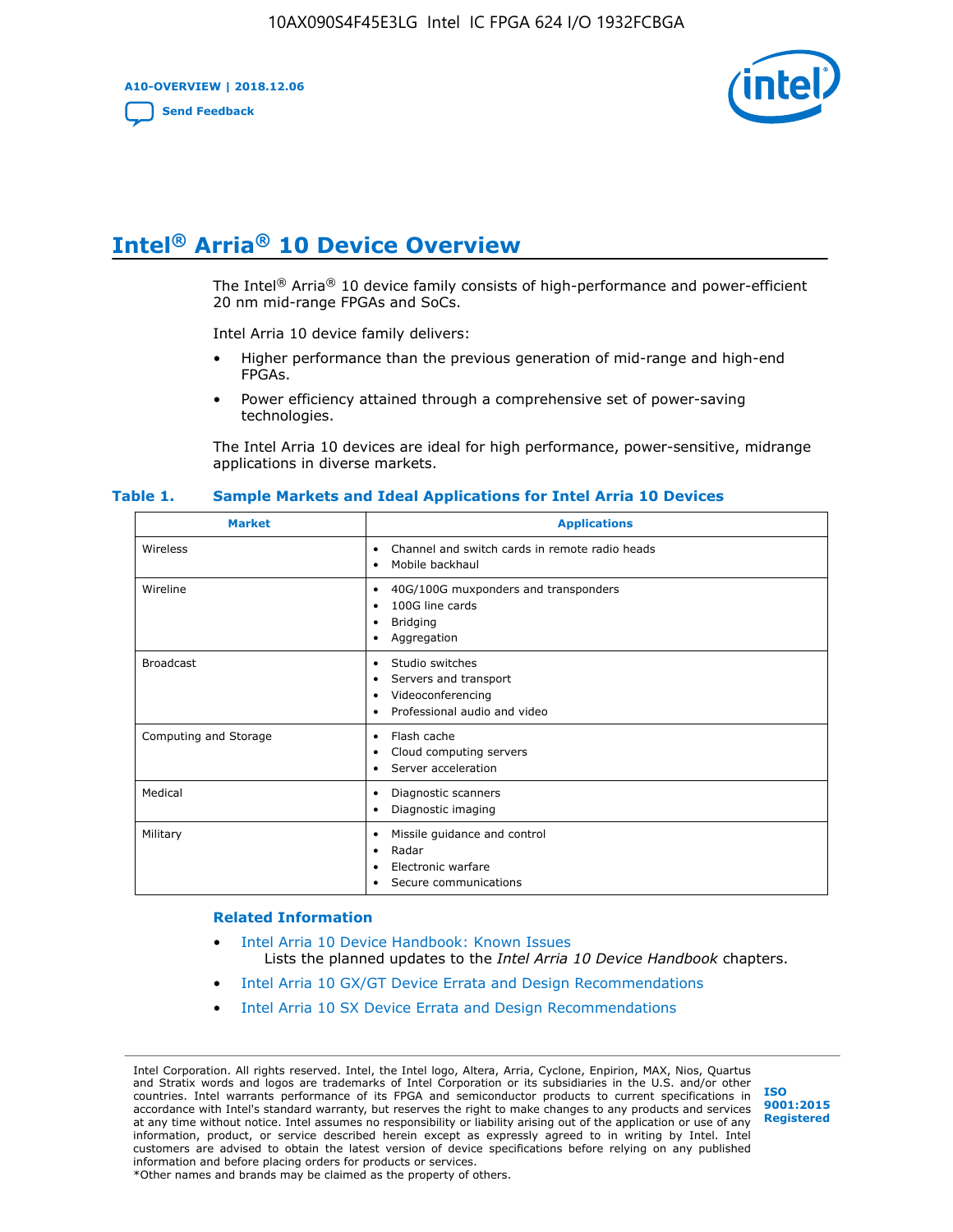

# **Key Advantages of Intel Arria 10 Devices**

# **Table 2. Key Advantages of the Intel Arria 10 Device Family**

| <b>Advantage</b>                                                                                          | <b>Supporting Feature</b>                                                                                                                                                                                                                                                                                                |  |  |  |  |  |
|-----------------------------------------------------------------------------------------------------------|--------------------------------------------------------------------------------------------------------------------------------------------------------------------------------------------------------------------------------------------------------------------------------------------------------------------------|--|--|--|--|--|
| Enhanced core architecture                                                                                | Built on TSMC's 20 nm process technology<br>٠<br>60% higher performance than the previous generation of mid-range FPGAs<br>٠<br>15% higher performance than the fastest previous-generation FPGA<br>٠                                                                                                                    |  |  |  |  |  |
| High-bandwidth integrated<br>transceivers                                                                 | Short-reach rates up to 25.8 Gigabits per second (Gbps)<br>٠<br>Backplane capability up to 12.5 Gbps<br>٠<br>Integrated 10GBASE-KR and 40GBASE-KR4 Forward Error Correction (FEC)<br>٠                                                                                                                                   |  |  |  |  |  |
| Improved logic integration and<br>hard IP blocks                                                          | 8-input adaptive logic module (ALM)<br>٠<br>Up to 65.6 megabits (Mb) of embedded memory<br>٠<br>Variable-precision digital signal processing (DSP) blocks<br>Fractional synthesis phase-locked loops (PLLs)<br>Hard PCI Express Gen3 IP blocks<br>Hard memory controllers and PHY up to 2,400 Megabits per second (Mbps) |  |  |  |  |  |
| Second generation hard<br>processor system (HPS) with<br>integrated ARM* Cortex*-A9*<br>MPCore* processor | Tight integration of a dual-core ARM Cortex-A9 MPCore processor, hard IP, and an<br>٠<br>FPGA in a single Intel Arria 10 system-on-a-chip (SoC)<br>Supports over 128 Gbps peak bandwidth with integrated data coherency between<br>$\bullet$<br>the processor and the FPGA fabric                                        |  |  |  |  |  |
| Advanced power savings                                                                                    | Comprehensive set of advanced power saving features<br>٠<br>Power-optimized MultiTrack routing and core architecture<br>٠<br>Up to 40% lower power compared to previous generation of mid-range FPGAs<br>Up to 60% lower power compared to previous generation of high-end FPGAs                                         |  |  |  |  |  |

# **Summary of Intel Arria 10 Features**

## **Table 3. Summary of Features for Intel Arria 10 Devices**

| <b>Feature</b>                  | <b>Description</b>                                                                                                                                                                                                                                                                                                                                                                                 |
|---------------------------------|----------------------------------------------------------------------------------------------------------------------------------------------------------------------------------------------------------------------------------------------------------------------------------------------------------------------------------------------------------------------------------------------------|
| Technology                      | TSMC's 20-nm SoC process technology<br>Allows operation at a lower $V_{\text{CC}}$ level of 0.82 V instead of the 0.9 V standard $V_{\text{CC}}$ core voltage                                                                                                                                                                                                                                      |
| Packaging                       | 1.0 mm ball-pitch Fineline BGA packaging<br>٠<br>0.8 mm ball-pitch Ultra Fineline BGA packaging<br>Multiple devices with identical package footprints for seamless migration between different<br><b>FPGA</b> densities<br>Devices with compatible package footprints allow migration to next generation high-end<br>Stratix $@10$ devices<br>RoHS, leaded $(1)$ , and lead-free (Pb-free) options |
| High-performance<br>FPGA fabric | Enhanced 8-input ALM with four registers<br>Improved multi-track routing architecture to reduce congestion and improve compilation time<br>Hierarchical core clocking architecture<br>Fine-grained partial reconfiguration                                                                                                                                                                         |
| Internal memory<br>blocks       | M20K-20-Kb memory blocks with hard error correction code (ECC)<br>Memory logic array block (MLAB)-640-bit memory                                                                                                                                                                                                                                                                                   |
|                                 | continued                                                                                                                                                                                                                                                                                                                                                                                          |



<sup>(1)</sup> Contact Intel for availability.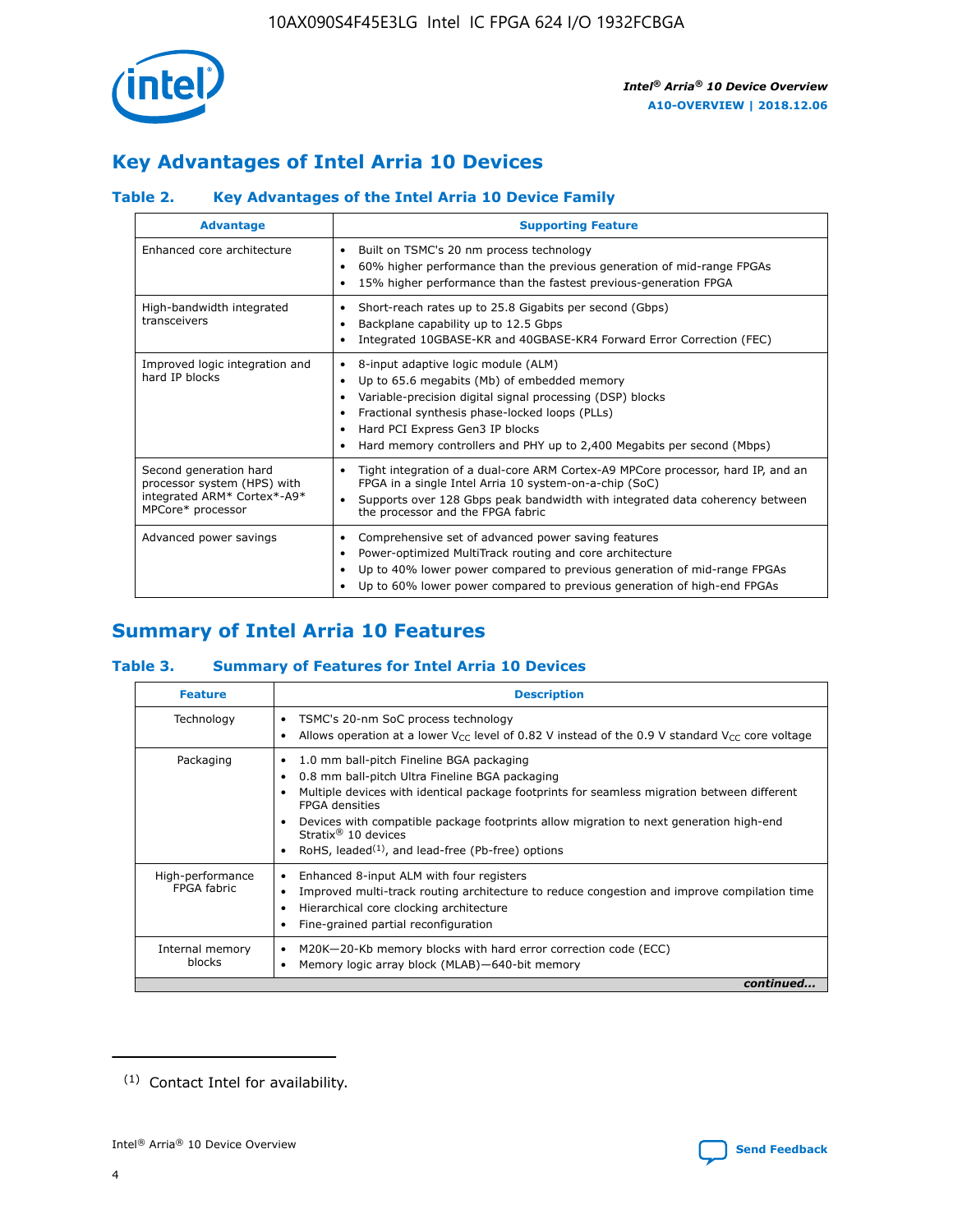$\mathbf{r}$ 



| <b>Feature</b>                         |                                                                                                                | <b>Description</b>                                                                                                                                                                                                                                                                                                                                                                                                                                                                                                                                                                                                                                                                                                                                                                                                                                               |
|----------------------------------------|----------------------------------------------------------------------------------------------------------------|------------------------------------------------------------------------------------------------------------------------------------------------------------------------------------------------------------------------------------------------------------------------------------------------------------------------------------------------------------------------------------------------------------------------------------------------------------------------------------------------------------------------------------------------------------------------------------------------------------------------------------------------------------------------------------------------------------------------------------------------------------------------------------------------------------------------------------------------------------------|
| Embedded Hard IP<br>blocks             | Variable-precision DSP                                                                                         | Native support for signal processing precision levels from $18 \times 19$ to<br>$\bullet$<br>54 x 54<br>Native support for 27 x 27 multiplier mode<br>$\bullet$<br>64-bit accumulator and cascade for systolic finite impulse responses<br>(FIRs)<br>Internal coefficient memory banks<br>$\bullet$<br>Preadder/subtractor for improved efficiency<br>Additional pipeline register to increase performance and reduce<br>power<br>Supports floating point arithmetic:<br>- Perform multiplication, addition, subtraction, multiply-add,<br>multiply-subtract, and complex multiplication.<br>- Supports multiplication with accumulation capability, cascade<br>summation, and cascade subtraction capability.<br>- Dynamic accumulator reset control.<br>- Support direct vector dot and complex multiplication chaining<br>multiply floating point DSP blocks. |
|                                        | Memory controller                                                                                              | DDR4, DDR3, and DDR3L                                                                                                                                                                                                                                                                                                                                                                                                                                                                                                                                                                                                                                                                                                                                                                                                                                            |
|                                        | PCI Express*                                                                                                   | PCI Express (PCIe*) Gen3 (x1, x2, x4, or x8), Gen2 (x1, x2, x4, or x8)<br>and Gen1 (x1, x2, x4, or x8) hard IP with complete protocol stack,<br>endpoint, and root port                                                                                                                                                                                                                                                                                                                                                                                                                                                                                                                                                                                                                                                                                          |
|                                        | Transceiver I/O                                                                                                | 10GBASE-KR/40GBASE-KR4 Forward Error Correction (FEC)<br>PCS hard IPs that support:<br>- 10-Gbps Ethernet (10GbE)<br>- PCIe PIPE interface<br>- Interlaken<br>- Gbps Ethernet (GbE)<br>- Common Public Radio Interface (CPRI) with deterministic latency<br>support<br>- Gigabit-capable passive optical network (GPON) with fast lock-<br>time support<br>13.5G JESD204b<br>$\bullet$<br>8B/10B, 64B/66B, 64B/67B encoders and decoders<br>Custom mode support for proprietary protocols                                                                                                                                                                                                                                                                                                                                                                        |
| Core clock networks                    | $\bullet$                                                                                                      | Up to 800 MHz fabric clocking, depending on the application:<br>- 667 MHz external memory interface clocking with 2,400 Mbps DDR4 interface<br>- 800 MHz LVDS interface clocking with 1,600 Mbps LVDS interface<br>Global, regional, and peripheral clock networks<br>Clock networks that are not used can be gated to reduce dynamic power                                                                                                                                                                                                                                                                                                                                                                                                                                                                                                                      |
| Phase-locked loops<br>(PLLs)           | High-resolution fractional synthesis PLLs:<br>$\bullet$<br>Integer PLLs:<br>- Adjacent to general purpose I/Os | - Precision clock synthesis, clock delay compensation, and zero delay buffering (ZDB)<br>- Support integer mode and fractional mode<br>- Fractional mode support with third-order delta-sigma modulation<br>- Support external memory and LVDS interfaces                                                                                                                                                                                                                                                                                                                                                                                                                                                                                                                                                                                                        |
| FPGA General-purpose<br>$I/Os$ (GPIOs) | On-chip termination (OCT)<br>$\bullet$                                                                         | 1.6 Gbps LVDS-every pair can be configured as receiver or transmitter<br>1.2 V to 3.0 V single-ended LVTTL/LVCMOS interfacing                                                                                                                                                                                                                                                                                                                                                                                                                                                                                                                                                                                                                                                                                                                                    |
| <b>External Memory</b><br>Interface    | $\bullet$                                                                                                      | Hard memory controller- DDR4, DDR3, and DDR3L support<br>$-$ DDR4-speeds up to 1,200 MHz/2,400 Mbps<br>- DDR3-speeds up to 1,067 MHz/2,133 Mbps<br>Soft memory controller—provides support for RLDRAM $3^{(2)}$ , QDR IV $^{(2)}$ , and QDR II+<br>continued                                                                                                                                                                                                                                                                                                                                                                                                                                                                                                                                                                                                     |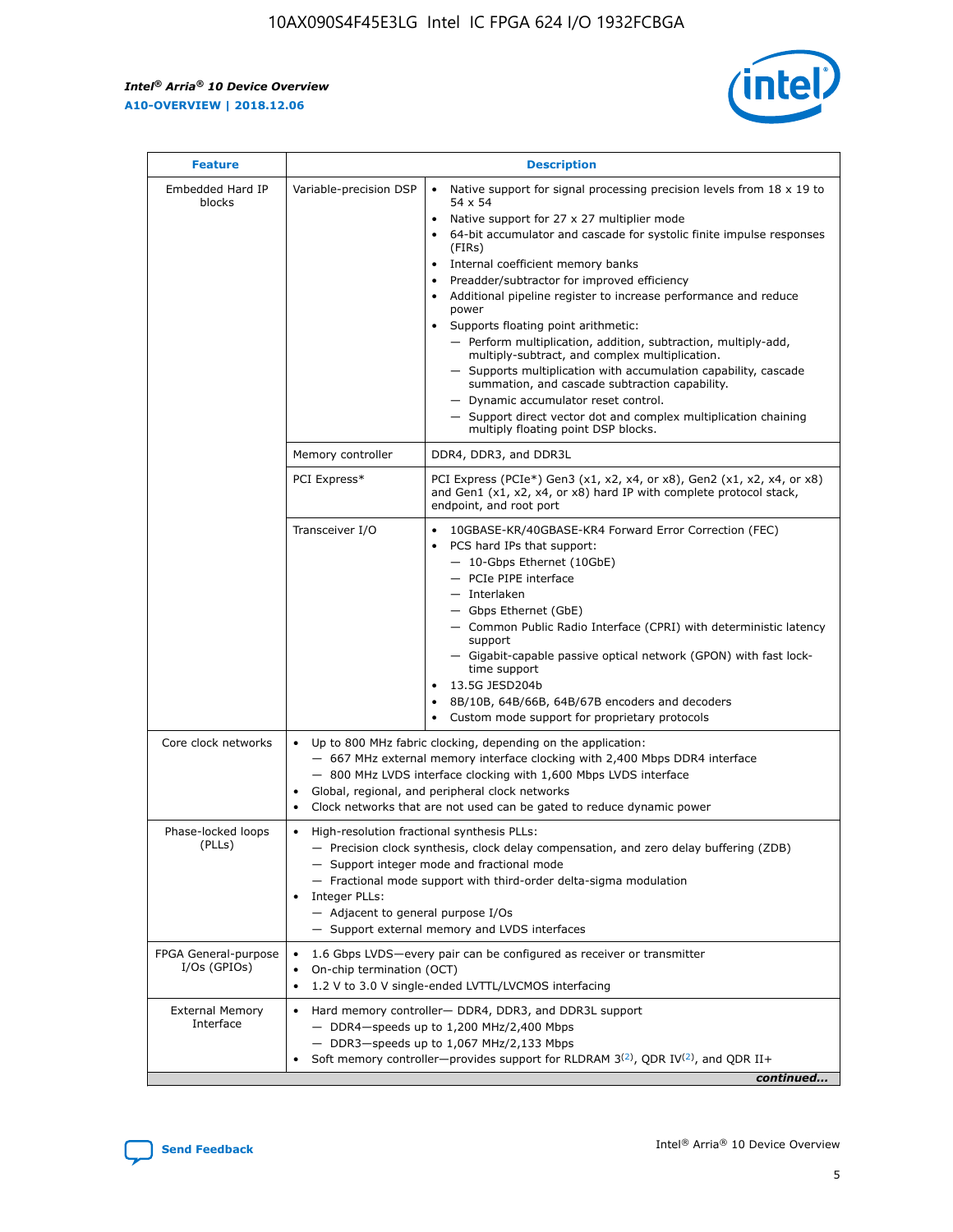

| <b>Feature</b>                                    | <b>Description</b>                                                                                                                                                                                                                                                                                                                                                                                                                                                                                                                                                                                                                                    |
|---------------------------------------------------|-------------------------------------------------------------------------------------------------------------------------------------------------------------------------------------------------------------------------------------------------------------------------------------------------------------------------------------------------------------------------------------------------------------------------------------------------------------------------------------------------------------------------------------------------------------------------------------------------------------------------------------------------------|
| Low-power serial<br>transceivers                  | • Continuous operating range:<br>- Intel Arria 10 GX-1 Gbps to 17.4 Gbps<br>- Intel Arria 10 GT-1 Gbps to 25.8 Gbps<br>Backplane support:<br>$-$ Intel Arria 10 GX-up to 12.5<br>- Intel Arria 10 GT-up to 12.5<br>Extended range down to 125 Mbps with oversampling<br>ATX transmit PLLs with user-configurable fractional synthesis capability<br>Electronic Dispersion Compensation (EDC) support for XFP, SFP+, QSFP, and CFP optical<br>module<br>Adaptive linear and decision feedback equalization<br>$\bullet$<br>Transmitter pre-emphasis and de-emphasis<br>$\bullet$<br>Dynamic partial reconfiguration of individual transceiver channels |
| <b>HPS</b><br>(Intel Arria 10 SX<br>devices only) | • Dual-core ARM Cortex-A9 MPCore processor-1.2 GHz CPU with<br>Processor and system<br>1.5 GHz overdrive capability<br>256 KB on-chip RAM and 64 KB on-chip ROM<br>$\bullet$<br>System peripherals—general-purpose timers, watchdog timers, direct<br>memory access (DMA) controller, FPGA configuration manager, and<br>clock and reset managers<br>• Security features—anti-tamper, secure boot, Advanced Encryption<br>Standard (AES) and authentication (SHA)<br>ARM CoreSight* JTAG debug access port, trace port, and on-chip<br>$\bullet$<br>trace storage                                                                                     |
|                                                   | <b>External interfaces</b><br>Hard memory interface-Hard memory controller (2,400 Mbps DDR4,<br>$\bullet$<br>and 2,133 Mbps DDR3), Quad serial peripheral interface (QSPI) flash<br>controller, NAND flash controller, direct memory access (DMA)<br>controller, Secure Digital/MultiMediaCard (SD/MMC) controller<br>Communication interface-10/100/1000 Ethernet media access<br>$\bullet$<br>control (MAC), USB On-The-GO (OTG) controllers, I <sup>2</sup> C controllers,<br>UART 16550, serial peripheral interface (SPI), and up to 62<br>HPS GPIO interfaces (48 direct-share I/Os)                                                            |
|                                                   | High-performance ARM AMBA* AXI bus bridges that support<br>Interconnects to core<br>$\bullet$<br>simultaneous read and write<br>HPS-FPGA bridges-include the FPGA-to-HPS, HPS-to-FPGA, and<br>$\bullet$<br>lightweight HPS-to-FPGA bridges that allow the FPGA fabric to issue<br>transactions to slaves in the HPS, and vice versa<br>Configuration bridge that allows HPS configuration manager to<br>configure the core logic via dedicated 32-bit configuration port<br>FPGA-to-HPS SDRAM controller bridge-provides configuration<br>interfaces for the multiport front end (MPFE) of the HPS SDRAM<br>controller                                |
| Configuration                                     | Tamper protection—comprehensive design protection to protect your valuable IP investments<br>Enhanced 256-bit advanced encryption standard (AES) design security with authentication<br>$\bullet$<br>Configuration via protocol (CvP) using PCIe Gen1, Gen2, or Gen3<br>continued                                                                                                                                                                                                                                                                                                                                                                     |

<sup>(2)</sup> Intel Arria 10 devices support this external memory interface using hard PHY with soft memory controller.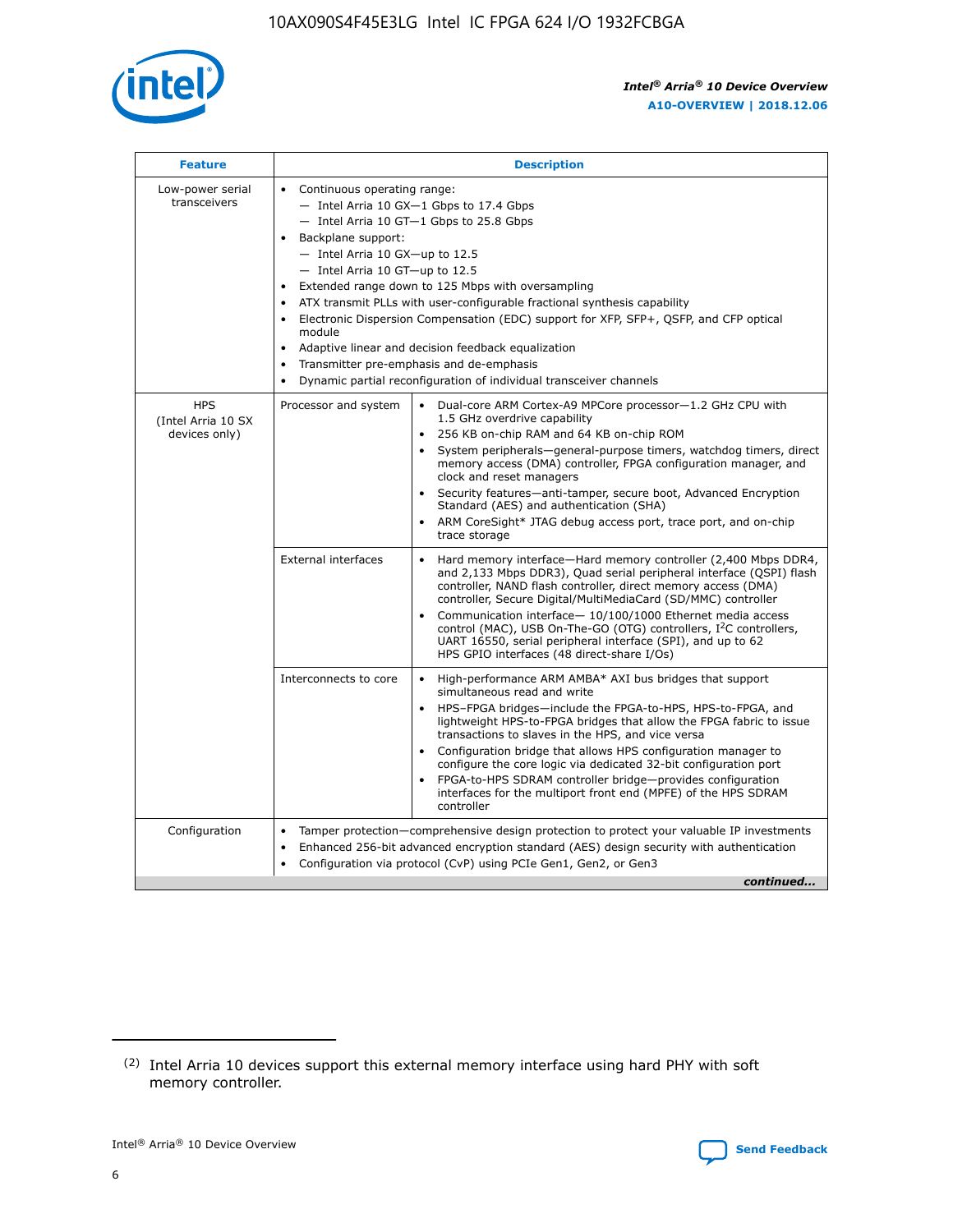

| <b>Feature</b>     | <b>Description</b>                                                                                                                                                                                                    |
|--------------------|-----------------------------------------------------------------------------------------------------------------------------------------------------------------------------------------------------------------------|
|                    | Dynamic reconfiguration of the transceivers and PLLs<br>Fine-grained partial reconfiguration of the core fabric<br>Active Serial x4 Interface                                                                         |
| Power management   | SmartVID<br>Low static power device options<br>Programmable Power Technology<br>Intel Quartus <sup>®</sup> Prime integrated power analysis                                                                            |
| Software and tools | Intel Quartus Prime design suite<br>Transceiver toolkit<br>٠<br>Platform Designer system integration tool<br>DSP Builder for Intel FPGAs<br>OpenCL <sup>™</sup> support<br>Intel SoC FPGA Embedded Design Suite (EDS) |

## **Related Information**

[Intel Arria 10 Transceiver PHY Overview](https://www.intel.com/content/www/us/en/programmable/documentation/nik1398707230472.html#nik1398706768037) Provides details on Intel Arria 10 transceivers.

# **Intel Arria 10 Device Variants and Packages**

#### **Table 4. Device Variants for the Intel Arria 10 Device Family**

| <b>Variant</b>    | <b>Description</b>                                                                                                                                                                                                     |
|-------------------|------------------------------------------------------------------------------------------------------------------------------------------------------------------------------------------------------------------------|
| Intel Arria 10 GX | FPGA featuring 17.4 Gbps transceivers for short reach applications with 12.5 backplane driving<br>capability.                                                                                                          |
| Intel Arria 10 GT | FPGA featuring:<br>17.4 Gbps transceivers for short reach applications with 12.5 backplane driving capability.<br>25.8 Gbps transceivers for supporting CAUI-4 and CEI-25G applications with CFP2 and CFP4<br>modules. |
| Intel Arria 10 SX | SoC integrating ARM-based HPS and FPGA featuring 17.4 Gbps transceivers for short reach<br>applications with 12.5 backplane driving capability.                                                                        |

# **Intel Arria 10 GX**

This section provides the available options, maximum resource counts, and package plan for the Intel Arria 10 GX devices.

The information in this section is correct at the time of publication. For the latest information and to get more details, refer to the Intel FPGA Product Selector.

#### **Related Information**

#### [Intel FPGA Product Selector](http://www.altera.com/products/selector/psg-selector.html) Provides the latest information on Intel products.

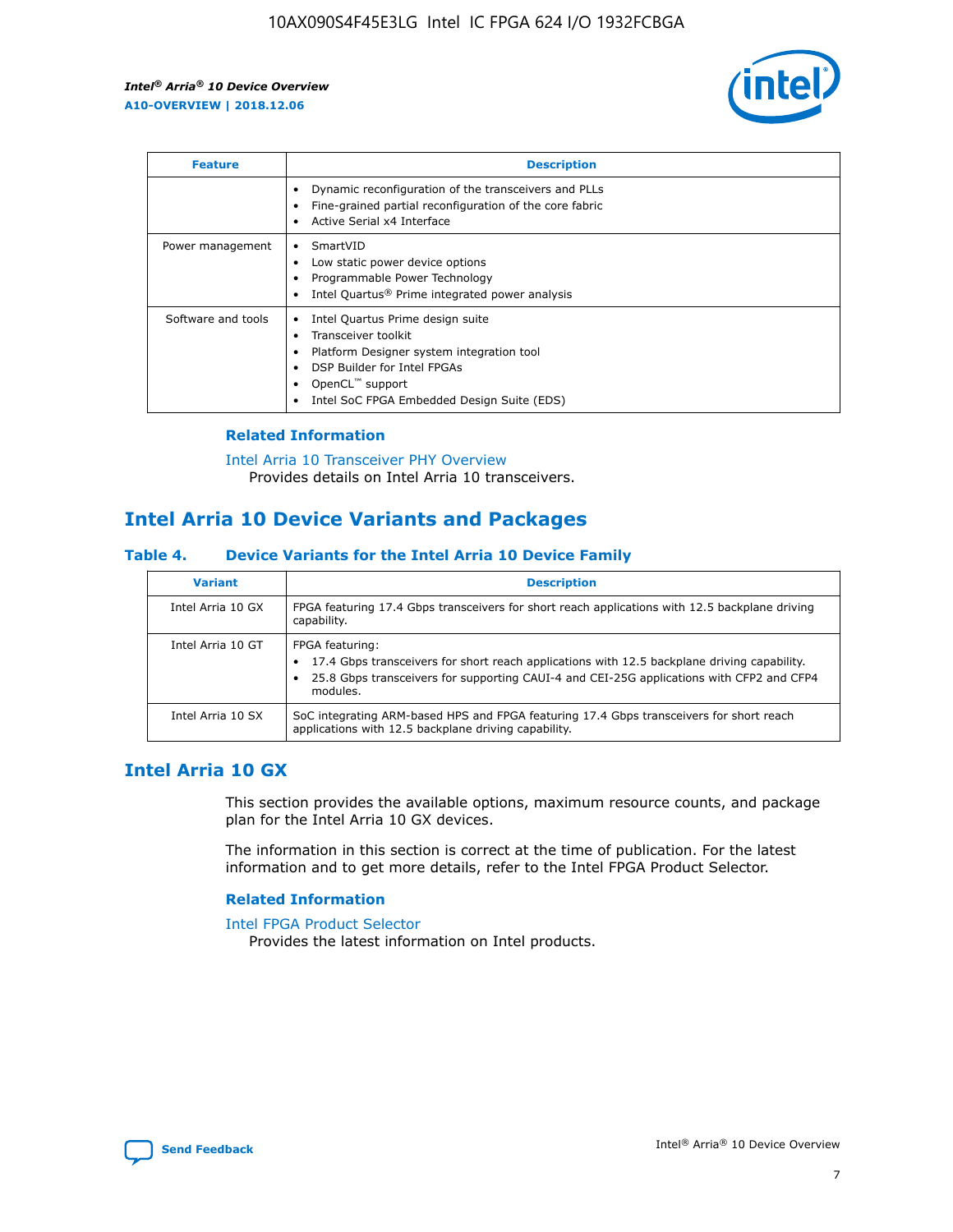

# **Available Options**





#### **Related Information**

[Transceiver Performance for Intel Arria 10 GX/SX Devices](https://www.intel.com/content/www/us/en/programmable/documentation/mcn1413182292568.html#mcn1413213965502) Provides more information about the transceiver speed grade.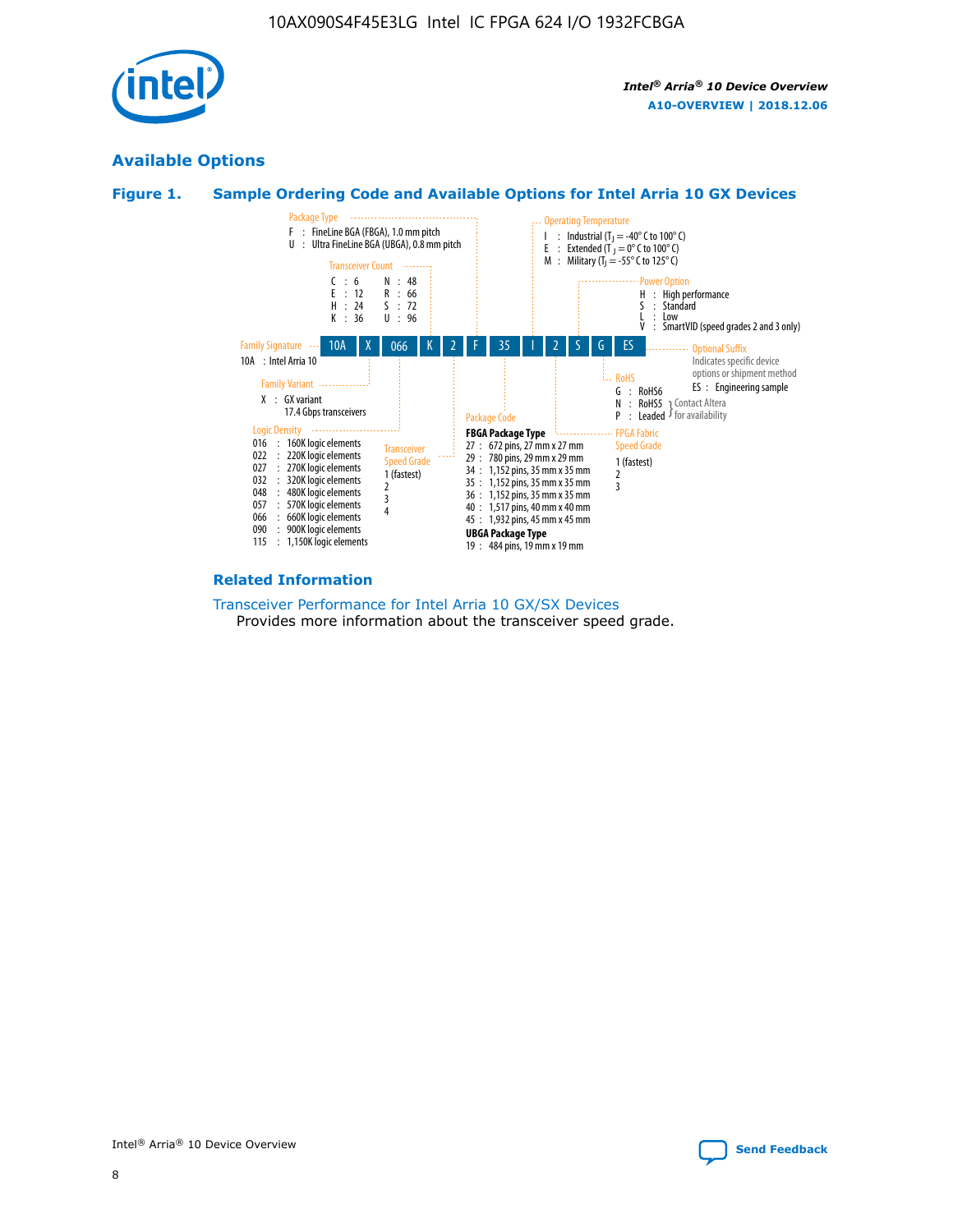

# **Maximum Resources**

#### **Table 5. Maximum Resource Counts for Intel Arria 10 GX Devices (GX 160, GX 220, GX 270, GX 320, and GX 480)**

| <b>Resource</b>              |                         | <b>Product Line</b> |                                |                |                |                |  |  |  |
|------------------------------|-------------------------|---------------------|--------------------------------|----------------|----------------|----------------|--|--|--|
|                              |                         | <b>GX 160</b>       | <b>GX 220</b><br><b>GX 270</b> |                | <b>GX 320</b>  | <b>GX 480</b>  |  |  |  |
| Logic Elements (LE) (K)      |                         | 160                 | 220                            | 270            | 320            | 480            |  |  |  |
| <b>ALM</b>                   |                         | 61,510              | 80,330                         | 101,620        | 119,900        | 183,590        |  |  |  |
| Register                     |                         | 246,040             | 321,320                        | 406,480        | 479,600        | 734,360        |  |  |  |
| Memory (Kb)                  | M <sub>20</sub> K       | 8,800               | 11,740                         | 15,000         | 17,820         | 28,620         |  |  |  |
|                              | <b>MLAB</b>             | 1,050               | 1,690                          | 2,452          | 2,727          | 4,164          |  |  |  |
| Variable-precision DSP Block |                         | 156                 | 192                            | 830<br>985     |                | 1,368          |  |  |  |
| 18 x 19 Multiplier           |                         | 312                 | 384                            | 1,970<br>1,660 |                | 2,736          |  |  |  |
| PLL                          | Fractional<br>Synthesis | 6                   | 6                              | 8              | 8              | 12             |  |  |  |
|                              | I/O                     | 6                   | 6                              | 8              | 8              | 12             |  |  |  |
| 17.4 Gbps Transceiver        |                         | 12                  | 12                             | 24             | 24             | 36             |  |  |  |
| GPIO <sup>(3)</sup>          |                         | 288                 | 288                            | 384<br>384     |                | 492            |  |  |  |
| LVDS Pair $(4)$              |                         | 120                 | 120                            | 168            | 168            | 222            |  |  |  |
| PCIe Hard IP Block           |                         | $\mathbf{1}$        | 1                              | $\overline{2}$ | $\overline{2}$ | $\overline{2}$ |  |  |  |
| Hard Memory Controller       |                         | 6                   | 6                              | 8              | 8              | 12             |  |  |  |

<sup>(4)</sup> Each LVDS I/O pair can be used as differential input or output.



<sup>(3)</sup> The number of GPIOs does not include transceiver I/Os. In the Intel Quartus Prime software, the number of user I/Os includes transceiver I/Os.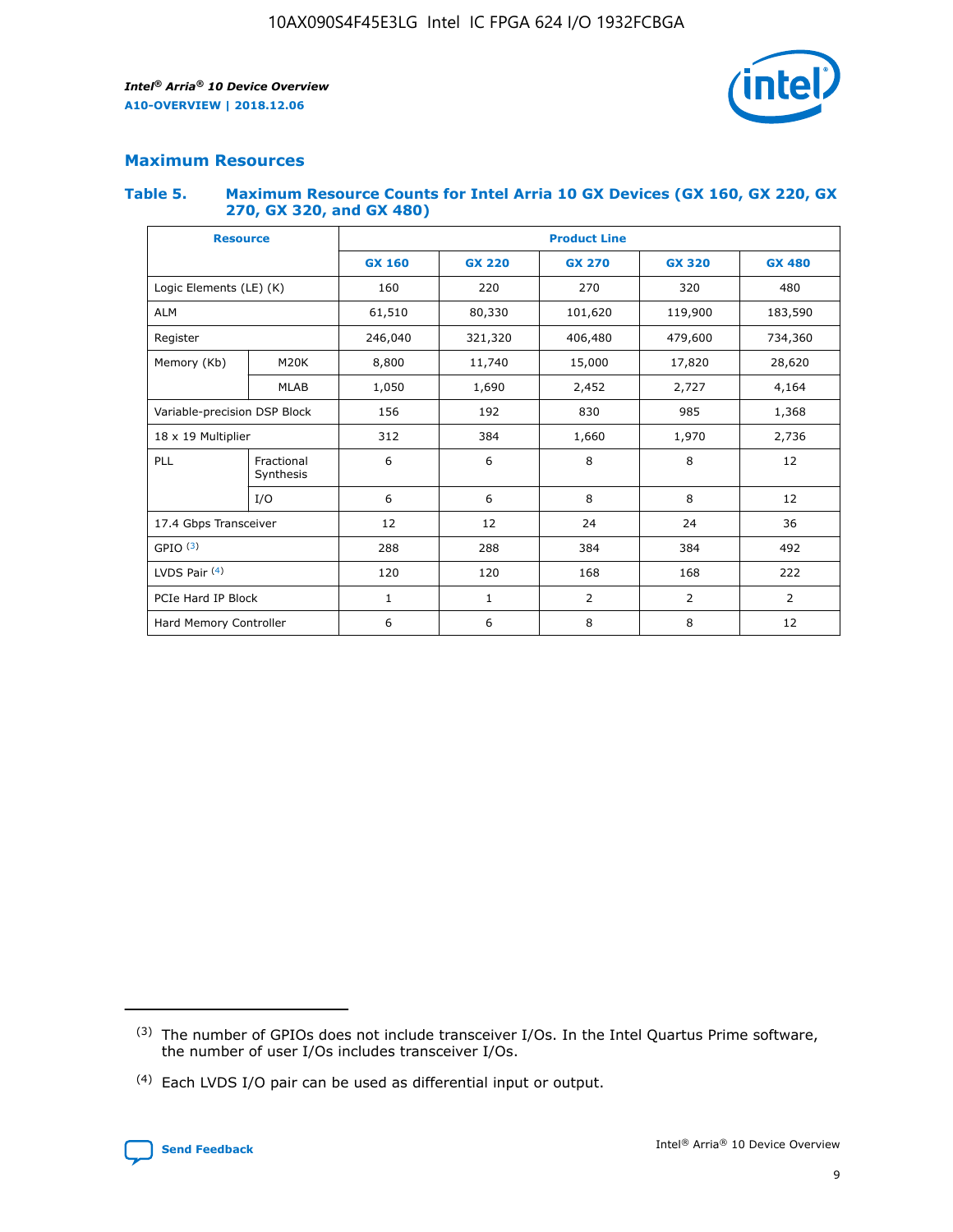

## **Table 6. Maximum Resource Counts for Intel Arria 10 GX Devices (GX 570, GX 660, GX 900, and GX 1150)**

|                              | <b>Resource</b>         | <b>Product Line</b> |                |                |                |  |  |  |  |
|------------------------------|-------------------------|---------------------|----------------|----------------|----------------|--|--|--|--|
|                              |                         | <b>GX 570</b>       | <b>GX 660</b>  | <b>GX 900</b>  | <b>GX 1150</b> |  |  |  |  |
| Logic Elements (LE) (K)      |                         | 570                 | 660            | 900            | 1,150          |  |  |  |  |
| <b>ALM</b>                   |                         | 217,080             | 251,680        | 339,620        | 427,200        |  |  |  |  |
| Register                     |                         | 868,320             | 1,006,720      | 1,358,480      | 1,708,800      |  |  |  |  |
| Memory (Kb)                  | <b>M20K</b>             | 36,000              | 42,620         | 48,460         | 54,260         |  |  |  |  |
|                              | <b>MLAB</b>             | 5,096               | 5,788<br>9,386 |                | 12,984         |  |  |  |  |
| Variable-precision DSP Block |                         | 1,523               | 1,687          | 1,518          | 1,518          |  |  |  |  |
| $18 \times 19$ Multiplier    |                         | 3,046               | 3,374          | 3,036          | 3,036          |  |  |  |  |
| PLL                          | Fractional<br>Synthesis | 16                  | 16             | 32             | 32             |  |  |  |  |
|                              | I/O                     | 16                  | 16             | 16             | 16             |  |  |  |  |
| 17.4 Gbps Transceiver        |                         | 48                  | 48             | 96             | 96             |  |  |  |  |
| GPIO <sup>(3)</sup>          |                         | 696                 | 696            | 768            | 768            |  |  |  |  |
| LVDS Pair $(4)$              |                         | 324                 | 324            | 384            | 384            |  |  |  |  |
| PCIe Hard IP Block           |                         | 2                   | 2              | $\overline{4}$ | $\overline{4}$ |  |  |  |  |
| Hard Memory Controller       |                         | 16                  | 16             | 16             | 16             |  |  |  |  |

# **Package Plan**

# **Table 7. Package Plan for Intel Arria 10 GX Devices (U19, F27, and F29)**

Refer to I/O and High Speed I/O in Intel Arria 10 Devices chapter for the number of 3 V I/O, LVDS I/O, and LVDS channels in each device package.

| <b>Product Line</b> | U <sub>19</sub><br>$(19 \text{ mm} \times 19 \text{ mm})$<br>484-pin UBGA) |          |             |         | <b>F27</b><br>(27 mm × 27 mm,<br>672-pin FBGA) |             | <b>F29</b><br>(29 mm × 29 mm,<br>780-pin FBGA) |          |             |  |
|---------------------|----------------------------------------------------------------------------|----------|-------------|---------|------------------------------------------------|-------------|------------------------------------------------|----------|-------------|--|
|                     | 3 V I/O                                                                    | LVDS I/O | <b>XCVR</b> | 3 V I/O | LVDS I/O                                       | <b>XCVR</b> | 3 V I/O                                        | LVDS I/O | <b>XCVR</b> |  |
| GX 160              | 48                                                                         | 192      | 6           | 48      | 192                                            | 12          | 48                                             | 240      | 12          |  |
| GX 220              | 48                                                                         | 192      | 6           | 48      | 192                                            | 12          | 48                                             | 240      | 12          |  |
| GX 270              |                                                                            |          |             | 48      | 192                                            | 12          | 48                                             | 312      | 12          |  |
| GX 320              |                                                                            |          |             | 48      | 192                                            | 12          | 48                                             | 312      | 12          |  |
| GX 480              |                                                                            |          |             |         |                                                |             | 48                                             | 312      | 12          |  |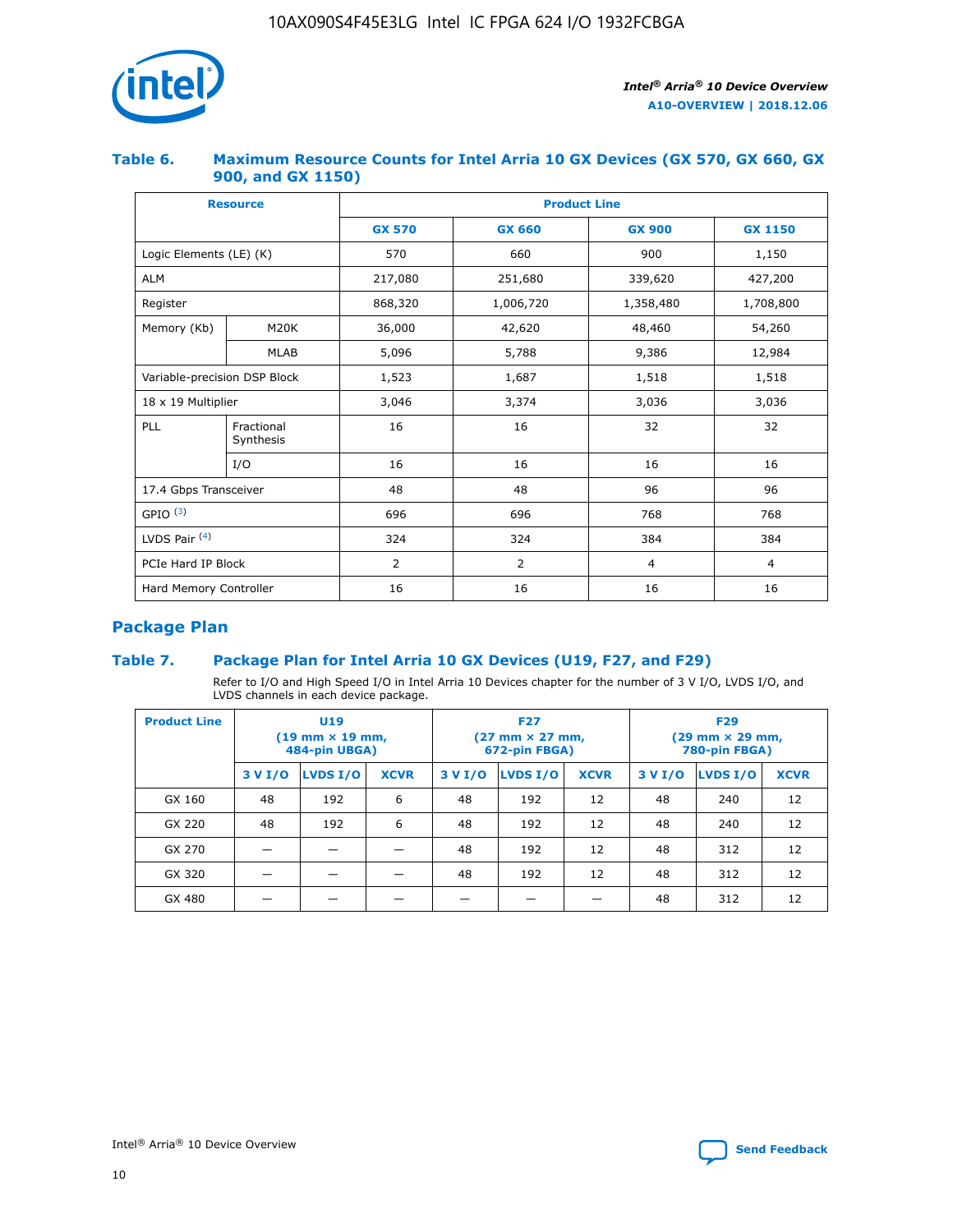

#### **Table 8. Package Plan for Intel Arria 10 GX Devices (F34, F35, NF40, and KF40)**

Refer to I/O and High Speed I/O in Intel Arria 10 Devices chapter for the number of 3 V I/O, LVDS I/O, and LVDS channels in each device package.

| <b>Product Line</b> | <b>F34</b><br>$(35 \text{ mm} \times 35 \text{ mm})$<br><b>1152-pin FBGA)</b> |                    | <b>F35</b><br>$(35 \text{ mm} \times 35 \text{ mm})$<br><b>1152-pin FBGA)</b> |           | <b>KF40</b><br>$(40$ mm $\times$ 40 mm,<br>1517-pin FBGA) |             |           | <b>NF40</b><br>$(40 \text{ mm} \times 40 \text{ mm})$<br>1517-pin FBGA) |             |           |                    |             |
|---------------------|-------------------------------------------------------------------------------|--------------------|-------------------------------------------------------------------------------|-----------|-----------------------------------------------------------|-------------|-----------|-------------------------------------------------------------------------|-------------|-----------|--------------------|-------------|
|                     | 3V<br>I/O                                                                     | <b>LVDS</b><br>I/O | <b>XCVR</b>                                                                   | 3V<br>I/O | <b>LVDS</b><br>I/O                                        | <b>XCVR</b> | 3V<br>I/O | <b>LVDS</b><br>I/O                                                      | <b>XCVR</b> | 3V<br>I/O | <b>LVDS</b><br>I/O | <b>XCVR</b> |
| GX 270              | 48                                                                            | 336                | 24                                                                            | 48        | 336                                                       | 24          |           |                                                                         |             |           |                    |             |
| GX 320              | 48                                                                            | 336                | 24                                                                            | 48        | 336                                                       | 24          |           |                                                                         |             |           |                    |             |
| GX 480              | 48                                                                            | 444                | 24                                                                            | 48        | 348                                                       | 36          |           |                                                                         |             |           |                    |             |
| GX 570              | 48                                                                            | 444                | 24                                                                            | 48        | 348                                                       | 36          | 96        | 600                                                                     | 36          | 48        | 540                | 48          |
| GX 660              | 48                                                                            | 444                | 24                                                                            | 48        | 348                                                       | 36          | 96        | 600                                                                     | 36          | 48        | 540                | 48          |
| GX 900              |                                                                               | 504                | 24                                                                            | —         |                                                           | -           |           |                                                                         |             |           | 600                | 48          |
| GX 1150             |                                                                               | 504                | 24                                                                            |           |                                                           |             |           |                                                                         |             |           | 600                | 48          |

#### **Table 9. Package Plan for Intel Arria 10 GX Devices (RF40, NF45, SF45, and UF45)**

Refer to I/O and High Speed I/O in Intel Arria 10 Devices chapter for the number of 3 V I/O, LVDS I/O, and LVDS channels in each device package.

| <b>Product Line</b> | <b>RF40</b><br>$(40$ mm $\times$ 40 mm,<br>1517-pin FBGA) |                    |             | <b>NF45</b><br>$(45 \text{ mm} \times 45 \text{ mm})$<br><b>1932-pin FBGA)</b> |                    |             | <b>SF45</b><br>$(45 \text{ mm} \times 45 \text{ mm})$<br><b>1932-pin FBGA)</b> |                    |             | <b>UF45</b><br>$(45 \text{ mm} \times 45 \text{ mm})$<br><b>1932-pin FBGA)</b> |                    |             |
|---------------------|-----------------------------------------------------------|--------------------|-------------|--------------------------------------------------------------------------------|--------------------|-------------|--------------------------------------------------------------------------------|--------------------|-------------|--------------------------------------------------------------------------------|--------------------|-------------|
|                     | 3V<br>I/O                                                 | <b>LVDS</b><br>I/O | <b>XCVR</b> | 3 V<br>I/O                                                                     | <b>LVDS</b><br>I/O | <b>XCVR</b> | 3 V<br>I/O                                                                     | <b>LVDS</b><br>I/O | <b>XCVR</b> | 3V<br>I/O                                                                      | <b>LVDS</b><br>I/O | <b>XCVR</b> |
| GX 900              |                                                           | 342                | 66          | _                                                                              | 768                | 48          |                                                                                | 624                | 72          |                                                                                | 480                | 96          |
| GX 1150             |                                                           | 342                | 66          | _                                                                              | 768                | 48          |                                                                                | 624                | 72          |                                                                                | 480                | 96          |

### **Related Information**

[I/O and High-Speed Differential I/O Interfaces in Intel Arria 10 Devices chapter, Intel](https://www.intel.com/content/www/us/en/programmable/documentation/sam1403482614086.html#sam1403482030321) [Arria 10 Device Handbook](https://www.intel.com/content/www/us/en/programmable/documentation/sam1403482614086.html#sam1403482030321)

Provides the number of 3 V and LVDS I/Os, and LVDS channels for each Intel Arria 10 device package.

# **Intel Arria 10 GT**

This section provides the available options, maximum resource counts, and package plan for the Intel Arria 10 GT devices.

The information in this section is correct at the time of publication. For the latest information and to get more details, refer to the Intel FPGA Product Selector.

#### **Related Information**

#### [Intel FPGA Product Selector](http://www.altera.com/products/selector/psg-selector.html)

Provides the latest information on Intel products.

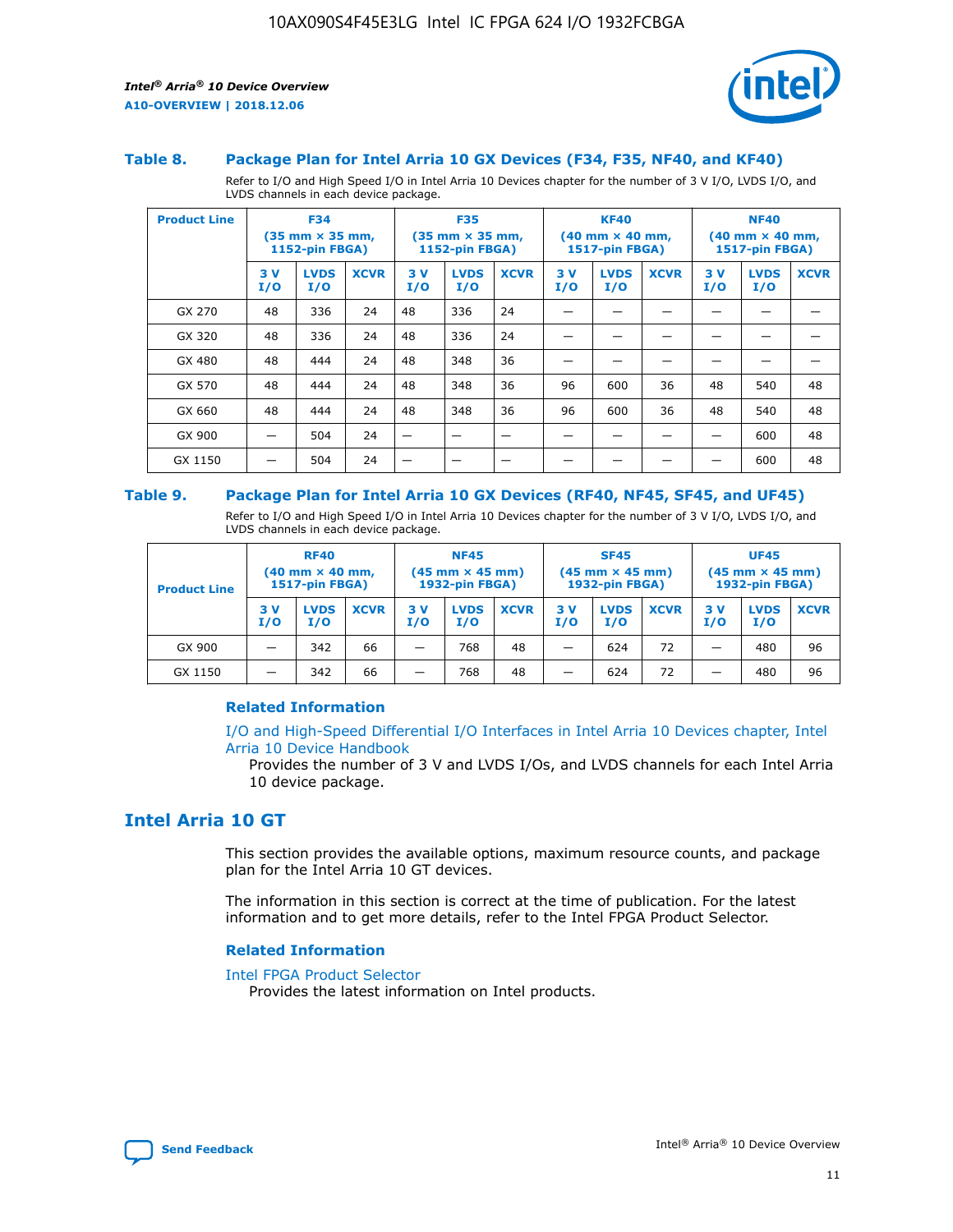

# **Available Options**

# **Figure 2. Sample Ordering Code and Available Options for Intel Arria 10 GT Devices**

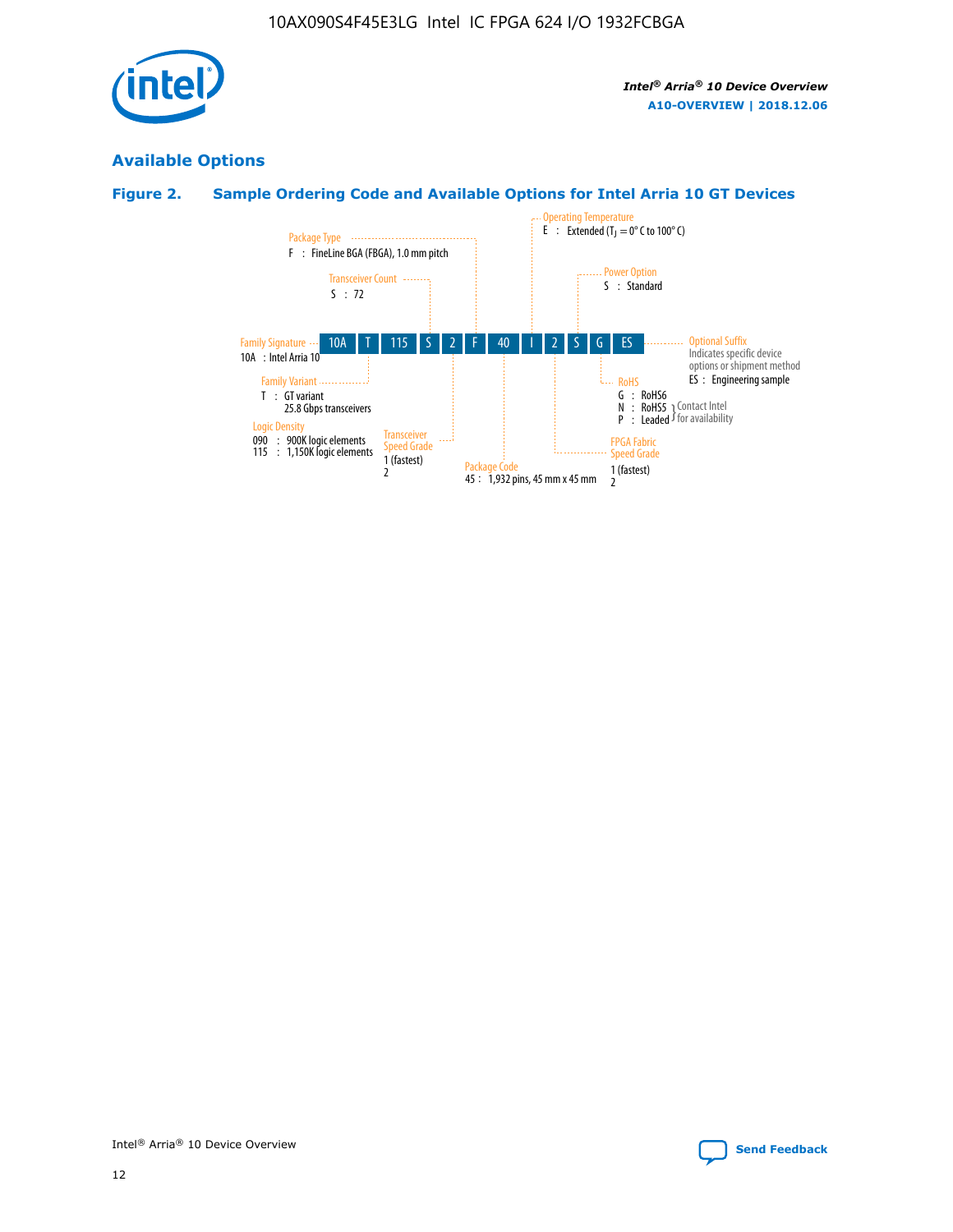

## **Maximum Resources**

#### **Table 10. Maximum Resource Counts for Intel Arria 10 GT Devices**

|                              | <b>Resource</b>      | <b>Product Line</b> |                |  |
|------------------------------|----------------------|---------------------|----------------|--|
|                              |                      | <b>GT 900</b>       | GT 1150        |  |
| Logic Elements (LE) (K)      |                      | 900                 | 1,150          |  |
| <b>ALM</b>                   |                      | 339,620             | 427,200        |  |
| Register                     |                      | 1,358,480           | 1,708,800      |  |
| Memory (Kb)                  | M20K                 | 48,460              | 54,260         |  |
|                              | <b>MLAB</b>          | 9,386               | 12,984         |  |
| Variable-precision DSP Block |                      | 1,518               | 1,518          |  |
| 18 x 19 Multiplier           |                      | 3,036               | 3,036          |  |
| <b>PLL</b>                   | Fractional Synthesis | 32                  | 32             |  |
|                              | I/O                  | 16                  | 16             |  |
| Transceiver                  | 17.4 Gbps            | 72(5)               | 72(5)          |  |
|                              | 25.8 Gbps            | 6                   | 6              |  |
| GPIO <sup>(6)</sup>          |                      | 624                 | 624            |  |
| LVDS Pair $(7)$              |                      | 312                 | 312            |  |
| PCIe Hard IP Block           |                      | $\overline{4}$      | $\overline{4}$ |  |
| Hard Memory Controller       |                      | 16                  | 16             |  |

### **Related Information**

#### [Intel Arria 10 GT Channel Usage](https://www.intel.com/content/www/us/en/programmable/documentation/nik1398707230472.html#nik1398707008178)

Configuring GT/GX channels in Intel Arria 10 GT devices.

## **Package Plan**

#### **Table 11. Package Plan for Intel Arria 10 GT Devices**

Refer to I/O and High Speed I/O in Intel Arria 10 Devices chapter for the number of 3 V I/O, LVDS I/O, and LVDS channels in each device package.

| <b>Product Line</b> | <b>SF45</b><br>(45 mm × 45 mm, 1932-pin FBGA) |                 |             |  |  |  |
|---------------------|-----------------------------------------------|-----------------|-------------|--|--|--|
|                     | 3 V I/O                                       | <b>LVDS I/O</b> | <b>XCVR</b> |  |  |  |
| GT 900              |                                               | 624             | 72          |  |  |  |
| GT 1150             |                                               | 624             | 72          |  |  |  |

<sup>(7)</sup> Each LVDS I/O pair can be used as differential input or output.



 $(5)$  If all 6 GT channels are in use, 12 of the GX channels are not usable.

<sup>(6)</sup> The number of GPIOs does not include transceiver I/Os. In the Intel Quartus Prime software, the number of user I/Os includes transceiver I/Os.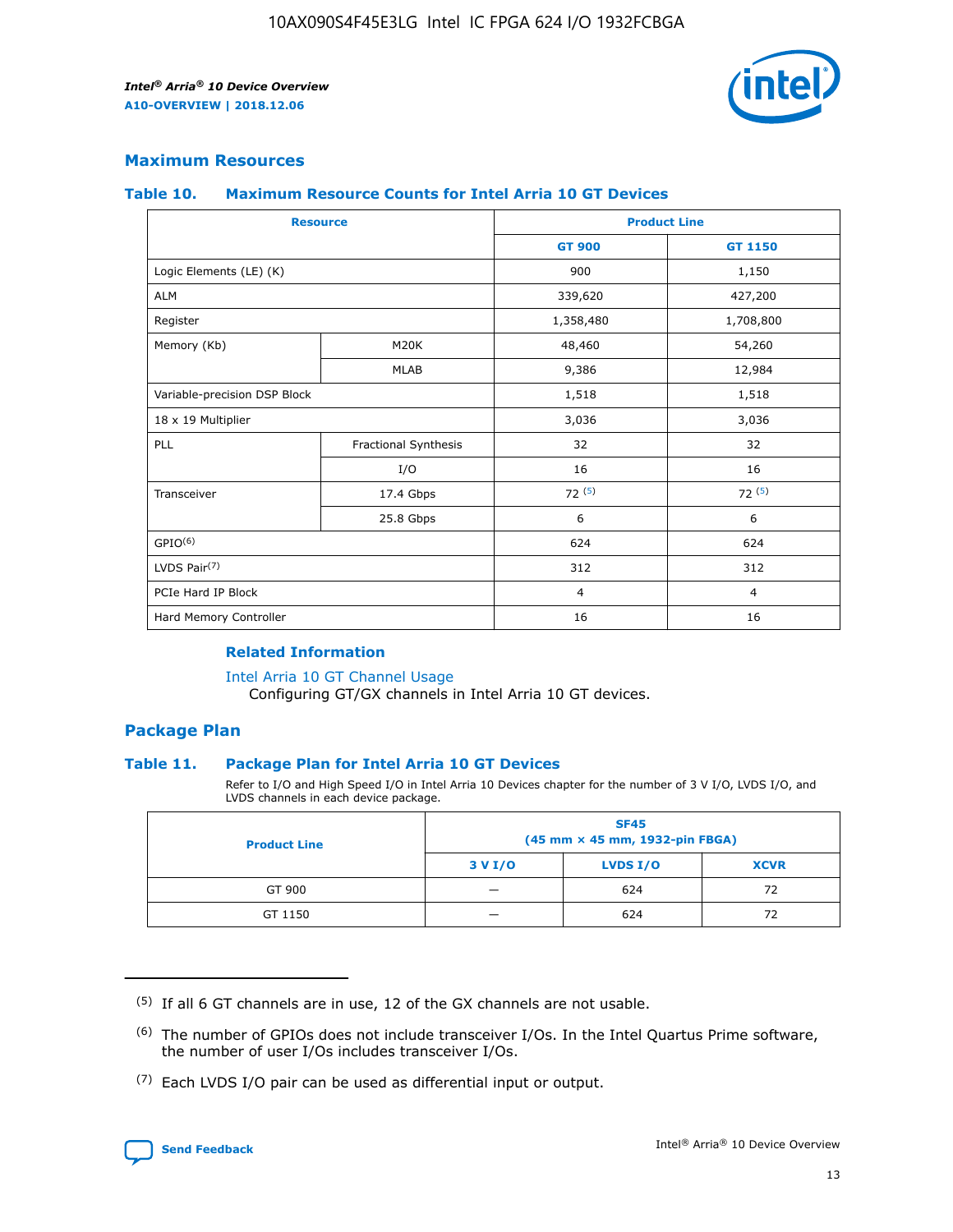

#### **Related Information**

[I/O and High-Speed Differential I/O Interfaces in Intel Arria 10 Devices chapter, Intel](https://www.intel.com/content/www/us/en/programmable/documentation/sam1403482614086.html#sam1403482030321) [Arria 10 Device Handbook](https://www.intel.com/content/www/us/en/programmable/documentation/sam1403482614086.html#sam1403482030321)

Provides the number of 3 V and LVDS I/Os, and LVDS channels for each Intel Arria 10 device package.

# **Intel Arria 10 SX**

This section provides the available options, maximum resource counts, and package plan for the Intel Arria 10 SX devices.

The information in this section is correct at the time of publication. For the latest information and to get more details, refer to the Intel FPGA Product Selector.

#### **Related Information**

[Intel FPGA Product Selector](http://www.altera.com/products/selector/psg-selector.html) Provides the latest information on Intel products.

#### **Available Options**

#### **Figure 3. Sample Ordering Code and Available Options for Intel Arria 10 SX Devices**



#### **Related Information**

[Transceiver Performance for Intel Arria 10 GX/SX Devices](https://www.intel.com/content/www/us/en/programmable/documentation/mcn1413182292568.html#mcn1413213965502) Provides more information about the transceiver speed grade.

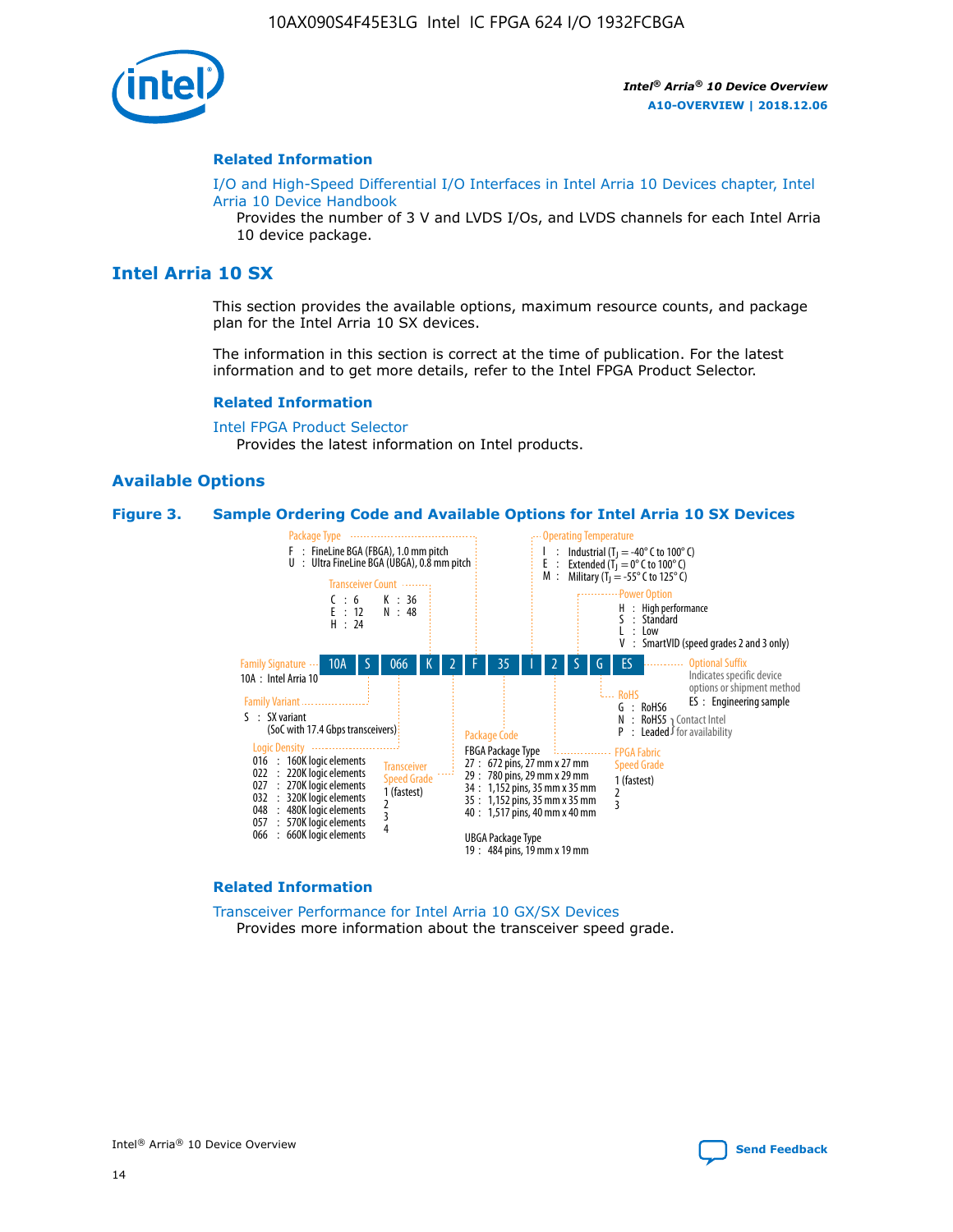

# **Maximum Resources**

#### **Table 12. Maximum Resource Counts for Intel Arria 10 SX Devices**

| <b>Resource</b>                   |                         | <b>Product Line</b> |               |               |                |               |               |               |  |  |  |
|-----------------------------------|-------------------------|---------------------|---------------|---------------|----------------|---------------|---------------|---------------|--|--|--|
|                                   |                         | <b>SX 160</b>       | <b>SX 220</b> | <b>SX 270</b> | <b>SX 320</b>  | <b>SX 480</b> | <b>SX 570</b> | <b>SX 660</b> |  |  |  |
| Logic Elements (LE) (K)           |                         | 160                 | 220           | 270           | 320            | 480           | 570           | 660           |  |  |  |
| <b>ALM</b>                        |                         | 61,510              | 80,330        | 101,620       | 119,900        | 183,590       | 217,080       | 251,680       |  |  |  |
| Register                          |                         | 246,040             | 321,320       | 406,480       | 479,600        | 734,360       | 868,320       | 1,006,720     |  |  |  |
| Memory (Kb)                       | M20K                    | 8,800               | 11,740        | 15,000        | 17,820         | 28,620        | 36,000        | 42,620        |  |  |  |
|                                   | <b>MLAB</b>             | 1,050               | 1,690         | 2,452         | 2,727          | 4,164         | 5,096         | 5,788         |  |  |  |
| Variable-precision DSP Block      |                         | 156                 | 192           | 830           | 985            | 1,368         | 1,523         | 1,687         |  |  |  |
| 18 x 19 Multiplier                |                         | 312                 | 384           | 1,660         | 1,970          | 2,736         | 3,046         | 3,374         |  |  |  |
| PLL                               | Fractional<br>Synthesis | 6                   | 6             | 8             | 8              | 12            | 16            | 16            |  |  |  |
|                                   | I/O                     | 6                   | 6             | 8             | 8              | 12            | 16            | 16            |  |  |  |
| 17.4 Gbps Transceiver             |                         | 12                  | 12            | 24            | 24             | 36            | 48            | 48            |  |  |  |
| GPIO <sup>(8)</sup>               |                         | 288                 | 288           | 384           | 384            | 492           | 696           | 696           |  |  |  |
| LVDS Pair $(9)$                   |                         | 120                 | 120           | 168           | 168            | 174           | 324           | 324           |  |  |  |
|                                   | PCIe Hard IP Block      |                     | $\mathbf{1}$  | 2             | $\overline{2}$ | 2             | 2             | 2             |  |  |  |
| Hard Memory Controller            |                         | 6                   | 6             | 8             | 8              | 12            | 16            | 16            |  |  |  |
| ARM Cortex-A9 MPCore<br>Processor |                         | Yes                 | Yes           | Yes           | Yes            | Yes           | Yes           | Yes           |  |  |  |

# **Package Plan**

#### **Table 13. Package Plan for Intel Arria 10 SX Devices (U19, F27, F29, and F34)**

Refer to I/O and High Speed I/O in Intel Arria 10 Devices chapter for the number of 3 V I/O, LVDS I/O, and LVDS channels in each device package.

| <b>Product Line</b> | <b>U19</b><br>$(19 \text{ mm} \times 19 \text{ mm})$<br>484-pin UBGA) |                    |             | <b>F27</b><br>$(27 \text{ mm} \times 27 \text{ mm})$<br>672-pin FBGA) |                    | <b>F29</b><br>$(29 \text{ mm} \times 29 \text{ mm})$<br>780-pin FBGA) |           |                    | <b>F34</b><br>$(35 \text{ mm} \times 35 \text{ mm})$<br><b>1152-pin FBGA)</b> |           |                    |             |
|---------------------|-----------------------------------------------------------------------|--------------------|-------------|-----------------------------------------------------------------------|--------------------|-----------------------------------------------------------------------|-----------|--------------------|-------------------------------------------------------------------------------|-----------|--------------------|-------------|
|                     | 3V<br>I/O                                                             | <b>LVDS</b><br>I/O | <b>XCVR</b> | 3V<br>I/O                                                             | <b>LVDS</b><br>I/O | <b>XCVR</b>                                                           | 3V<br>I/O | <b>LVDS</b><br>I/O | <b>XCVR</b>                                                                   | 3V<br>I/O | <b>LVDS</b><br>I/O | <b>XCVR</b> |
| SX 160              | 48                                                                    | 144                | 6           | 48                                                                    | 192                | 12                                                                    | 48        | 240                | 12                                                                            | -         |                    |             |
| SX 220              | 48                                                                    | 144                | 6           | 48                                                                    | 192                | 12                                                                    | 48        | 240                | 12                                                                            |           |                    |             |
| SX 270              |                                                                       |                    |             | 48                                                                    | 192                | 12                                                                    | 48        | 312                | 12                                                                            | 48        | 336                | 24          |
| SX 320              |                                                                       |                    |             | 48                                                                    | 192                | 12                                                                    | 48        | 312                | 12                                                                            | 48        | 336                | 24          |
|                     | continued                                                             |                    |             |                                                                       |                    |                                                                       |           |                    |                                                                               |           |                    |             |

 $(8)$  The number of GPIOs does not include transceiver I/Os. In the Intel Quartus Prime software, the number of user I/Os includes transceiver I/Os.

 $(9)$  Each LVDS I/O pair can be used as differential input or output.

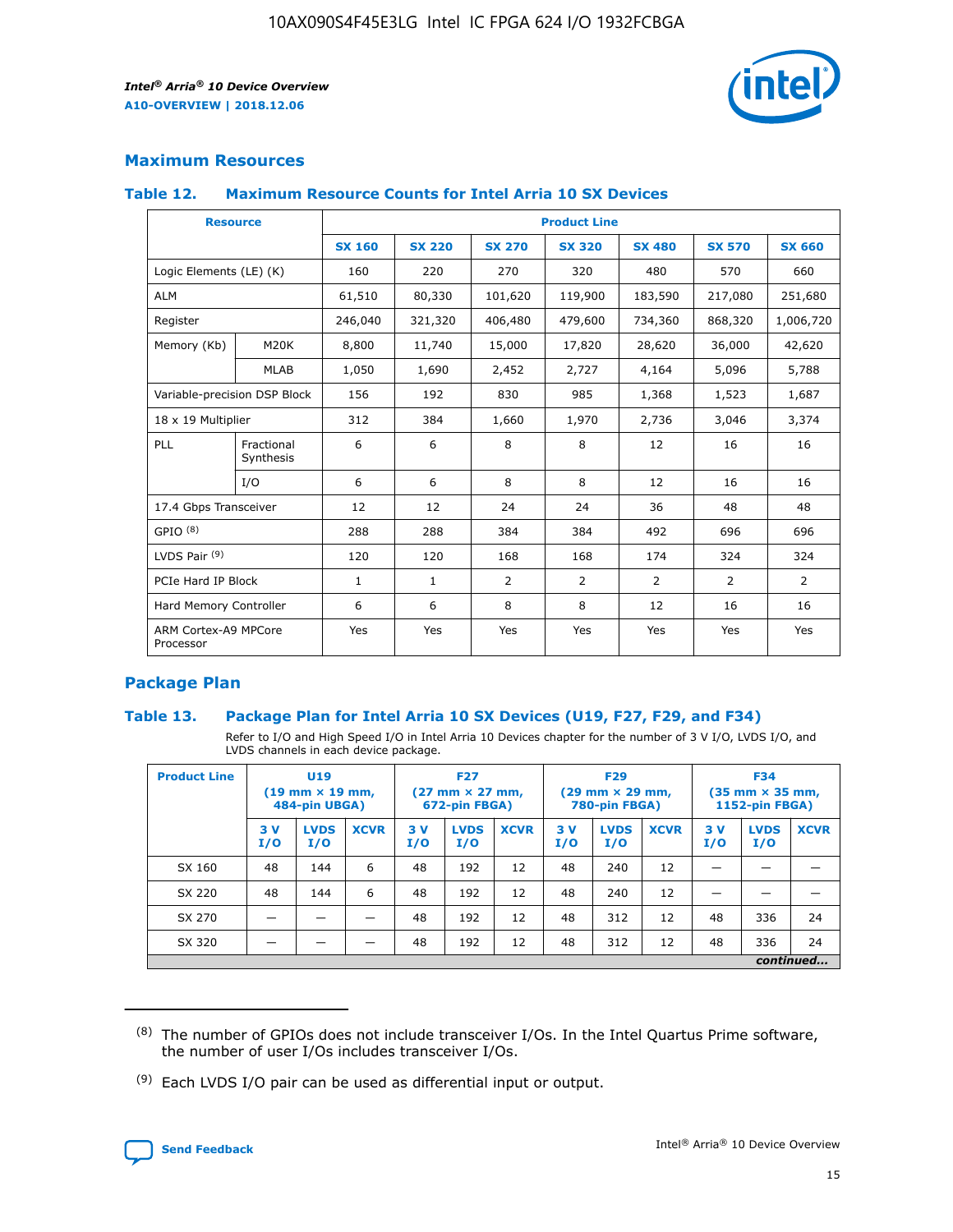

| <b>Product Line</b> | U <sub>19</sub><br>$(19 \text{ mm} \times 19 \text{ mm})$<br>484-pin UBGA) |                    | <b>F27</b><br>$(27 \text{ mm} \times 27 \text{ mm})$<br>672-pin FBGA) |           | <b>F29</b><br>$(29$ mm $\times$ 29 mm,<br>780-pin FBGA) |             |           | <b>F34</b><br>$(35$ mm $\times$ 35 mm,<br><b>1152-pin FBGA)</b> |             |            |                    |             |
|---------------------|----------------------------------------------------------------------------|--------------------|-----------------------------------------------------------------------|-----------|---------------------------------------------------------|-------------|-----------|-----------------------------------------------------------------|-------------|------------|--------------------|-------------|
|                     | 3 V<br>I/O                                                                 | <b>LVDS</b><br>I/O | <b>XCVR</b>                                                           | 3V<br>I/O | <b>LVDS</b><br>I/O                                      | <b>XCVR</b> | 3V<br>I/O | <b>LVDS</b><br>I/O                                              | <b>XCVR</b> | 3 V<br>I/O | <b>LVDS</b><br>I/O | <b>XCVR</b> |
| SX 480              |                                                                            |                    |                                                                       |           |                                                         |             | 48        | 312                                                             | 12          | 48         | 444                | 24          |
| SX 570              |                                                                            |                    |                                                                       |           |                                                         |             |           |                                                                 |             | 48         | 444                | 24          |
| SX 660              |                                                                            |                    |                                                                       |           |                                                         |             |           |                                                                 |             | 48         | 444                | 24          |

## **Table 14. Package Plan for Intel Arria 10 SX Devices (F35, KF40, and NF40)**

Refer to I/O and High Speed I/O in Intel Arria 10 Devices chapter for the number of 3 V I/O, LVDS I/O, and LVDS channels in each device package.

| <b>Product Line</b> | <b>F35</b><br>$(35 \text{ mm} \times 35 \text{ mm})$<br><b>1152-pin FBGA)</b> |          |             |                                           | <b>KF40</b><br>(40 mm × 40 mm,<br>1517-pin FBGA) |    | <b>NF40</b><br>$(40 \text{ mm} \times 40 \text{ mm})$<br>1517-pin FBGA) |          |             |  |
|---------------------|-------------------------------------------------------------------------------|----------|-------------|-------------------------------------------|--------------------------------------------------|----|-------------------------------------------------------------------------|----------|-------------|--|
|                     | 3 V I/O                                                                       | LVDS I/O | <b>XCVR</b> | <b>LVDS I/O</b><br><b>XCVR</b><br>3 V I/O |                                                  |    | 3 V I/O                                                                 | LVDS I/O | <b>XCVR</b> |  |
| SX 270              | 48                                                                            | 336      | 24          |                                           |                                                  |    |                                                                         |          |             |  |
| SX 320              | 48                                                                            | 336      | 24          |                                           |                                                  |    |                                                                         |          |             |  |
| SX 480              | 48                                                                            | 348      | 36          |                                           |                                                  |    |                                                                         |          |             |  |
| SX 570              | 48                                                                            | 348      | 36          | 96                                        | 600                                              | 36 | 48                                                                      | 540      | 48          |  |
| SX 660              | 48                                                                            | 348      | 36          | 96                                        | 600                                              | 36 | 48                                                                      | 540      | 48          |  |

# **Related Information**

[I/O and High-Speed Differential I/O Interfaces in Intel Arria 10 Devices chapter, Intel](https://www.intel.com/content/www/us/en/programmable/documentation/sam1403482614086.html#sam1403482030321) [Arria 10 Device Handbook](https://www.intel.com/content/www/us/en/programmable/documentation/sam1403482614086.html#sam1403482030321)

Provides the number of 3 V and LVDS I/Os, and LVDS channels for each Intel Arria 10 device package.

Intel<sup>®</sup> Arria<sup>®</sup> 10 Device Overview **[Send Feedback](mailto:FPGAtechdocfeedback@intel.com?subject=Feedback%20on%20Intel%20Arria%2010%20Device%20Overview%20(A10-OVERVIEW%202018.12.06)&body=We%20appreciate%20your%20feedback.%20In%20your%20comments,%20also%20specify%20the%20page%20number%20or%20paragraph.%20Thank%20you.)** Send Feedback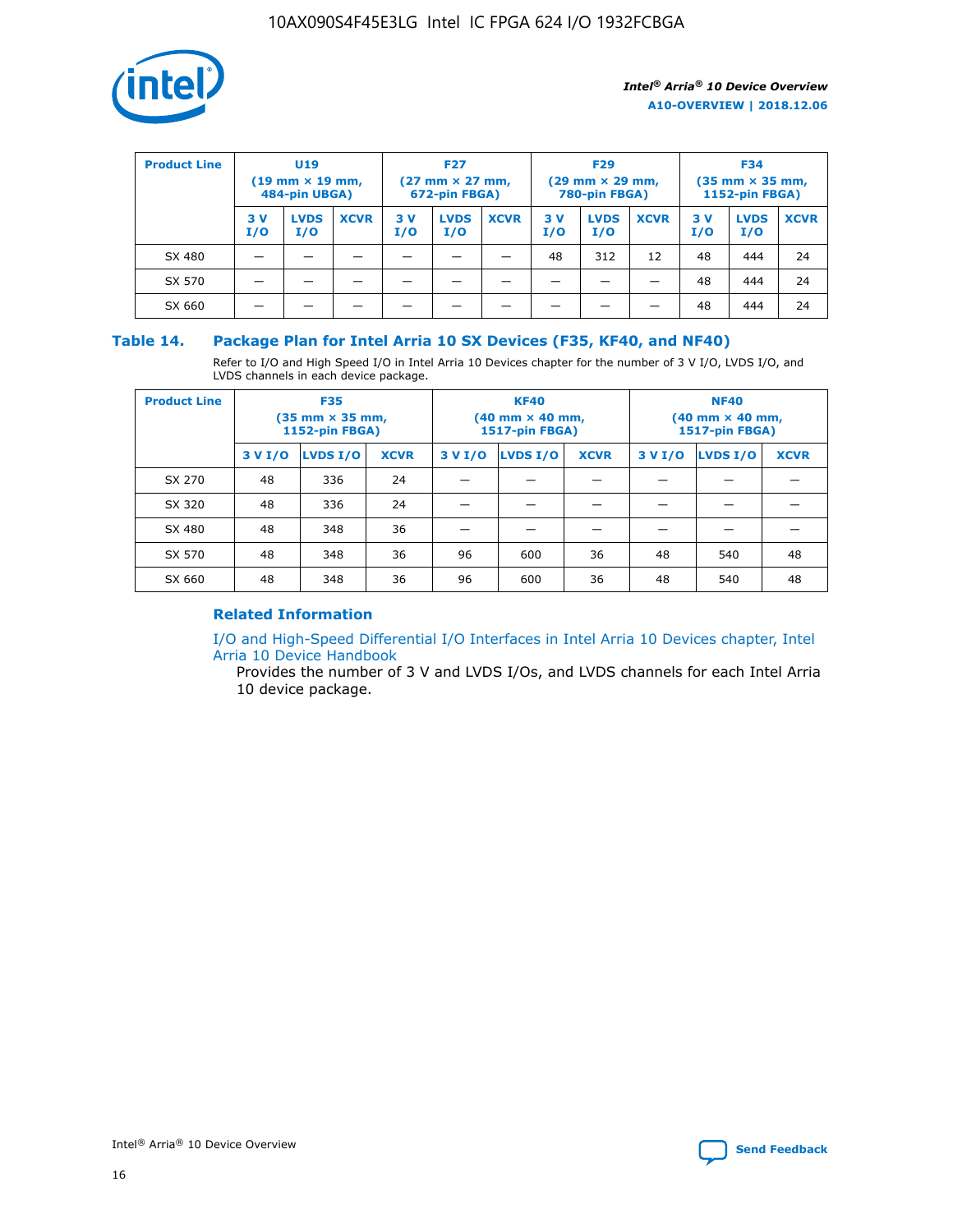

# **I/O Vertical Migration for Intel Arria 10 Devices**

#### **Figure 4. Migration Capability Across Intel Arria 10 Product Lines**

- The arrows indicate the migration paths. The devices included in each vertical migration path are shaded. Devices with fewer resources in the same path have lighter shades.
- To achieve the full I/O migration across product lines in the same migration path, restrict I/Os and transceivers usage to match the product line with the lowest I/O and transceiver counts.
- An LVDS I/O bank in the source device may be mapped to a 3 V I/O bank in the target device. To use memory interface clock frequency higher than 533 MHz, assign external memory interface pins only to banks that are LVDS I/O in both devices.
- There may be nominal 0.15 mm package height difference between some product lines in the same package type.
	- **Variant Product Line Package U19 F27 F29 F34 F35 KF40 NF40 RF40 NF45 SF45 UF45** Intel® Arria® 10 GX GX 160 GX 220 GX 270 GX 320 GX 480 GX 570 GX 660 GX 900 GX 1150 Intel Arria 10 GT GT 900 GT 1150 Intel Arria 10 SX SX 160 SX 220 SX 270 SX 320 SX 480 SX 570 SX 660
- Some migration paths are not shown in the Intel Quartus Prime software **Pin Migration View**.

*Note:* To verify the pin migration compatibility, use the **Pin Migration View** window in the Intel Quartus Prime software Pin Planner.

# **Adaptive Logic Module**

Intel Arria 10 devices use a 20 nm ALM as the basic building block of the logic fabric.

The ALM architecture is the same as the previous generation FPGAs, allowing for efficient implementation of logic functions and easy conversion of IP between the device generations.

The ALM, as shown in following figure, uses an 8-input fracturable look-up table (LUT) with four dedicated registers to help improve timing closure in register-rich designs and achieve an even higher design packing capability than the traditional two-register per LUT architecture.

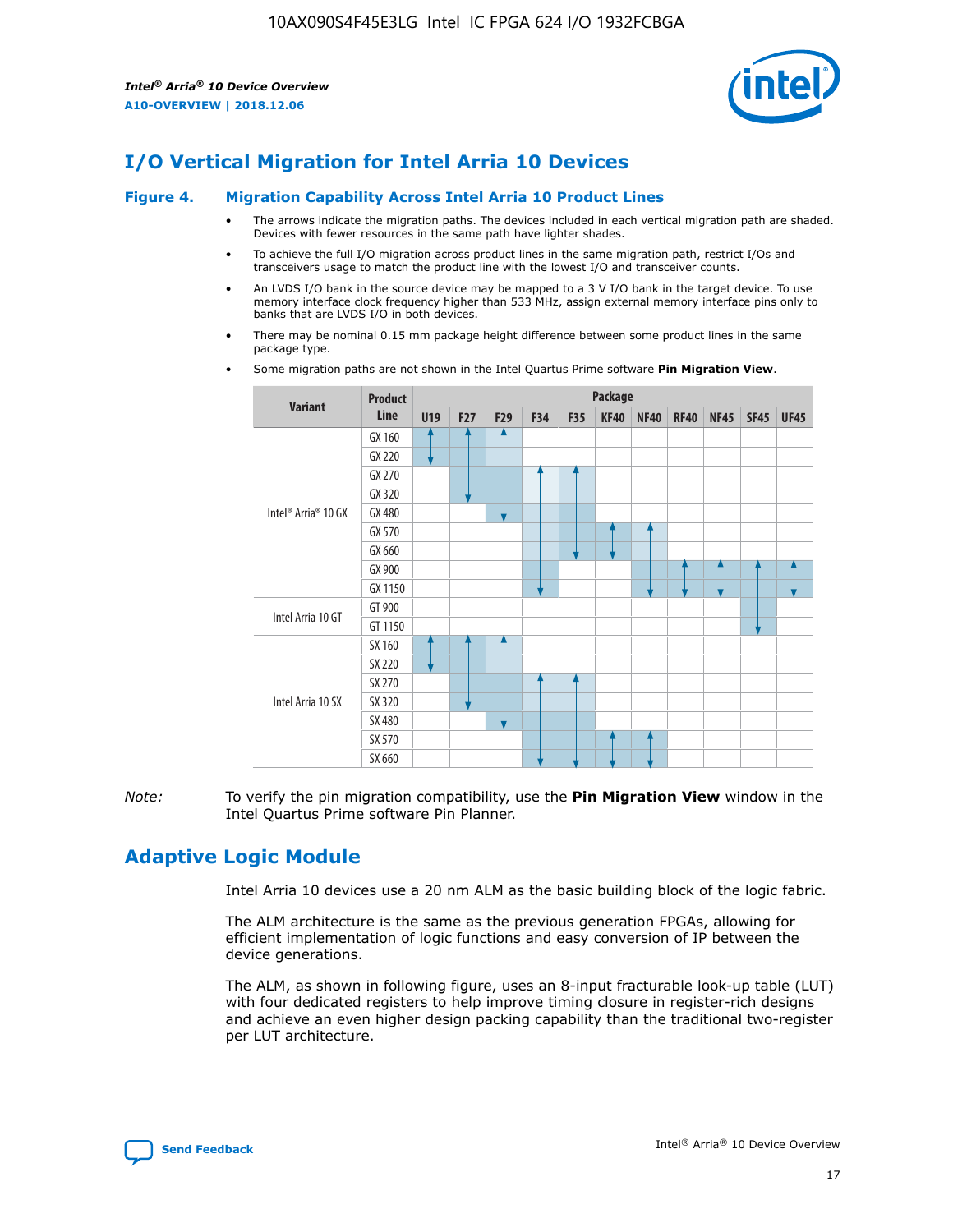

**Figure 5. ALM for Intel Arria 10 Devices**



The Intel Quartus Prime software optimizes your design according to the ALM logic structure and automatically maps legacy designs into the Intel Arria 10 ALM architecture.

# **Variable-Precision DSP Block**

The Intel Arria 10 variable precision DSP blocks support fixed-point arithmetic and floating-point arithmetic.

Features for fixed-point arithmetic:

- High-performance, power-optimized, and fully registered multiplication operations
- 18-bit and 27-bit word lengths
- Two 18 x 19 multipliers or one 27 x 27 multiplier per DSP block
- Built-in addition, subtraction, and 64-bit double accumulation register to combine multiplication results
- Cascading 19-bit or 27-bit when pre-adder is disabled and cascading 18-bit when pre-adder is used to form the tap-delay line for filtering applications
- Cascading 64-bit output bus to propagate output results from one block to the next block without external logic support
- Hard pre-adder supported in 19-bit and 27-bit modes for symmetric filters
- Internal coefficient register bank in both 18-bit and 27-bit modes for filter implementation
- 18-bit and 27-bit systolic finite impulse response (FIR) filters with distributed output adder
- Biased rounding support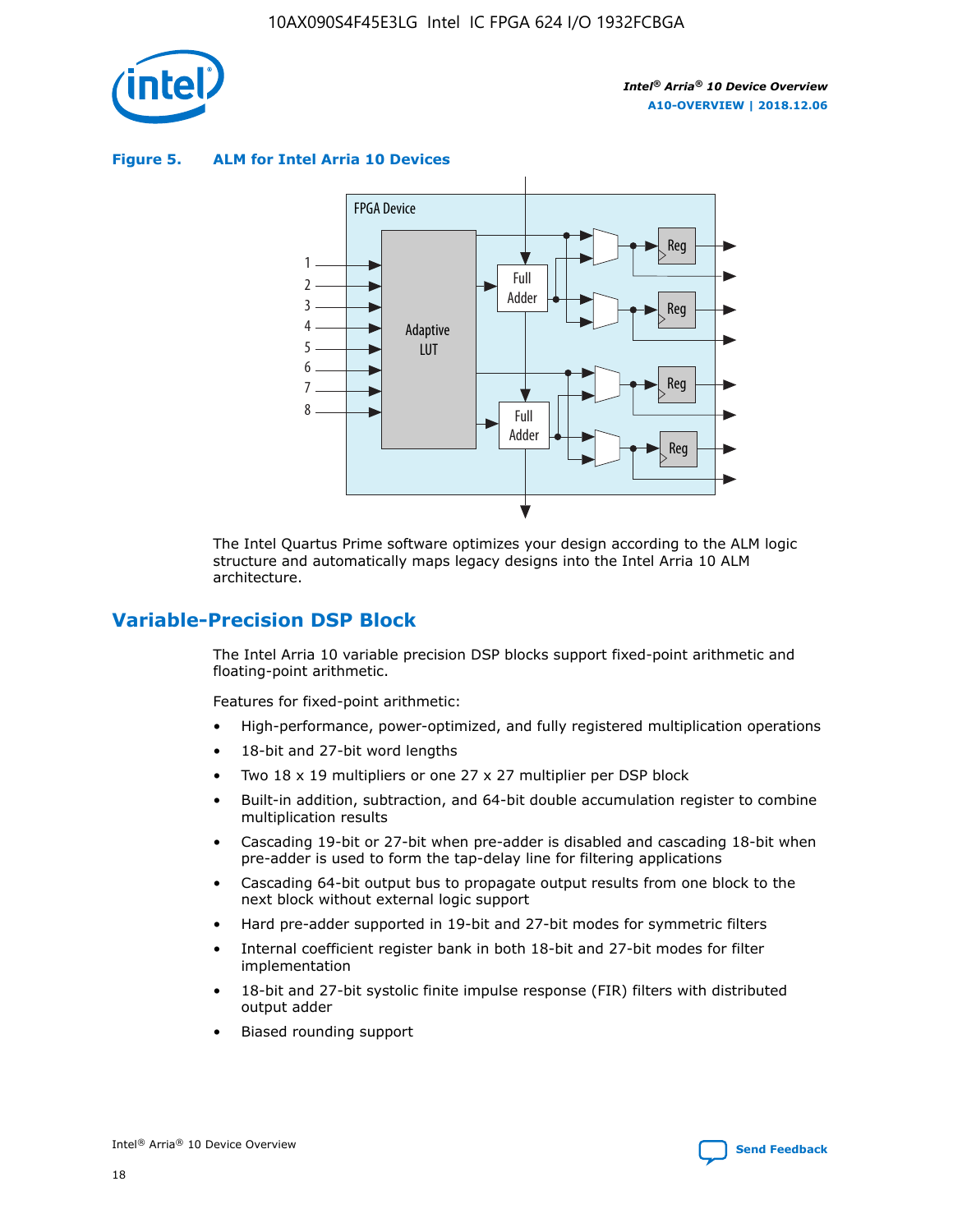

Features for floating-point arithmetic:

- A completely hardened architecture that supports multiplication, addition, subtraction, multiply-add, and multiply-subtract
- Multiplication with accumulation capability and a dynamic accumulator reset control
- Multiplication with cascade summation capability
- Multiplication with cascade subtraction capability
- Complex multiplication
- Direct vector dot product
- Systolic FIR filter

#### **Table 15. Variable-Precision DSP Block Configurations for Intel Arria 10 Devices**

| <b>Usage Example</b>                                       | <b>Multiplier Size (Bit)</b>    | <b>DSP Block Resources</b> |
|------------------------------------------------------------|---------------------------------|----------------------------|
| Medium precision fixed point                               | Two 18 x 19                     |                            |
| High precision fixed or Single precision<br>floating point | One 27 x 27                     |                            |
| Fixed point FFTs                                           | One 19 x 36 with external adder |                            |
| Very high precision fixed point                            | One 36 x 36 with external adder |                            |
| Double precision floating point                            | One 54 x 54 with external adder | 4                          |

#### **Table 16. Resources for Fixed-Point Arithmetic in Intel Arria 10 Devices**

The table lists the variable-precision DSP resources by bit precision for each Intel Arria 10 device.

| <b>Variant</b>        | <b>Product Line</b> | <b>Variable-</b><br>precision<br><b>DSP Block</b> | <b>Independent Input and Output</b><br><b>Multiplications Operator</b> |                                     | 18 x 19<br><b>Multiplier</b><br><b>Adder Sum</b> | $18 \times 18$<br><b>Multiplier</b><br><b>Adder</b> |
|-----------------------|---------------------|---------------------------------------------------|------------------------------------------------------------------------|-------------------------------------|--------------------------------------------------|-----------------------------------------------------|
|                       |                     |                                                   | 18 x 19<br><b>Multiplier</b>                                           | $27 \times 27$<br><b>Multiplier</b> | <b>Mode</b>                                      | <b>Summed with</b><br>36 bit Input                  |
| AIntel Arria 10<br>GX | GX 160              | 156                                               | 312                                                                    | 156                                 | 156                                              | 156                                                 |
|                       | GX 220              | 192                                               | 384                                                                    | 192                                 | 192                                              | 192                                                 |
|                       | GX 270              | 830                                               | 1,660                                                                  | 830                                 | 830                                              | 830                                                 |
|                       | GX 320              | 984                                               | 1,968                                                                  | 984                                 | 984                                              | 984                                                 |
|                       | GX 480              | 1,368                                             | 2,736                                                                  | 1,368                               | 1,368                                            | 1,368                                               |
|                       | GX 570              | 1,523                                             | 3,046                                                                  | 1,523                               | 1,523                                            | 1,523                                               |
|                       | GX 660              | 1,687                                             | 3,374                                                                  | 1,687                               | 1,687                                            | 1,687                                               |
|                       | GX 900              | 1,518                                             | 3,036                                                                  | 1,518                               | 1,518                                            | 1,518                                               |
|                       | GX 1150             | 1,518                                             | 3,036                                                                  | 1,518                               | 1,518                                            | 1,518                                               |
| Intel Arria 10        | GT 900              | 1,518                                             | 3,036                                                                  | 1,518                               | 1,518                                            | 1,518                                               |
| GT                    | GT 1150             | 1,518                                             | 3,036                                                                  | 1,518                               | 1,518                                            | 1,518                                               |
| Intel Arria 10        | SX 160              | 156                                               | 312                                                                    | 156                                 | 156                                              | 156                                                 |
| <b>SX</b>             | SX 220              | 192                                               | 384                                                                    | 192                                 | 192                                              | 192                                                 |
|                       | SX 270              | 830                                               | 1,660                                                                  | 830                                 | 830                                              | 830                                                 |
|                       |                     |                                                   |                                                                        |                                     |                                                  | continued                                           |

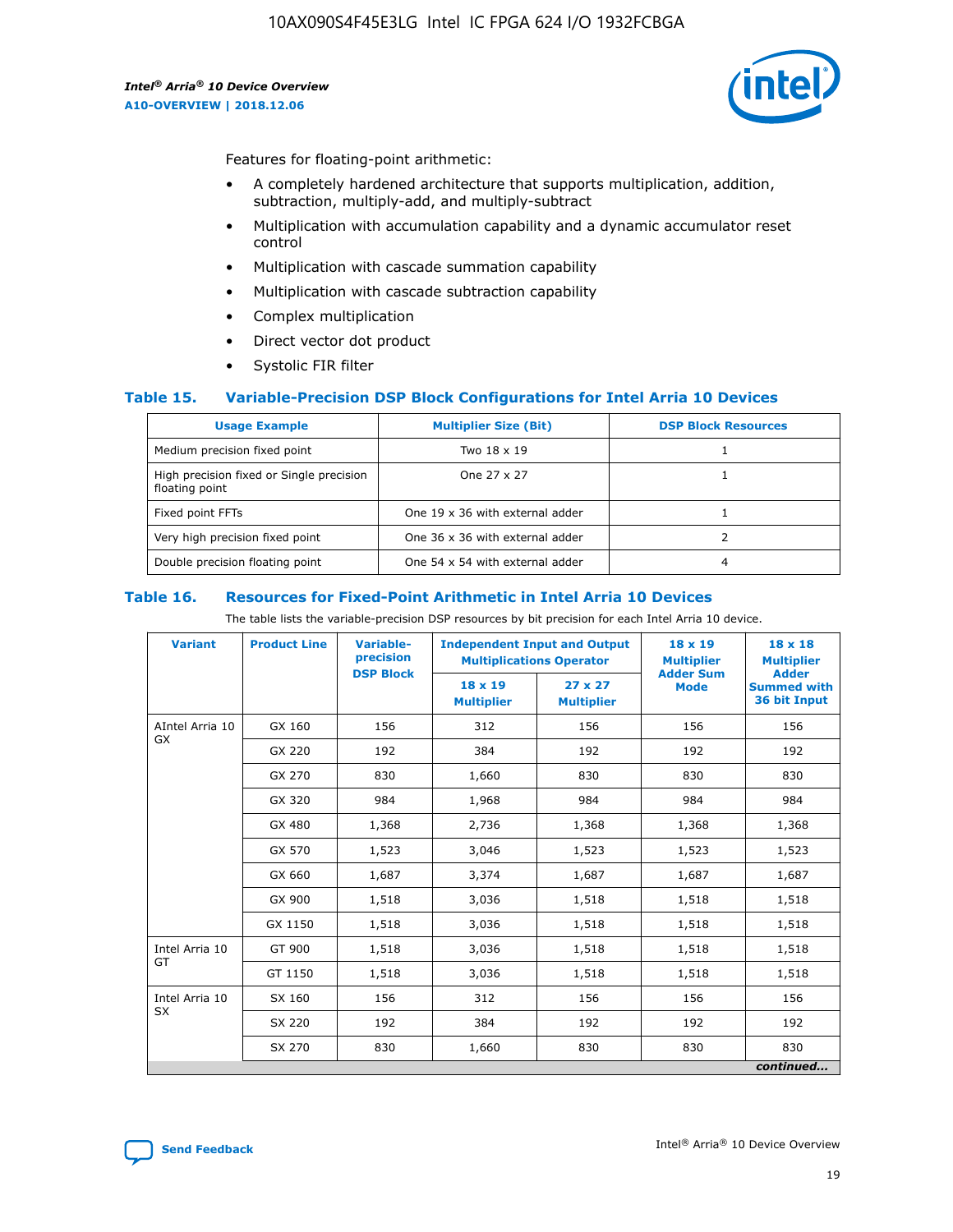

| <b>Variant</b> | <b>Product Line</b> | <b>Variable-</b><br>precision<br><b>DSP Block</b> | <b>Independent Input and Output</b><br><b>Multiplications Operator</b> |                                     | $18 \times 19$<br><b>Multiplier</b><br><b>Adder Sum</b> | $18 \times 18$<br><b>Multiplier</b><br><b>Adder</b> |  |
|----------------|---------------------|---------------------------------------------------|------------------------------------------------------------------------|-------------------------------------|---------------------------------------------------------|-----------------------------------------------------|--|
|                |                     |                                                   | $18 \times 19$<br><b>Multiplier</b>                                    | $27 \times 27$<br><b>Multiplier</b> | <b>Mode</b>                                             | <b>Summed with</b><br>36 bit Input                  |  |
|                | SX 320              | 984                                               | 1,968                                                                  | 984                                 | 984                                                     | 984                                                 |  |
|                | SX 480              | 1,368                                             | 2,736                                                                  | 1,368                               | 1,368                                                   | 1,368                                               |  |
|                | SX 570              | 1,523                                             | 3,046                                                                  | 1,523                               | 1,523                                                   | 1,523                                               |  |
|                | SX 660              | 1,687                                             | 3,374                                                                  | 1,687                               | 1,687                                                   | 1,687                                               |  |

# **Table 17. Resources for Floating-Point Arithmetic in Intel Arria 10 Devices**

The table lists the variable-precision DSP resources by bit precision for each Intel Arria 10 device.

| <b>Variant</b> | <b>Product Line</b> | <b>Variable-</b><br>precision<br><b>DSP Block</b> | <b>Single</b><br><b>Precision</b><br><b>Floating-Point</b><br><b>Multiplication</b><br><b>Mode</b> | <b>Single-Precision</b><br><b>Floating-Point</b><br><b>Adder Mode</b> | Single-<br><b>Precision</b><br><b>Floating-Point</b><br><b>Multiply</b><br><b>Accumulate</b><br><b>Mode</b> | <b>Peak</b><br><b>Giga Floating-</b><br><b>Point</b><br><b>Operations</b><br>per Second<br>(GFLOPs) |
|----------------|---------------------|---------------------------------------------------|----------------------------------------------------------------------------------------------------|-----------------------------------------------------------------------|-------------------------------------------------------------------------------------------------------------|-----------------------------------------------------------------------------------------------------|
| Intel Arria 10 | GX 160              | 156                                               | 156                                                                                                | 156                                                                   | 156                                                                                                         | 140                                                                                                 |
| GX             | GX 220              | 192                                               | 192                                                                                                | 192                                                                   | 192                                                                                                         | 173                                                                                                 |
|                | GX 270              | 830                                               | 830                                                                                                | 830                                                                   | 830                                                                                                         | 747                                                                                                 |
|                | GX 320              | 984                                               | 984                                                                                                | 984                                                                   | 984                                                                                                         | 886                                                                                                 |
|                | GX 480              | 1,369                                             | 1,368                                                                                              | 1,368                                                                 | 1,368                                                                                                       | 1,231                                                                                               |
|                | GX 570              | 1,523                                             | 1,523                                                                                              | 1,523                                                                 | 1,523                                                                                                       | 1,371                                                                                               |
|                | GX 660              | 1,687                                             | 1,687                                                                                              | 1,687                                                                 | 1,687                                                                                                       | 1,518                                                                                               |
|                | GX 900              | 1,518                                             | 1,518                                                                                              | 1,518                                                                 | 1,518                                                                                                       | 1,366                                                                                               |
|                | GX 1150             | 1,518                                             | 1,518                                                                                              | 1,518                                                                 | 1,518                                                                                                       | 1,366                                                                                               |
| Intel Arria 10 | GT 900              | 1,518                                             | 1,518                                                                                              | 1,518                                                                 | 1,518                                                                                                       | 1,366                                                                                               |
| GT             | GT 1150             | 1,518                                             | 1,518                                                                                              | 1,518                                                                 | 1,518                                                                                                       | 1,366                                                                                               |
| Intel Arria 10 | SX 160              | 156                                               | 156                                                                                                | 156                                                                   | 156                                                                                                         | 140                                                                                                 |
| <b>SX</b>      | SX 220              | 192                                               | 192                                                                                                | 192                                                                   | 192                                                                                                         | 173                                                                                                 |
|                | SX 270              | 830                                               | 830                                                                                                | 830                                                                   | 830                                                                                                         | 747                                                                                                 |
|                | SX 320              | 984                                               | 984                                                                                                | 984                                                                   | 984                                                                                                         | 886                                                                                                 |
|                | SX 480              | 1,369                                             | 1,368                                                                                              | 1,368                                                                 | 1,368                                                                                                       | 1,231                                                                                               |
|                | SX 570              | 1,523                                             | 1,523                                                                                              | 1,523                                                                 | 1,523                                                                                                       | 1,371                                                                                               |
|                | SX 660              | 1,687                                             | 1,687                                                                                              | 1,687                                                                 | 1,687                                                                                                       | 1,518                                                                                               |

# **Embedded Memory Blocks**

The embedded memory blocks in the devices are flexible and designed to provide an optimal amount of small- and large-sized memory arrays to fit your design requirements.

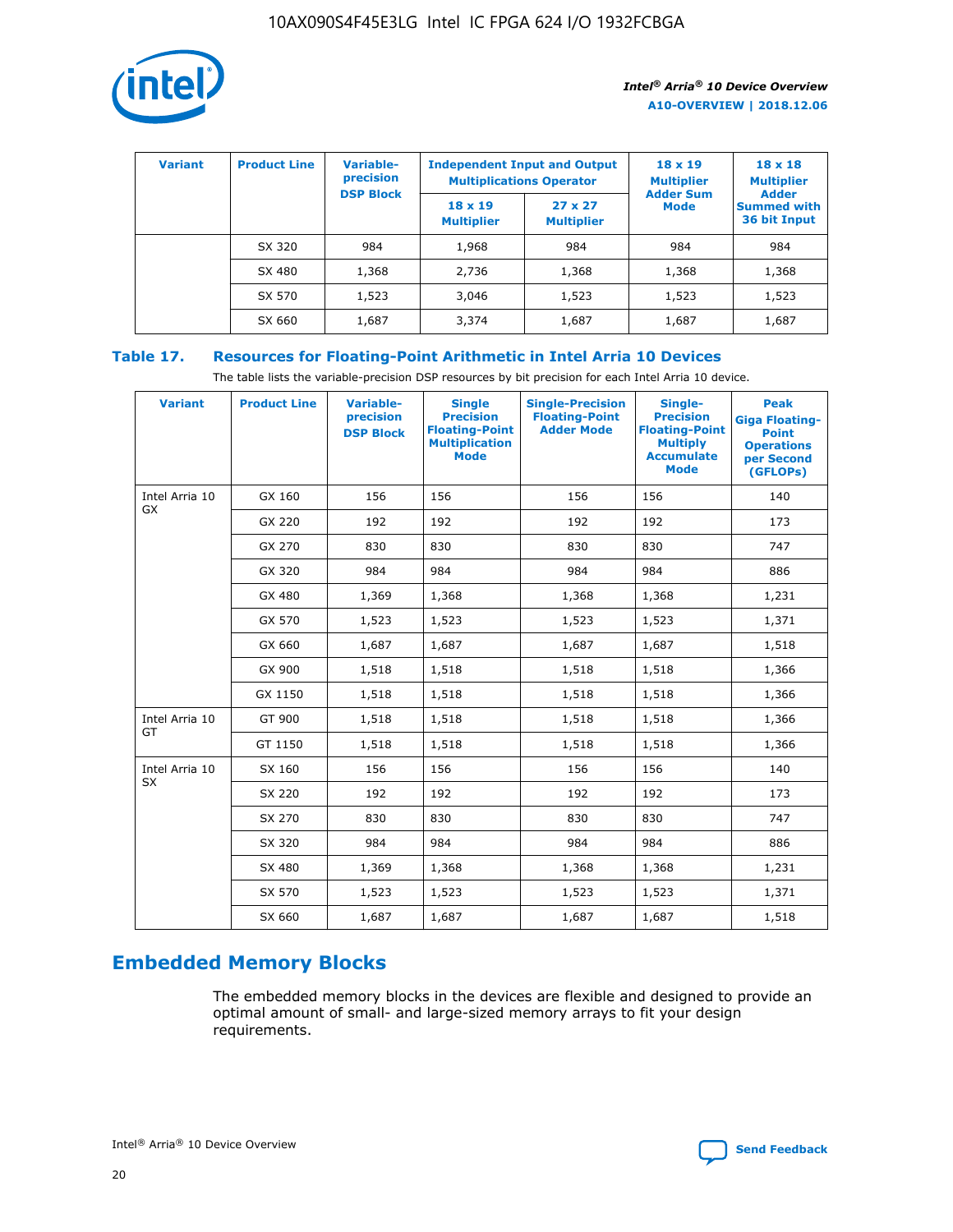

# **Types of Embedded Memory**

The Intel Arria 10 devices contain two types of memory blocks:

- 20 Kb M20K blocks—blocks of dedicated memory resources. The M20K blocks are ideal for larger memory arrays while still providing a large number of independent ports.
- 640 bit memory logic array blocks (MLABs)—enhanced memory blocks that are configured from dual-purpose logic array blocks (LABs). The MLABs are ideal for wide and shallow memory arrays. The MLABs are optimized for implementation of shift registers for digital signal processing (DSP) applications, wide and shallow FIFO buffers, and filter delay lines. Each MLAB is made up of ten adaptive logic modules (ALMs). In the Intel Arria 10 devices, you can configure these ALMs as ten 32 x 2 blocks, giving you one 32 x 20 simple dual-port SRAM block per MLAB.

# **Embedded Memory Capacity in Intel Arria 10 Devices**

|                   | <b>Product</b> |              | <b>M20K</b>         | <b>MLAB</b>  |                     | <b>Total RAM Bit</b> |
|-------------------|----------------|--------------|---------------------|--------------|---------------------|----------------------|
| <b>Variant</b>    | Line           | <b>Block</b> | <b>RAM Bit (Kb)</b> | <b>Block</b> | <b>RAM Bit (Kb)</b> | (Kb)                 |
| Intel Arria 10 GX | GX 160         | 440          | 8,800               | 1,680        | 1,050               | 9,850                |
|                   | GX 220         | 587          | 11,740              | 2,703        | 1,690               | 13,430               |
|                   | GX 270         | 750          | 15,000              | 3,922        | 2,452               | 17,452               |
|                   | GX 320         | 891          | 17,820              | 4,363        | 2,727               | 20,547               |
|                   | GX 480         | 1,431        | 28,620              | 6,662        | 4,164               | 32,784               |
|                   | GX 570         | 1,800        | 36,000              | 8,153        | 5,096               | 41,096               |
|                   | GX 660         | 2,131        | 42,620              | 9,260        | 5,788               | 48,408               |
|                   | GX 900         | 2,423        | 48,460              | 15,017       | 9,386               | 57,846               |
|                   | GX 1150        | 2,713        | 54,260              | 20,774       | 12,984              | 67,244               |
| Intel Arria 10 GT | GT 900         | 2,423        | 48,460              | 15,017       | 9,386               | 57,846               |
|                   | GT 1150        | 2,713        | 54,260              | 20,774       | 12,984              | 67,244               |
| Intel Arria 10 SX | SX 160         | 440          | 8,800               | 1,680        | 1,050               | 9,850                |
|                   | SX 220         | 587          | 11,740              | 2,703        | 1,690               | 13,430               |
|                   | SX 270         | 750          | 15,000              | 3,922        | 2,452               | 17,452               |
|                   | SX 320         | 891          | 17,820              | 4,363        | 2,727               | 20,547               |
|                   | SX 480         | 1,431        | 28,620              | 6,662        | 4,164               | 32,784               |
|                   | SX 570         | 1,800        | 36,000              | 8,153        | 5,096               | 41,096               |
|                   | SX 660         | 2,131        | 42,620              | 9,260        | 5,788               | 48,408               |

#### **Table 18. Embedded Memory Capacity and Distribution in Intel Arria 10 Devices**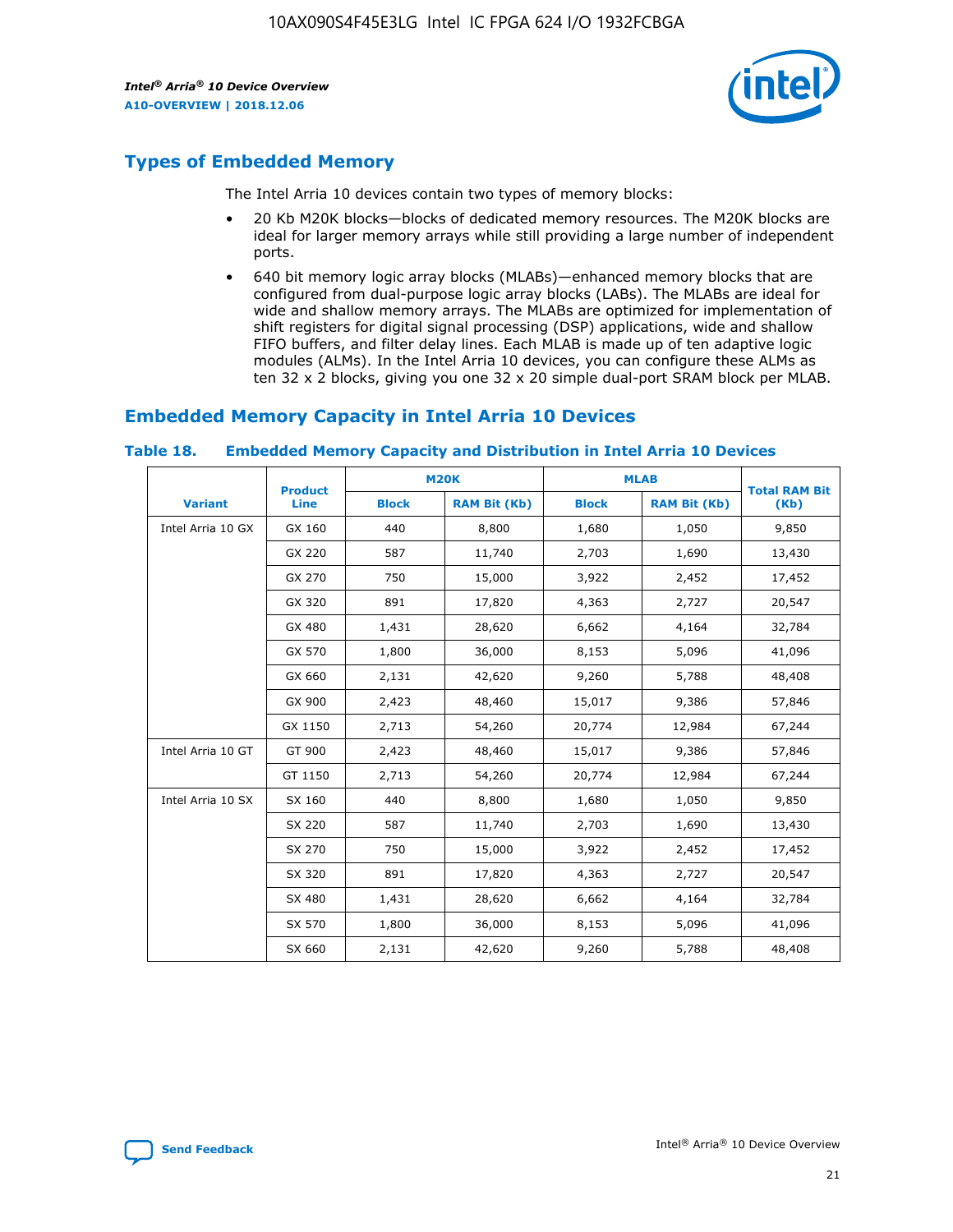

# **Embedded Memory Configurations for Single-port Mode**

#### **Table 19. Single-port Embedded Memory Configurations for Intel Arria 10 Devices**

This table lists the maximum configurations supported for single-port RAM and ROM modes.

| <b>Memory Block</b> | Depth (bits) | <b>Programmable Width</b> |
|---------------------|--------------|---------------------------|
| MLAB                | 32           | x16, x18, or x20          |
|                     | 64(10)       | x8, x9, x10               |
| M20K                | 512          | x40, x32                  |
|                     | 1K           | x20, x16                  |
|                     | 2K           | x10, x8                   |
|                     | 4K           | x5, x4                    |
|                     | 8K           | x2                        |
|                     | 16K          | x1                        |

# **Clock Networks and PLL Clock Sources**

The clock network architecture is based on Intel's global, regional, and peripheral clock structure. This clock structure is supported by dedicated clock input pins, fractional clock synthesis PLLs, and integer I/O PLLs.

# **Clock Networks**

The Intel Arria 10 core clock networks are capable of up to 800 MHz fabric operation across the full industrial temperature range. For the external memory interface, the clock network supports the hard memory controller with speeds up to 2,400 Mbps in a quarter-rate transfer.

To reduce power consumption, the Intel Quartus Prime software identifies all unused sections of the clock network and powers them down.

# **Fractional Synthesis and I/O PLLs**

Intel Arria 10 devices contain up to 32 fractional synthesis PLLs and up to 16 I/O PLLs that are available for both specific and general purpose uses in the core:

- Fractional synthesis PLLs—located in the column adjacent to the transceiver blocks
- I/O PLLs—located in each bank of the 48 I/Os

# **Fractional Synthesis PLLs**

You can use the fractional synthesis PLLs to:

- Reduce the number of oscillators that are required on your board
- Reduce the number of clock pins that are used in the device by synthesizing multiple clock frequencies from a single reference clock source

<sup>(10)</sup> Supported through software emulation and consumes additional MLAB blocks.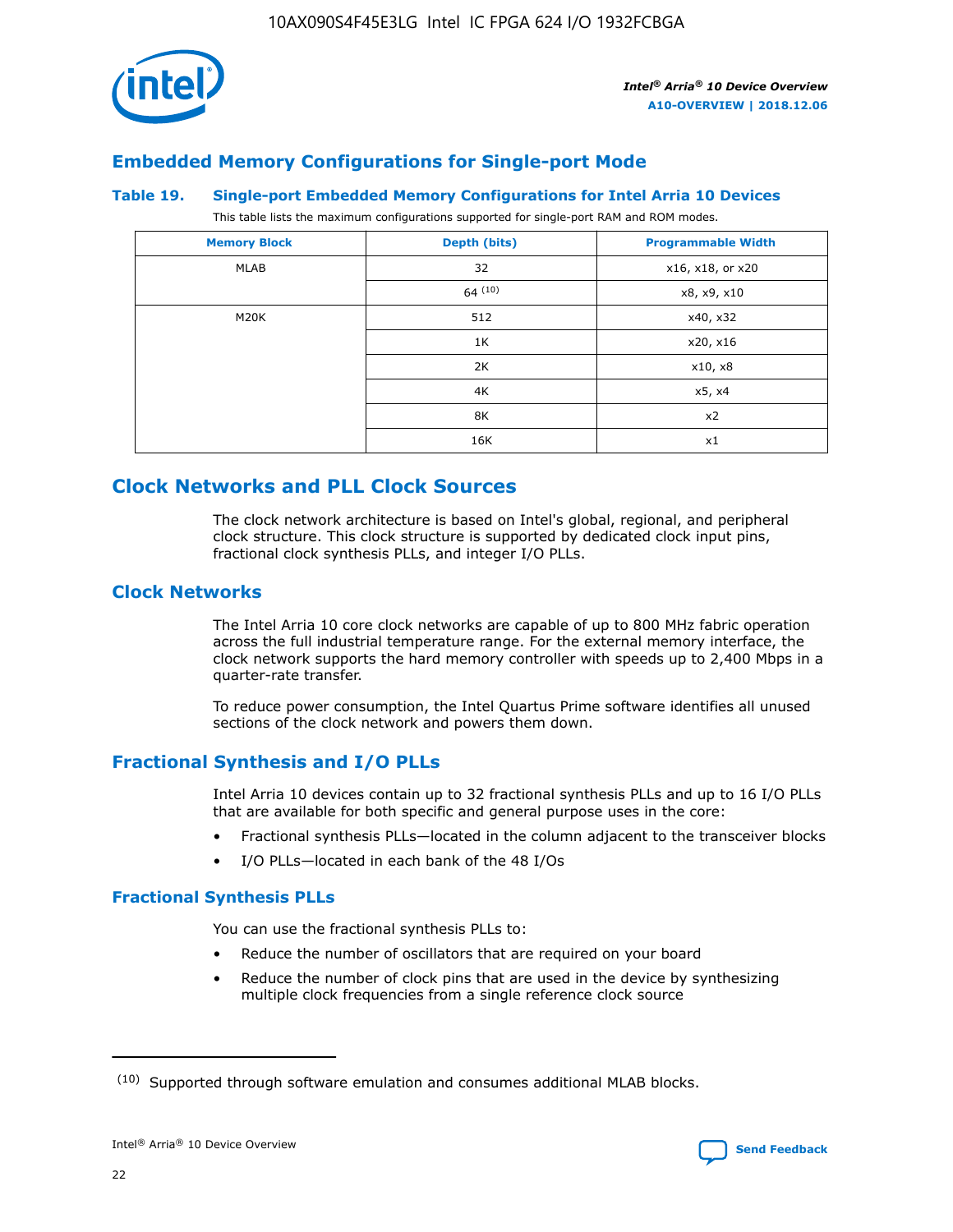

The fractional synthesis PLLs support the following features:

- Reference clock frequency synthesis for transceiver CMU and Advanced Transmit (ATX) PLLs
- Clock network delay compensation
- Zero-delay buffering
- Direct transmit clocking for transceivers
- Independently configurable into two modes:
	- Conventional integer mode equivalent to the general purpose PLL
	- Enhanced fractional mode with third order delta-sigma modulation
- PLL cascading

#### **I/O PLLs**

The integer mode I/O PLLs are located in each bank of 48 I/Os. You can use the I/O PLLs to simplify the design of external memory and high-speed LVDS interfaces.

In each I/O bank, the I/O PLLs are adjacent to the hard memory controllers and LVDS SERDES. Because these PLLs are tightly coupled with the I/Os that need to use them, it makes it easier to close timing.

You can use the I/O PLLs for general purpose applications in the core such as clock network delay compensation and zero-delay buffering.

Intel Arria 10 devices support PLL-to-PLL cascading.

# **FPGA General Purpose I/O**

Intel Arria 10 devices offer highly configurable GPIOs. Each I/O bank contains 48 general purpose I/Os and a high-efficiency hard memory controller.

The following list describes the features of the GPIOs:

- Consist of 3 V I/Os for high-voltage application and LVDS I/Os for differential signaling
	- Up to two 3 V I/O banks, available in some devices, that support up to 3 V I/O standards
	- LVDS I/O banks that support up to 1.8 V I/O standards
- Support a wide range of single-ended and differential I/O interfaces
- LVDS speeds up to 1.6 Gbps
- Each LVDS pair of pins has differential input and output buffers, allowing you to configure the LVDS direction for each pair.
- Programmable bus hold and weak pull-up
- Programmable differential output voltage  $(V_{OD})$  and programmable pre-emphasis

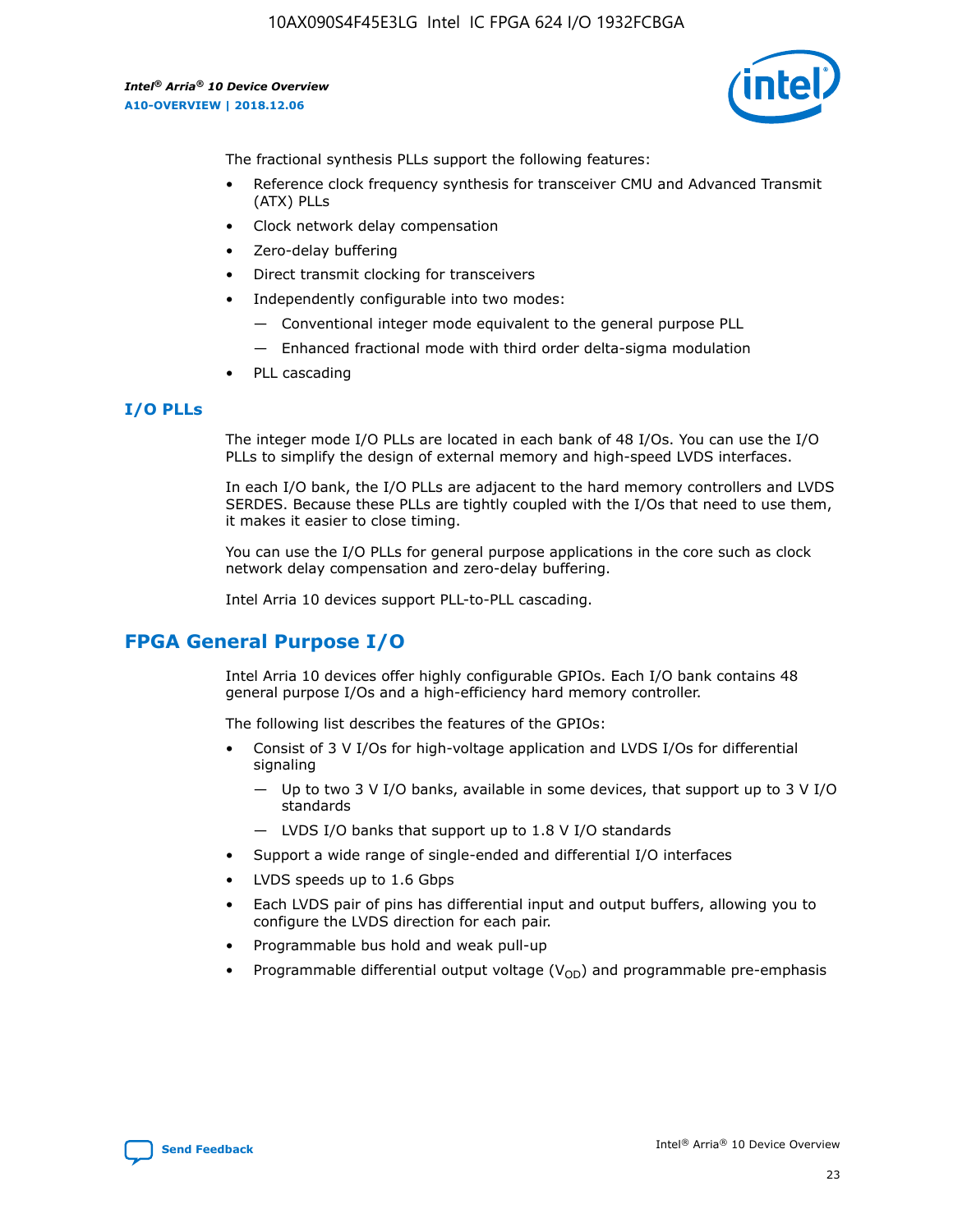

- Series (R<sub>S</sub>) and parallel (R<sub>T</sub>) on-chip termination (OCT) for all I/O banks with OCT calibration to limit the termination impedance variation
- On-chip dynamic termination that has the ability to swap between series and parallel termination, depending on whether there is read or write on a common bus for signal integrity
- Easy timing closure support using the hard read FIFO in the input register path, and delay-locked loop (DLL) delay chain with fine and coarse architecture

# **External Memory Interface**

Intel Arria 10 devices offer massive external memory bandwidth, with up to seven 32 bit DDR4 memory interfaces running at up to 2,400 Mbps. This bandwidth provides additional ease of design, lower power, and resource efficiencies of hardened highperformance memory controllers.

The memory interface within Intel Arria 10 FPGAs and SoCs delivers the highest performance and ease of use. You can configure up to a maximum width of 144 bits when using the hard or soft memory controllers. If required, you can bypass the hard memory controller and use a soft controller implemented in the user logic.

Each I/O contains a hardened DDR read/write path (PHY) capable of performing key memory interface functionality such as read/write leveling, FIFO buffering to lower latency and improve margin, timing calibration, and on-chip termination.

The timing calibration is aided by the inclusion of hard microcontrollers based on Intel's Nios® II technology, specifically tailored to control the calibration of multiple memory interfaces. This calibration allows the Intel Arria 10 device to compensate for any changes in process, voltage, or temperature either within the Intel Arria 10 device itself, or within the external memory device. The advanced calibration algorithms ensure maximum bandwidth and robust timing margin across all operating conditions.

In addition to parallel memory interfaces, Intel Arria 10 devices support serial memory technologies such as the Hybrid Memory Cube (HMC). The HMC is supported by the Intel Arria 10 high-speed serial transceivers which connect up to four HMC links, with each link running at data rates up to 15 Gbps.

#### **Related Information**

#### [External Memory Interface Spec Estimator](http://www.altera.com/technology/memory/estimator/mem-emif-index.html)

Provides a parametric tool that allows you to find and compare the performance of the supported external memory interfaces in IntelFPGAs.

# **Memory Standards Supported by Intel Arria 10 Devices**

The I/Os are designed to provide high performance support for existing and emerging external memory standards.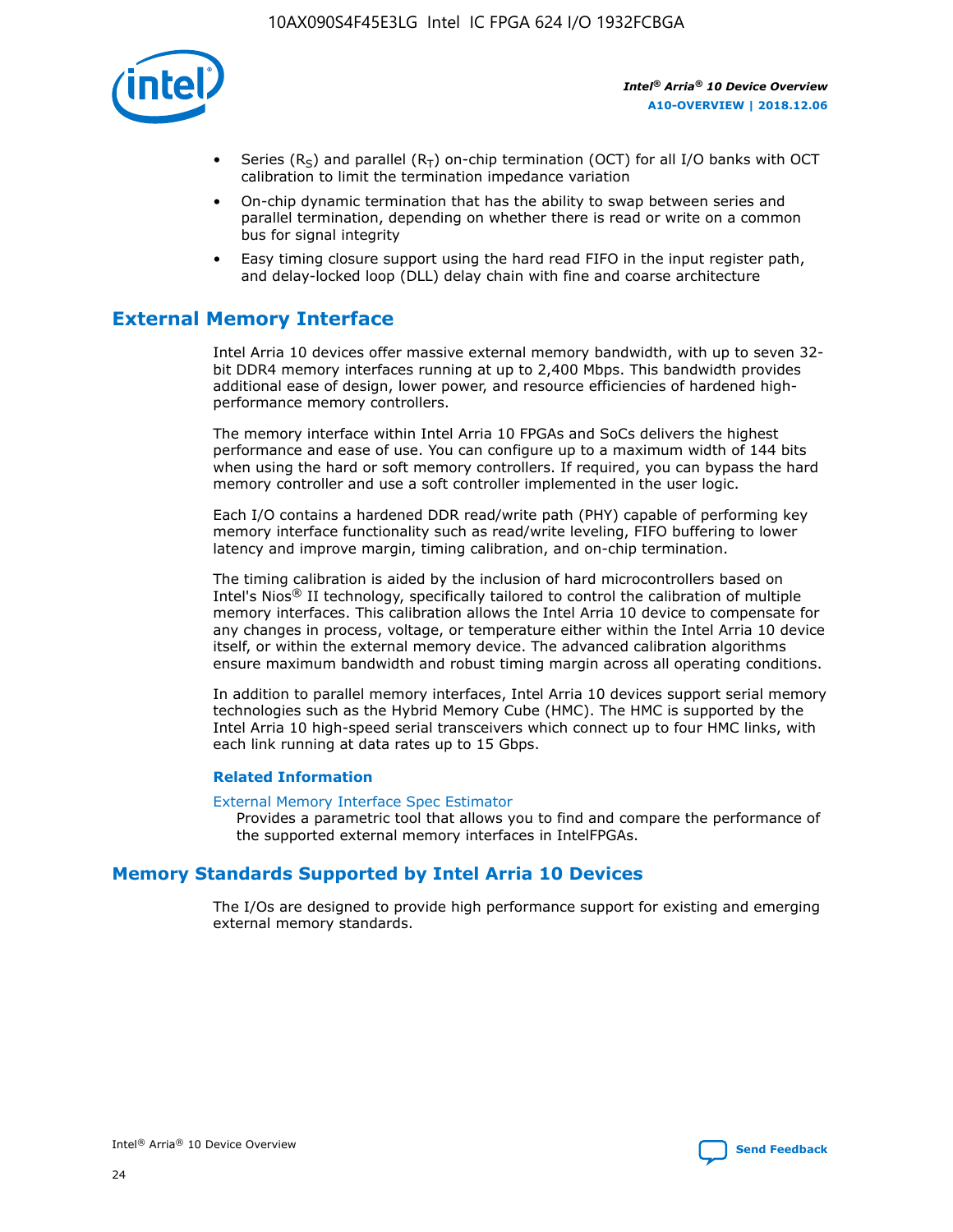

#### **Table 20. Memory Standards Supported by the Hard Memory Controller**

This table lists the overall capability of the hard memory controller. For specific details, refer to the External Memory Interface Spec Estimator and Intel Arria 10 Device Datasheet.

| <b>Memory Standard</b> | <b>Rate Support</b> | <b>Ping Pong PHY Support</b> | <b>Maximum Frequency</b><br>(MHz) |
|------------------------|---------------------|------------------------------|-----------------------------------|
| <b>DDR4 SDRAM</b>      | Quarter rate        | Yes                          | 1,067                             |
|                        |                     |                              | 1,200                             |
| DDR3 SDRAM             | Half rate           | Yes                          | 533                               |
|                        |                     |                              | 667                               |
|                        | Quarter rate        | Yes                          | 1,067                             |
|                        |                     |                              | 1,067                             |
| <b>DDR3L SDRAM</b>     | Half rate           | Yes                          | 533                               |
|                        |                     |                              | 667                               |
|                        | Quarter rate        | Yes                          | 933                               |
|                        |                     |                              | 933                               |
| LPDDR3 SDRAM           | Half rate           |                              | 533                               |
|                        | Quarter rate        |                              | 800                               |

#### **Table 21. Memory Standards Supported by the Soft Memory Controller**

| <b>Memory Standard</b>      | <b>Rate Support</b> | <b>Maximum Frequency</b><br>(MHz) |
|-----------------------------|---------------------|-----------------------------------|
| <b>RLDRAM 3 (11)</b>        | Quarter rate        | 1,200                             |
| ODR IV SRAM <sup>(11)</sup> | Quarter rate        | 1,067                             |
| <b>ODR II SRAM</b>          | Full rate           | 333                               |
|                             | Half rate           | 633                               |
| <b>ODR II+ SRAM</b>         | Full rate           | 333                               |
|                             | Half rate           | 633                               |
| <b>ODR II+ Xtreme SRAM</b>  | Full rate           | 333                               |
|                             | Half rate           | 633                               |

#### **Table 22. Memory Standards Supported by the HPS Hard Memory Controller**

The hard processor system (HPS) is available in Intel Arria 10 SoC devices only.

| <b>Memory Standard</b> | <b>Rate Support</b> | <b>Maximum Frequency</b><br>(MHz) |
|------------------------|---------------------|-----------------------------------|
| <b>DDR4 SDRAM</b>      | Half rate           | 1,200                             |
| <b>DDR3 SDRAM</b>      | Half rate           | 1,067                             |
| <b>DDR3L SDRAM</b>     | Half rate           | 933                               |

<sup>(11)</sup> Intel Arria 10 devices support this external memory interface using hard PHY with soft memory controller.

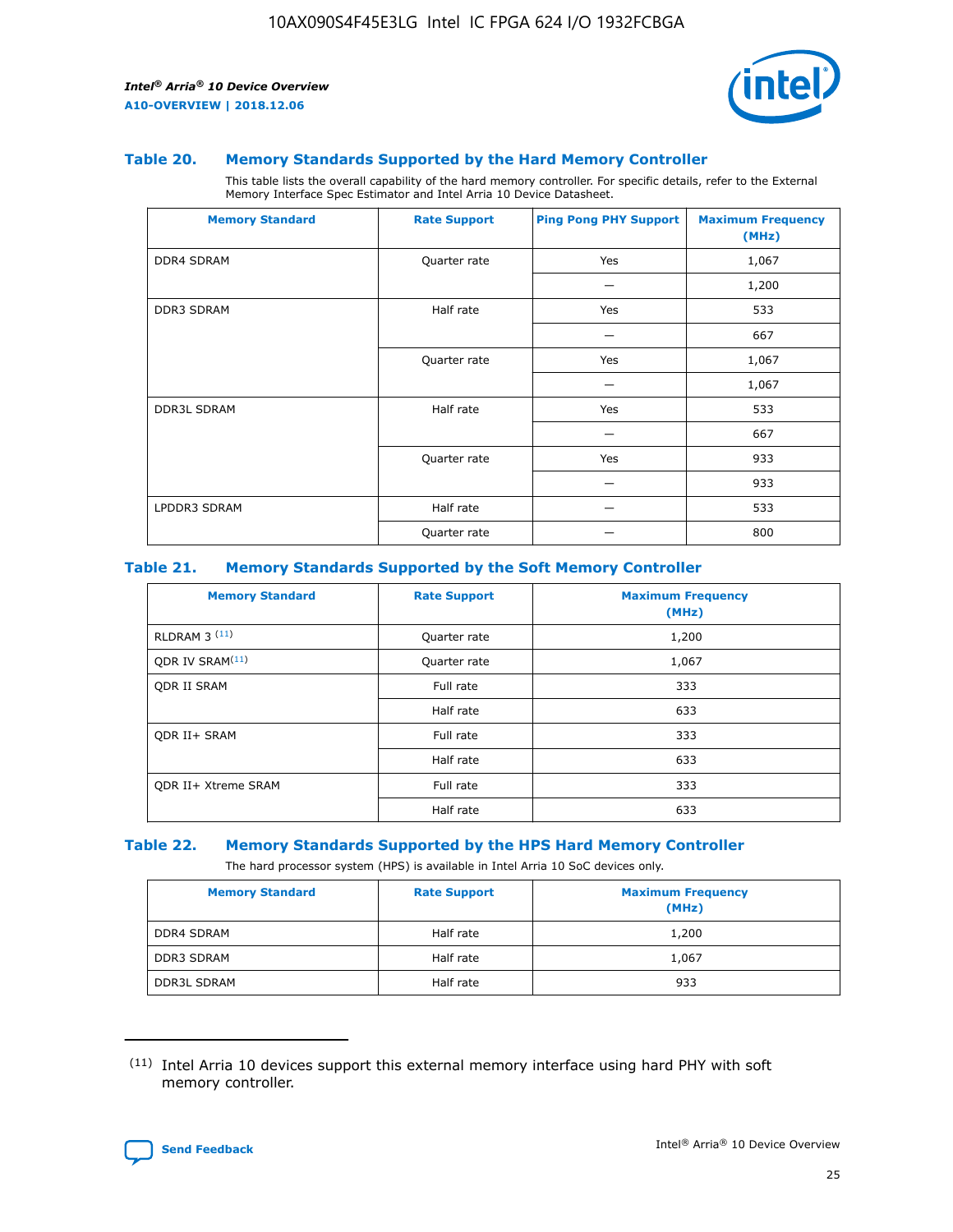

#### **Related Information**

#### [Intel Arria 10 Device Datasheet](https://www.intel.com/content/www/us/en/programmable/documentation/mcn1413182292568.html#mcn1413182153340)

Lists the memory interface performance according to memory interface standards, rank or chip select configurations, and Intel Arria 10 device speed grades.

# **PCIe Gen1, Gen2, and Gen3 Hard IP**

Intel Arria 10 devices contain PCIe hard IP that is designed for performance and ease-of-use:

- Includes all layers of the PCIe stack—transaction, data link and physical layers.
- Supports PCIe Gen3, Gen2, and Gen1 Endpoint and Root Port in x1, x2, x4, or x8 lane configuration.
- Operates independently from the core logic—optional configuration via protocol (CvP) allows the PCIe link to power up and complete link training in less than 100 ms while the Intel Arria 10 device completes loading the programming file for the rest of the FPGA.
- Provides added functionality that makes it easier to support emerging features such as Single Root I/O Virtualization (SR-IOV) and optional protocol extensions.
- Provides improved end-to-end datapath protection using ECC.
- Supports FPGA configuration via protocol (CvP) using PCIe at Gen3, Gen2, or Gen1 speed.

#### **Related Information**

PCS Features on page 30

# **Enhanced PCS Hard IP for Interlaken and 10 Gbps Ethernet**

# **Interlaken Support**

The Intel Arria 10 enhanced PCS hard IP provides integrated Interlaken PCS supporting rates up to 25.8 Gbps per lane.

The Interlaken PCS is based on the proven functionality of the PCS developed for Intel's previous generation FPGAs, which demonstrated interoperability with Interlaken ASSP vendors and third-party IP suppliers. The Interlaken PCS is present in every transceiver channel in Intel Arria 10 devices.

#### **Related Information**

PCS Features on page 30

# **10 Gbps Ethernet Support**

The Intel Arria 10 enhanced PCS hard IP supports 10GBASE-R PCS compliant with IEEE 802.3 10 Gbps Ethernet (10GbE). The integrated hard IP support for 10GbE and the 10 Gbps transceivers save external PHY cost, board space, and system power.

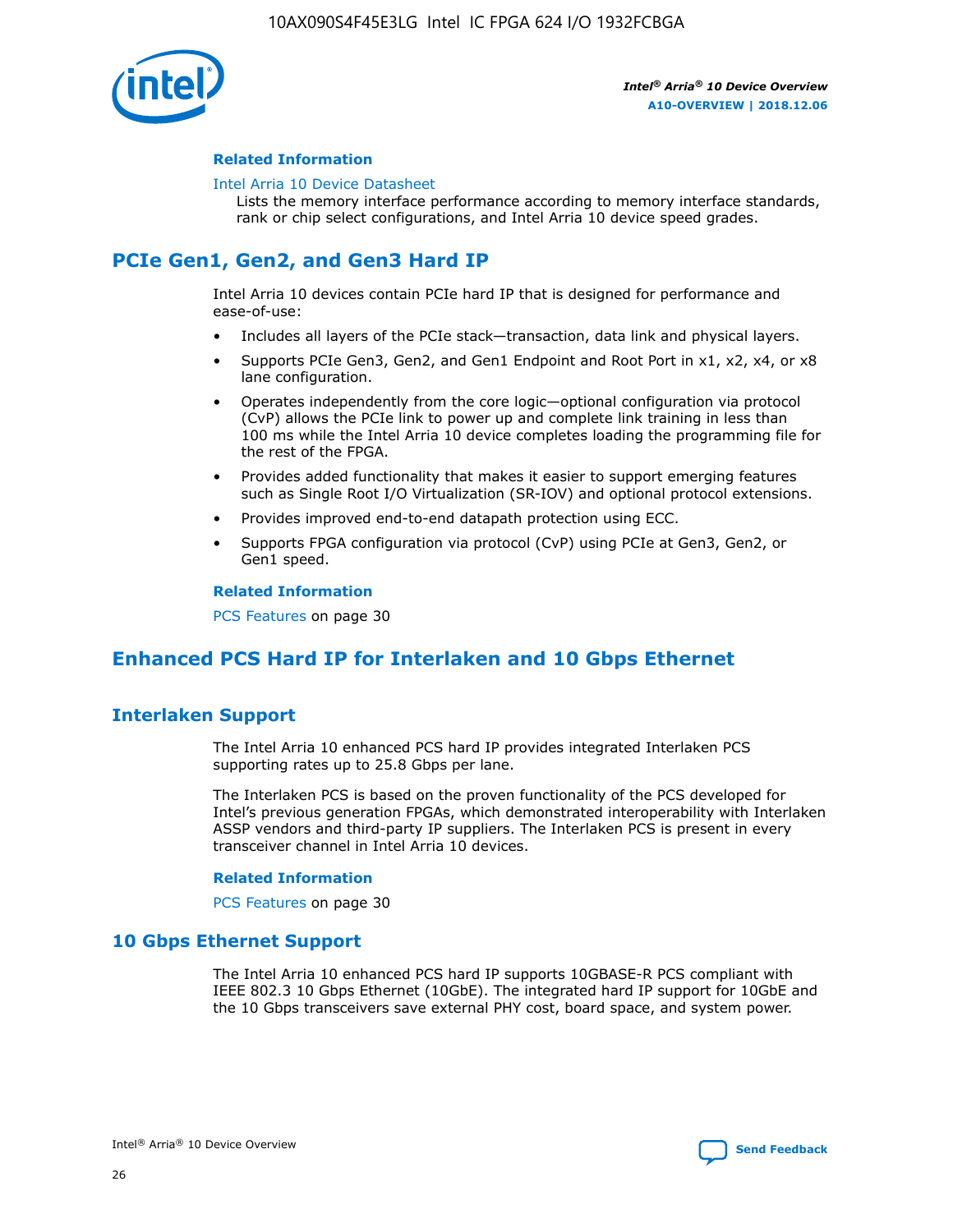

The scalable hard IP supports multiple independent 10GbE ports while using a single PLL for all the 10GBASE-R PCS instantiations, which saves on core logic resources and clock networks:

- Simplifies multiport 10GbE systems compared to XAUI interfaces that require an external XAUI-to-10G PHY.
- Incorporates Electronic Dispersion Compensation (EDC), which enables direct connection to standard 10 Gbps XFP and SFP+ pluggable optical modules.
- Supports backplane Ethernet applications and includes a hard 10GBASE-KR Forward Error Correction (FEC) circuit that you can use for 10 Gbps and 40 Gbps applications.

The 10 Gbps Ethernet PCS hard IP and 10GBASE-KR FEC are present in every transceiver channel.

#### **Related Information**

PCS Features on page 30

# **Low Power Serial Transceivers**

Intel Arria 10 FPGAs and SoCs include lowest power transceivers that deliver high bandwidth, throughput and low latency.

Intel Arria 10 devices deliver the industry's lowest power consumption per transceiver channel:

- 12.5 Gbps transceivers at as low as 242 mW
- 10 Gbps transceivers at as low as 168 mW
- 6 Gbps transceivers at as low as 117 mW

Intel Arria 10 transceivers support various data rates according to application:

- Chip-to-chip and chip-to-module applications—from 1 Gbps up to 25.8 Gbps
- Long reach and backplane applications—from 1 Gbps up to 12.5 with advanced adaptive equalization
- Critical power sensitive applications—from 1 Gbps up to 11.3 Gbps using lower power modes

The combination of 20 nm process technology and architectural advances provide the following benefits:

- Significant reduction in die area and power consumption
- Increase of up to two times in transceiver I/O density compared to previous generation devices while maintaining optimal signal integrity
- Up to 72 total transceiver channels—you can configure up to 6 of these channels to run as fast as 25.8 Gbps
- All channels feature continuous data rate support up to the maximum rated speed

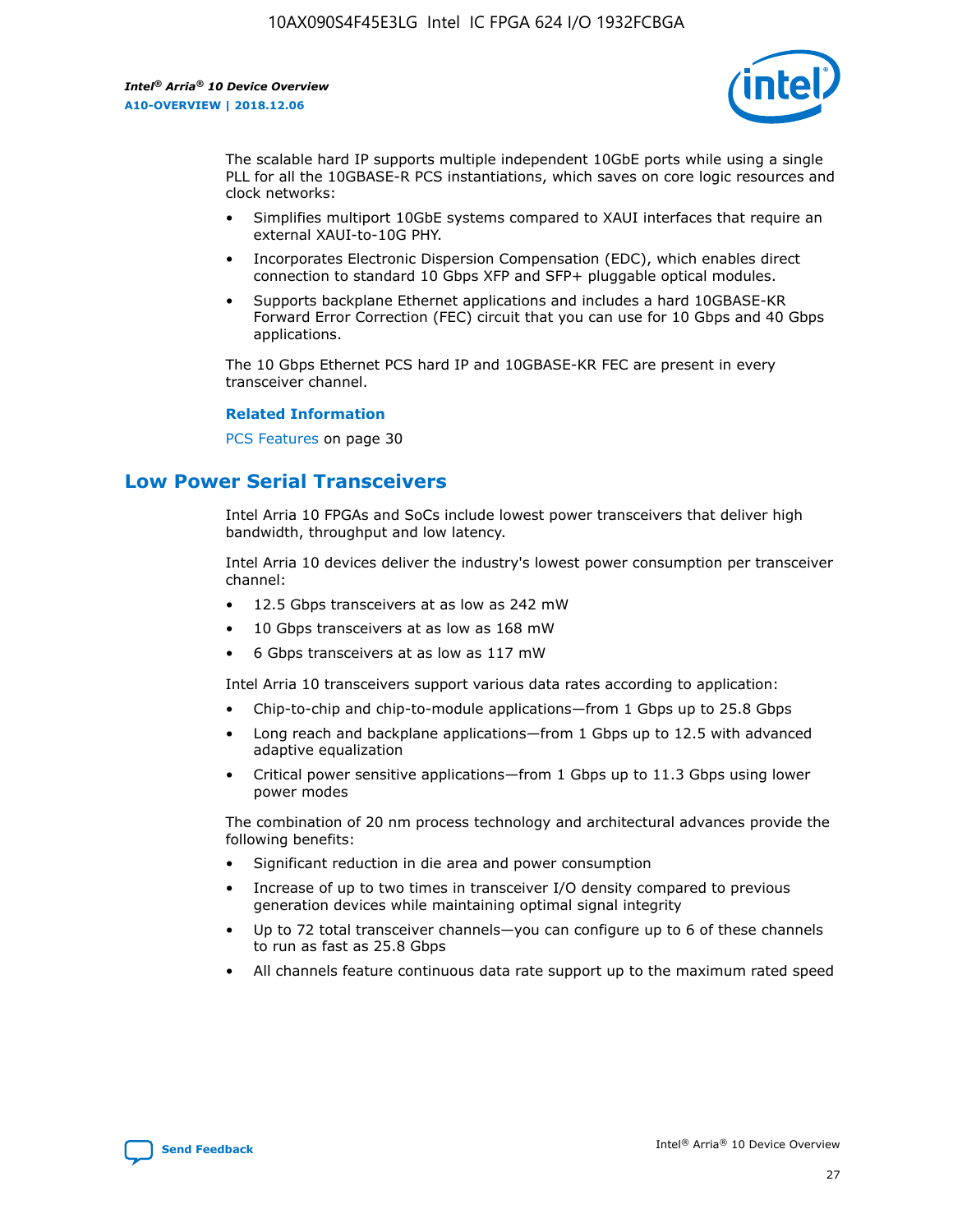



## **Figure 6. Intel Arria 10 Transceiver Block Architecture**

# **Transceiver Channels**

All transceiver channels feature a dedicated Physical Medium Attachment (PMA) and a hardened Physical Coding Sublayer (PCS).

- The PMA provides primary interfacing capabilities to physical channels.
- The PCS typically handles encoding/decoding, word alignment, and other preprocessing functions before transferring data to the FPGA core fabric.

A transceiver channel consists of a PMA and a PCS block. Most transceiver banks have 6 channels. There are some transceiver banks that contain only 3 channels.

A wide variety of bonded and non-bonded data rate configurations is possible using a highly configurable clock distribution network. Up to 80 independent transceiver data rates can be configured.

The following figures are graphical representations of top views of the silicon die, which correspond to reverse views for flip chip packages. Different Intel Arria 10 devices may have different floorplans than the ones shown in the figures.

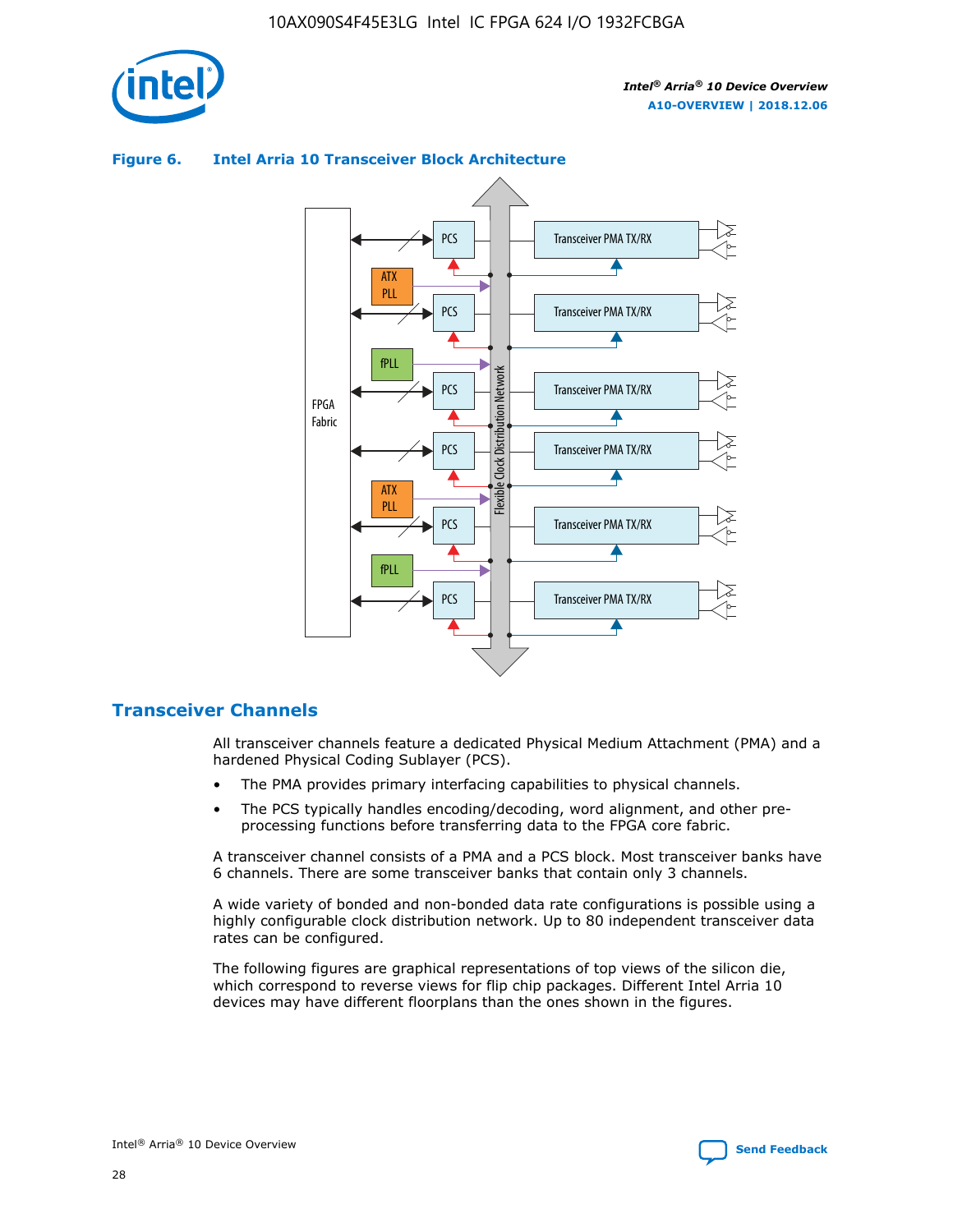

## **Figure 7. Device Chip Overview for Intel Arria 10 GX and GT Devices**



M20K Internal Memory Blocks Core Logic Fabric Transceiver Channels Hard IP Per Transceiver: Standard PCS and Enhanced PCS Hard IPs PCI Express Gen3 Hard IP Fractional PLLs M20K Internal Memory Blocks PCI Express Gen3 Hard IP Variable Precision DSP Blocks I/O PLLs Hard Memory Controllers, General-Purpose I/O Cells, LVDS Hard Processor Subsystem, Dual-Core ARM Cortex A9 M20K Internal Memory Blocks Variable Precision DSP Blocks M20K Internal Memory Blocks Core Logic Fabric I/O PLLs Hard Memory Controllers, General-Purpose I/O Cells, LVDS M20K Internal Memory Blocks Variable Precision DSP Blocks M20K Internal Memory Blocks Transceiver Channels Hard IP Per Transceiver: Standard PCS and Enhanced PCS Hard IPs PCI Express Gen3 Hard IP Fractional PLLs PCI Express Gen3 Hard IP  $\ddot{\cdot}$ Hard PCS Transceiver PMA fPLL ATX (LC) Hard PCS Transceiver PMA **Transmit** Hard PCS Transceiver PMA PLL fPLL Hard PCS Transceiver PMA Transceiver Clock Networks ATX (LC) Hard PCS Transceiver PMA Transmi Hard PCS Transceiver PMA PLL fPLL Hard PCS Transceiver PMA Transceiver PMA Hard PCS ATX (LC) **Transmit** Hard PCS Transceiver PMA PLL Unused transceiver chann can be used as additional transceiver transmit PLLs

### **PMA Features**

Intel Arria 10 transceivers provide exceptional signal integrity at data rates up to 25.8 Gbps. Clocking options include ultra-low jitter ATX PLLs (LC tank based), clock multiplier unit (CMU) PLLs, and fractional PLLs.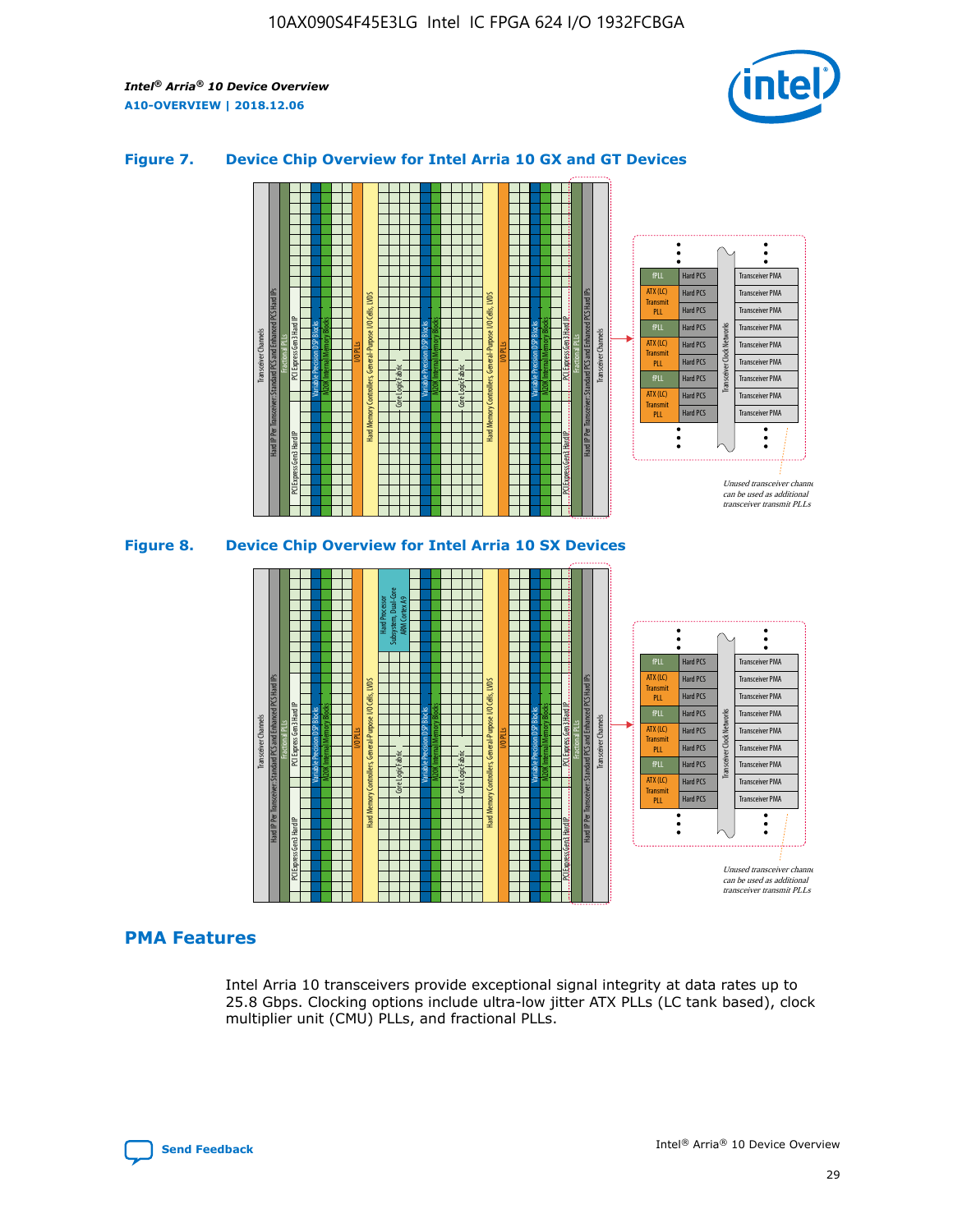

Each transceiver channel contains a channel PLL that can be used as the CMU PLL or clock data recovery (CDR) PLL. In CDR mode, the channel PLL recovers the receiver clock and data in the transceiver channel. Up to 80 independent data rates can be configured on a single Intel Arria 10 device.

## **Table 23. PMA Features of the Transceivers in Intel Arria 10 Devices**

| <b>Feature</b>                                             | <b>Capability</b>                                                                                                                                                                                                             |
|------------------------------------------------------------|-------------------------------------------------------------------------------------------------------------------------------------------------------------------------------------------------------------------------------|
| Chip-to-Chip Data Rates                                    | 1 Gbps to 17.4 Gbps (Intel Arria 10 GX devices)<br>1 Gbps to 25.8 Gbps (Intel Arria 10 GT devices)                                                                                                                            |
| <b>Backplane Support</b>                                   | Drive backplanes at data rates up to 12.5 Gbps                                                                                                                                                                                |
| <b>Optical Module Support</b>                              | SFP+/SFP, XFP, CXP, QSFP/QSFP28, CFP/CFP2/CFP4                                                                                                                                                                                |
| Cable Driving Support                                      | SFP+ Direct Attach, PCI Express over cable, eSATA                                                                                                                                                                             |
| Transmit Pre-Emphasis                                      | 4-tap transmit pre-emphasis and de-emphasis to compensate for system channel loss                                                                                                                                             |
| Continuous Time Linear<br>Equalizer (CTLE)                 | Dual mode, high-gain, and high-data rate, linear receive equalization to compensate for<br>system channel loss                                                                                                                |
| Decision Feedback Equalizer<br>(DFE)                       | 7-fixed and 4-floating tap DFE to equalize backplane channel loss in the presence of<br>crosstalk and noisy environments                                                                                                      |
| Variable Gain Amplifier                                    | Optimizes the signal amplitude prior to the CDR sampling and operates in fixed and<br>adaptive modes                                                                                                                          |
| Altera Digital Adaptive<br>Parametric Tuning (ADAPT)       | Fully digital adaptation engine to automatically adjust all link equalization parameters-<br>including CTLE, DFE, and variable gain amplifier blocks—that provide optimal link margin<br>without intervention from user logic |
| Precision Signal Integrity<br>Calibration Engine (PreSICE) | Hardened calibration controller to quickly calibrate all transceiver control parameters on<br>power-up, which provides the optimal signal integrity and jitter performance                                                    |
| Advanced Transmit (ATX)<br><b>PLL</b>                      | Low jitter ATX (LC tank based) PLLs with continuous tuning range to cover a wide range of<br>standard and proprietary protocols                                                                                               |
| <b>Fractional PLLs</b>                                     | On-chip fractional frequency synthesizers to replace on-board crystal oscillators and reduce<br>system cost                                                                                                                   |
| Digitally Assisted Analog<br><b>CDR</b>                    | Superior jitter tolerance with fast lock time                                                                                                                                                                                 |
| <b>Dynamic Partial</b><br>Reconfiguration                  | Allows independent control of the Avalon memory-mapped interface of each transceiver<br>channel for the highest transceiver flexibility                                                                                       |
| Multiple PCS-PMA and PCS-<br>PLD interface widths          | 8-, 10-, 16-, 20-, 32-, 40-, or 64-bit interface widths for flexibility of deserialization width,<br>encoding, and reduced latency                                                                                            |

# **PCS Features**

This table summarizes the Intel Arria 10 transceiver PCS features. You can use the transceiver PCS to support a wide range of protocols ranging from 1 Gbps to 25.8 Gbps.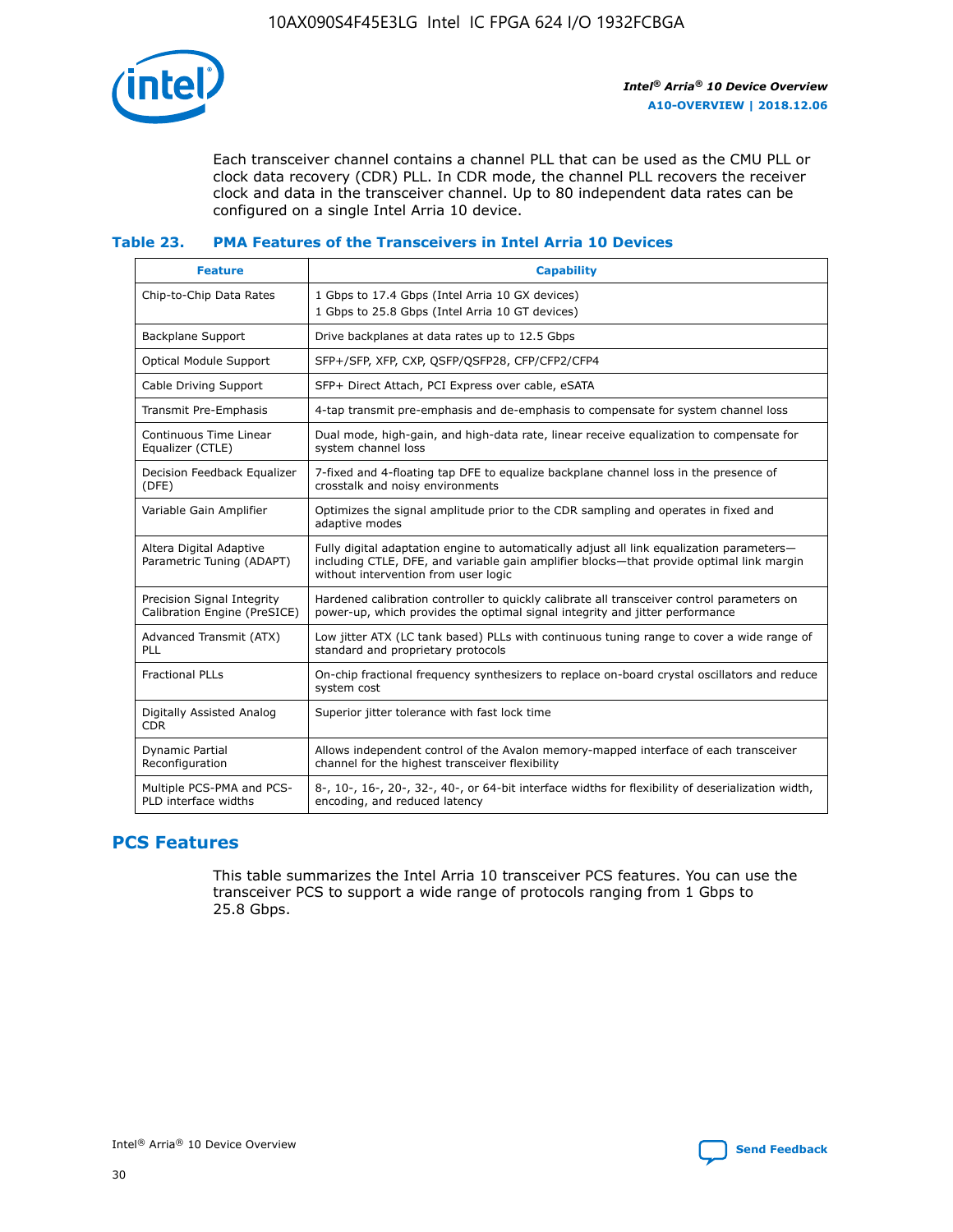

| <b>PCS</b>    | <b>Description</b>                                                                                                                                                                                                                                                                                                                                                                                             |
|---------------|----------------------------------------------------------------------------------------------------------------------------------------------------------------------------------------------------------------------------------------------------------------------------------------------------------------------------------------------------------------------------------------------------------------|
| Standard PCS  | Operates at a data rate up to 12 Gbps<br>Supports protocols such as PCI-Express, CPRI 4.2+, GigE, IEEE 1588 in Hard PCS<br>Implements other protocols using Basic/Custom (Standard PCS) transceiver<br>configuration rules.                                                                                                                                                                                    |
| Enhanced PCS  | Performs functions common to most serial data industry standards, such as word<br>alignment, encoding/decoding, and framing, before data is sent or received off-chip<br>through the PMA<br>• Handles data transfer to and from the FPGA fabric<br>Handles data transfer internally to and from the PMA<br>Provides frequency compensation<br>Performs channel bonding for multi-channel low skew applications |
| PCIe Gen3 PCS | Supports the seamless switching of Data and Clock between the Gen1, Gen2, and Gen3<br>data rates<br>Provides support for PIPE 3.0 features<br>Supports the PIPE interface with the Hard IP enabled, as well as with the Hard IP<br>bypassed                                                                                                                                                                    |

#### **Related Information**

- PCIe Gen1, Gen2, and Gen3 Hard IP on page 26
- Interlaken Support on page 26
- 10 Gbps Ethernet Support on page 26

# **PCS Protocol Support**

This table lists some of the protocols supported by the Intel Arria 10 transceiver PCS. For more information about the blocks in the transmitter and receiver data paths, refer to the related information.

| <b>Protocol</b>                                 | <b>Data Rate</b><br>(Gbps) | <b>Transceiver IP</b>       | <b>PCS Support</b>                      |
|-------------------------------------------------|----------------------------|-----------------------------|-----------------------------------------|
| PCIe Gen3 x1, x2, x4, x8                        | 8.0                        | Native PHY (PIPE)           | Standard PCS and PCIe<br>Gen3 PCS       |
| PCIe Gen2 x1, x2, x4, x8                        | 5.0                        | Native PHY (PIPE)           | <b>Standard PCS</b>                     |
| PCIe Gen1 x1, x2, x4, x8                        | 2.5                        | Native PHY (PIPE)           | Standard PCS                            |
| 1000BASE-X Gigabit Ethernet                     | 1.25                       | Native PHY                  | <b>Standard PCS</b>                     |
| 1000BASE-X Gigabit Ethernet with<br>IEEE 1588v2 | 1.25                       | Native PHY                  | Standard PCS                            |
| 10GBASE-R                                       | 10.3125                    | Native PHY                  | <b>Enhanced PCS</b>                     |
| 10GBASE-R with IEEE 1588v2                      | 10.3125                    | Native PHY                  | <b>Enhanced PCS</b>                     |
| 10GBASE-R with KR FEC                           | 10.3125                    | Native PHY                  | <b>Enhanced PCS</b>                     |
| 10GBASE-KR and 1000BASE-X                       | 10.3125                    | 1G/10GbE and 10GBASE-KR PHY | Standard PCS and<br><b>Enhanced PCS</b> |
| Interlaken (CEI-6G/11G)                         | 3.125 to 17.4              | Native PHY                  | <b>Enhanced PCS</b>                     |
| SFI-S/SFI-5.2                                   | 11.2                       | Native PHY                  | <b>Enhanced PCS</b>                     |
| $10G$ SDI                                       | 10.692                     | Native PHY                  | <b>Enhanced PCS</b>                     |
|                                                 |                            |                             | continued                               |

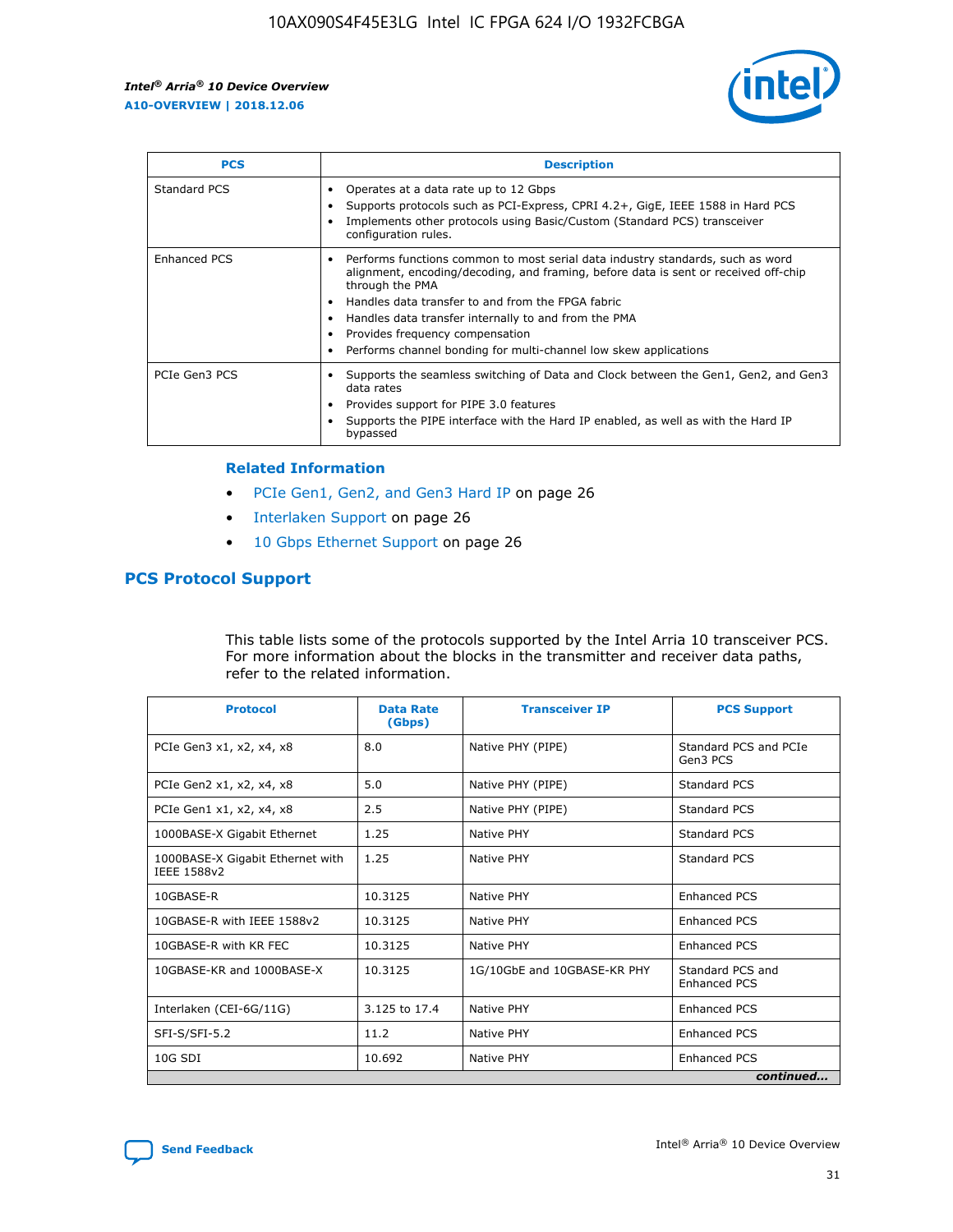

| <b>Protocol</b>      | <b>Data Rate</b><br>(Gbps) | <b>Transceiver IP</b> | <b>PCS Support</b> |
|----------------------|----------------------------|-----------------------|--------------------|
| CPRI 6.0 (64B/66B)   | 0.6144 to<br>10.1376       | Native PHY            | Enhanced PCS       |
| CPRI 4.2 (8B/10B)    | 0.6144 to<br>9.8304        | Native PHY            | Standard PCS       |
| OBSAI RP3 v4.2       | 0.6144 to 6.144            | Native PHY            | Standard PCS       |
| SD-SDI/HD-SDI/3G-SDI | $0.143(12)$ to<br>2.97     | Native PHY            | Standard PCS       |

## **Related Information**

#### [Intel Arria 10 Transceiver PHY User Guide](https://www.intel.com/content/www/us/en/programmable/documentation/nik1398707230472.html#nik1398707091164)

Provides more information about the supported transceiver protocols and PHY IP, the PMA architecture, and the standard, enhanced, and PCIe Gen3 PCS architecture.

# **SoC with Hard Processor System**

Each SoC device combines an FPGA fabric and a hard processor system (HPS) in a single device. This combination delivers the flexibility of programmable logic with the power and cost savings of hard IP in these ways:

- Reduces board space, system power, and bill of materials cost by eliminating a discrete embedded processor
- Allows you to differentiate the end product in both hardware and software, and to support virtually any interface standard
- Extends the product life and revenue through in-field hardware and software updates

 $(12)$  The 0.143 Gbps data rate is supported using oversampling of user logic that you must implement in the FPGA fabric.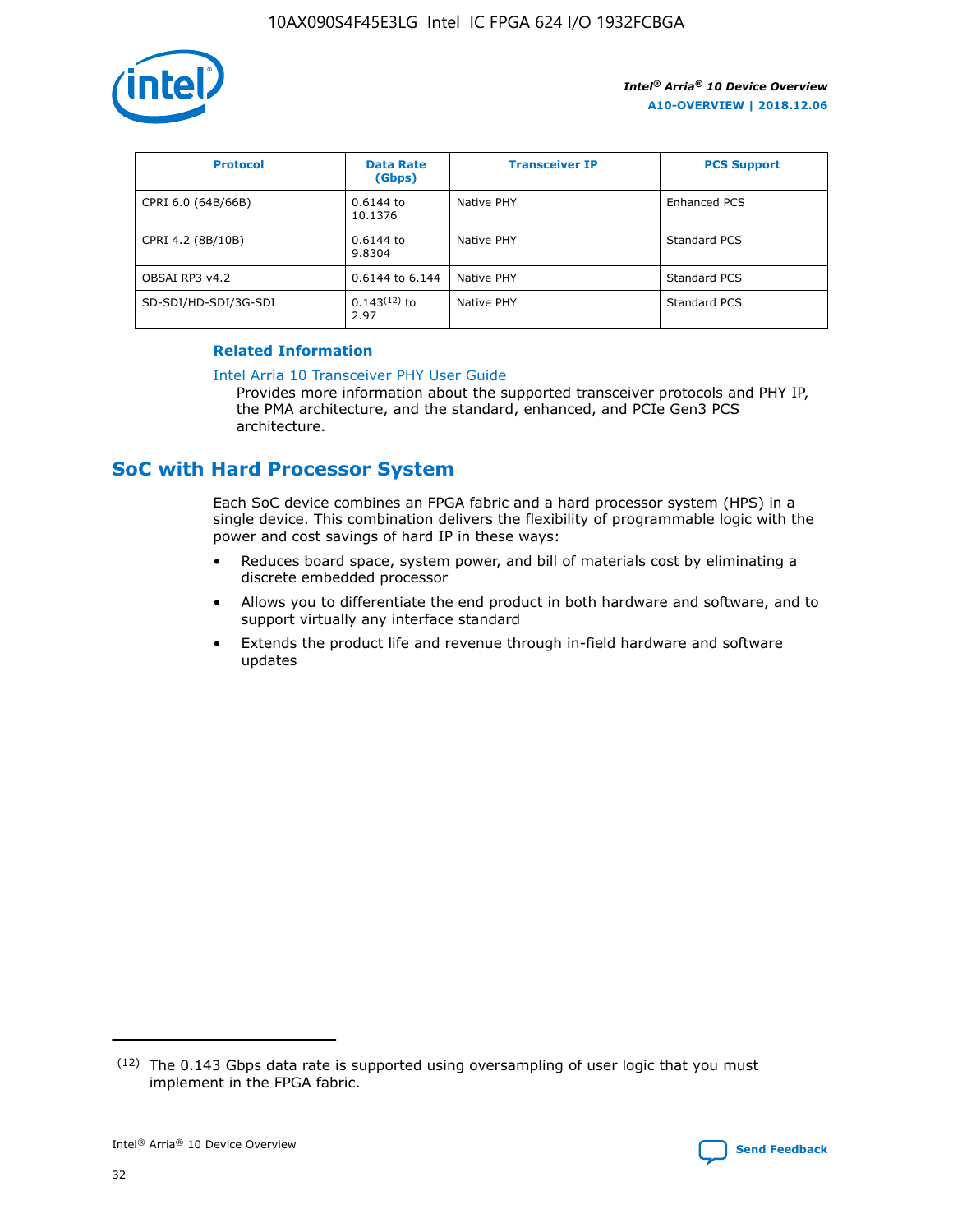

#### **Figure 9. HPS Block Diagram**

This figure shows a block diagram of the HPS with the dual ARM Cortex-A9 MPCore processor.



# **Key Advantages of 20-nm HPS**

The 20-nm HPS strikes a balance between enabling maximum software compatibility with 28-nm SoCs while still improving upon the 28-nm HPS architecture. These improvements address the requirements of the next generation target markets such as wireless and wireline communications, compute and storage equipment, broadcast and military in terms of performance, memory bandwidth, connectivity via backplane and security.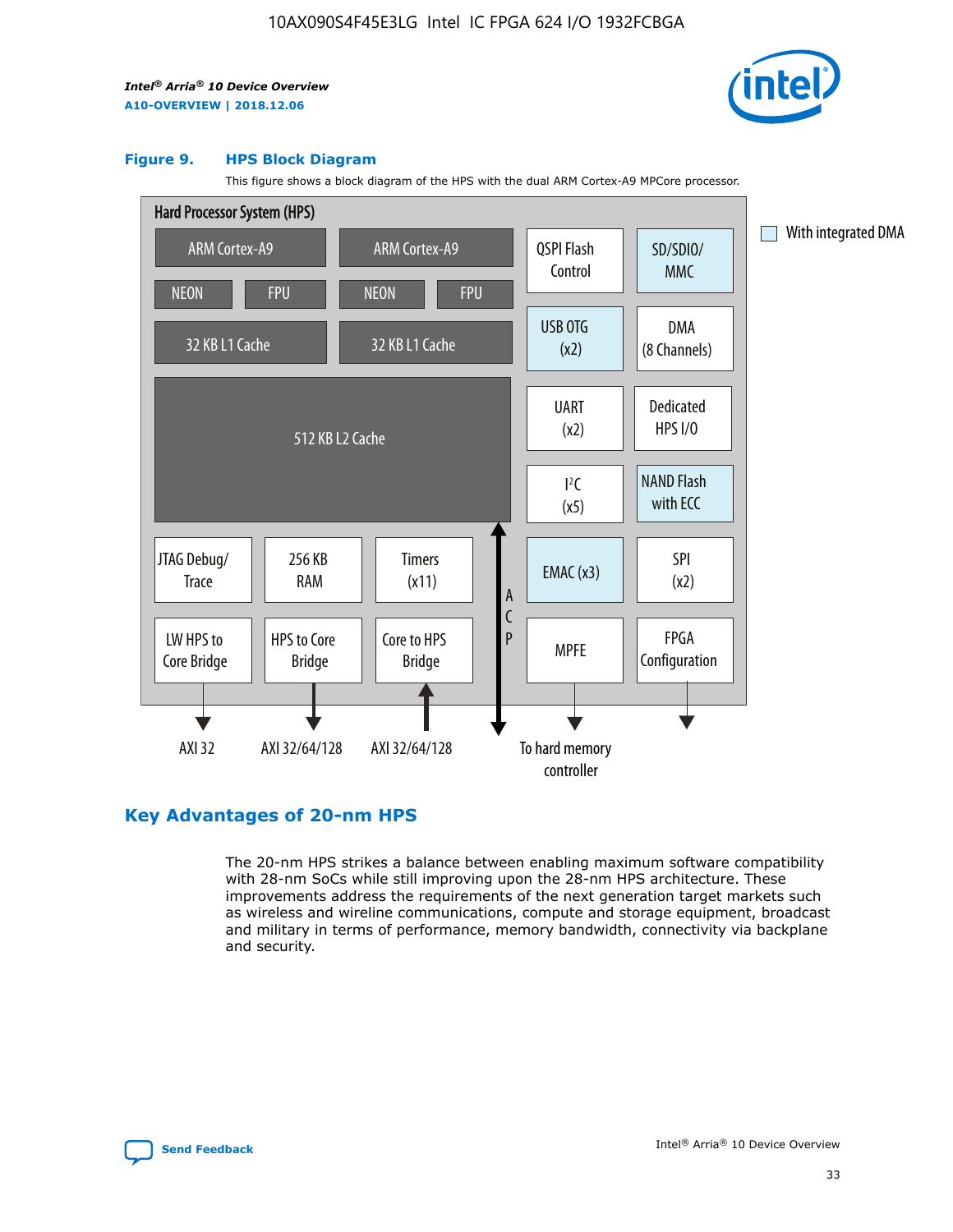

## **Table 24. Improvements in 20 nm HPS**

This table lists the key improvements of the 20 nm HPS compared to the 28 nm HPS.

| Advantages/<br><b>Improvements</b>                          | <b>Description</b>                                                                                                                                                                                                                                                                                                                                                                                                                                                                                                                                                                                                                                                                                                                                                                                                                                                                                                      |
|-------------------------------------------------------------|-------------------------------------------------------------------------------------------------------------------------------------------------------------------------------------------------------------------------------------------------------------------------------------------------------------------------------------------------------------------------------------------------------------------------------------------------------------------------------------------------------------------------------------------------------------------------------------------------------------------------------------------------------------------------------------------------------------------------------------------------------------------------------------------------------------------------------------------------------------------------------------------------------------------------|
| Increased performance and<br>overdrive capability           | While the nominal processor frequency is 1.2 GHz, the 20 nm HPS offers an "overdrive"<br>feature which enables a higher processor operating frequency. This requires a higher supply<br>voltage value that is unique to the HPS and may require a separate regulator.                                                                                                                                                                                                                                                                                                                                                                                                                                                                                                                                                                                                                                                   |
| Increased processor memory<br>bandwidth and DDR4<br>support | Up to 64-bit DDR4 memory at 2,400 Mbps support is available for the processor. The hard<br>memory controller for the HPS comprises a multi-port front end that manages connections<br>to a single port memory controller. The multi-port front end allows logic core and the HPS<br>to share ports and thereby the available bandwidth of the memory controller.                                                                                                                                                                                                                                                                                                                                                                                                                                                                                                                                                        |
| Flexible I/O sharing                                        | An advanced I/O pin muxing scheme allows improved sharing of I/O between the HPS and<br>the core logic. The following types of I/O are available for SoC:<br>17 dedicated I/Os-physically located inside the HPS block and are not accessible to<br>logic within the core. The 17 dedicated I/Os are used for HPS clock, resets, and<br>interfacing with boot devices, QSPI, and SD/MMC.<br>48 direct shared I/O-located closest to the HPS block and are ideal for high speed HPS<br>peripherals such as EMAC, USB, and others. There is one bank of 48 I/Os that supports<br>direct sharing where the 48 I/Os can be shared 12 I/Os at a time.<br>Standard (shared) I/O-all standard I/Os can be shared by the HPS peripherals and any<br>logic within the core. For designs where more than 48 I/Os are required to fully use all<br>the peripherals in the HPS, these I/Os can be connected through the core logic. |
| <b>EMAC</b> core                                            | Three EMAC cores are available in the HPS. The EMAC cores enable an application to<br>support two redundant Ethernet connections; for example, backplane, or two EMAC cores<br>for managing IEEE 1588 time stamp information while allowing a third EMAC core for debug<br>and configuration. All three EMACs can potentially share the same time stamps, simplifying<br>the 1588 time stamping implementation. A new serial time stamp interface allows core<br>logic to access and read the time stamp values. The integrated EMAC controllers can be<br>connected to external Ethernet PHY through the provided MDIO or I <sup>2</sup> C interface.                                                                                                                                                                                                                                                                  |
| On-chip memory                                              | The on-chip memory is updated to 256 KB support and can support larger data sets and<br>real time algorithms.                                                                                                                                                                                                                                                                                                                                                                                                                                                                                                                                                                                                                                                                                                                                                                                                           |
| <b>ECC</b> enhancements                                     | Improvements in L2 Cache ECC management allow identification of errors down to the<br>address level. ECC enhancements also enable improved error injection and status reporting<br>via the introduction of new memory mapped access to syndrome and data signals.                                                                                                                                                                                                                                                                                                                                                                                                                                                                                                                                                                                                                                                       |
| HPS to FPGA Interconnect<br><b>Backbone</b>                 | Although the HPS and the Logic Core can operate independently, they are tightly coupled<br>via a high-bandwidth system interconnect built from high-performance ARM AMBA AXI bus<br>bridges. IP bus masters in the FPGA fabric have access to HPS bus slaves via the FPGA-to-<br>HPS interconnect. Similarly, HPS bus masters have access to bus slaves in the core fabric<br>via the HPS-to-FPGA bridge. Both bridges are AMBA AXI-3 compliant and support<br>simultaneous read and write transactions. Up to three masters within the core fabric can<br>share the HPS SDRAM controller with the processor. Additionally, the processor can be used<br>to configure the core fabric under program control via a dedicated 32-bit configuration port.                                                                                                                                                                  |
| FPGA configuration and HPS<br>booting                       | The FPGA fabric and HPS in the SoCs are powered independently. You can reduce the clock<br>frequencies or gate the clocks to reduce dynamic power.<br>You can configure the FPGA fabric and boot the HPS independently, in any order, providing<br>you with more design flexibility.                                                                                                                                                                                                                                                                                                                                                                                                                                                                                                                                                                                                                                    |
| Security                                                    | New security features have been introduced for anti-tamper management, secure boot,<br>encryption (AES), and authentication (SHA).                                                                                                                                                                                                                                                                                                                                                                                                                                                                                                                                                                                                                                                                                                                                                                                      |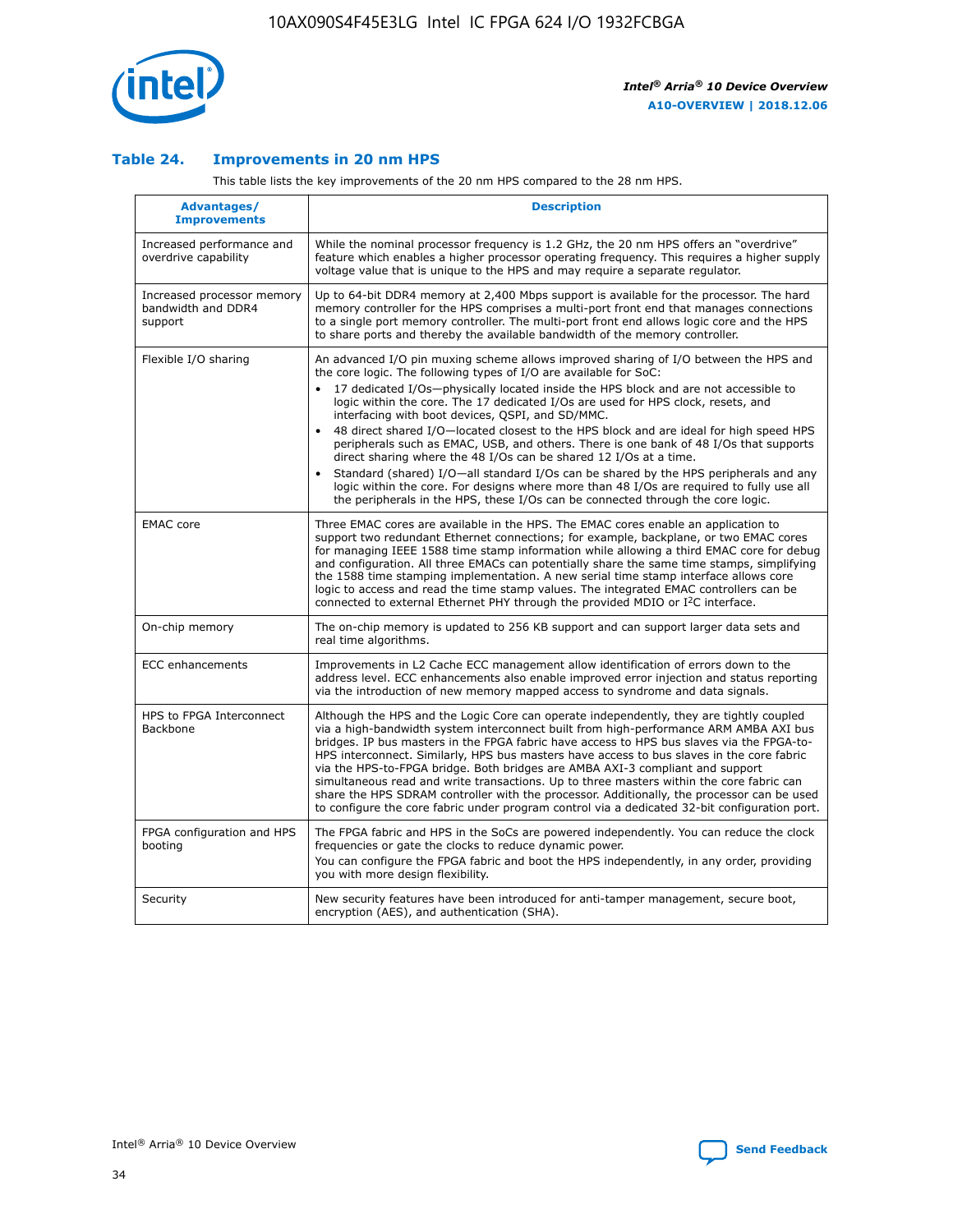

# **Features of the HPS**

The HPS has the following features:

- 1.2-GHz, dual-core ARM Cortex-A9 MPCore processor with up to 1.5-GHz via overdrive
	- ARMv7-A architecture that runs 32-bit ARM instructions, 16-bit and 32-bit Thumb instructions, and 8-bit Java byte codes in Jazelle style
	- Superscalar, variable length, out-of-order pipeline with dynamic branch prediction
	- Instruction Efficiency 2.5 MIPS/MHz, which provides total performance of 7500 MIPS at 1.5 GHz
- Each processor core includes:
	- 32 KB of L1 instruction cache, 32 KB of L1 data cache
	- Single- and double-precision floating-point unit and NEON media engine
	- CoreSight debug and trace technology
	- Snoop Control Unit (SCU) and Acceleration Coherency Port (ACP)
- 512 KB of shared L2 cache
- 256 KB of scratch RAM
- Hard memory controller with support for DDR3, DDR4 and optional error correction code (ECC) support
- Multiport Front End (MPFE) Scheduler interface to the hard memory controller
- 8-channel direct memory access (DMA) controller
- QSPI flash controller with SIO, DIO, QIO SPI Flash support
- NAND flash controller (ONFI 1.0 or later) with DMA and ECC support, updated to support 8 and 16-bit Flash devices and new command DMA to offload CPU for fast power down recovery
- Updated SD/SDIO/MMC controller to eMMC 4.5 with DMA with CE-ATA digital command support
- 3 10/100/1000 Ethernet media access control (MAC) with DMA
- 2 USB On-the-Go (OTG) controllers with DMA
- $\bullet$  5 I<sup>2</sup>C controllers (3 can be used by EMAC for MIO to external PHY)
- 2 UART 16550 Compatible controllers
- 4 serial peripheral interfaces (SPI) (2 Master, 2 Slaves)
- 62 programmable general-purpose I/Os, which includes 48 direct share I/Os that allows the HPS peripherals to connect directly to the FPGA I/Os
- 7 general-purpose timers
- 4 watchdog timers
- Anti-tamper, Secure Boot, Encryption (AES) and Authentication (SHA)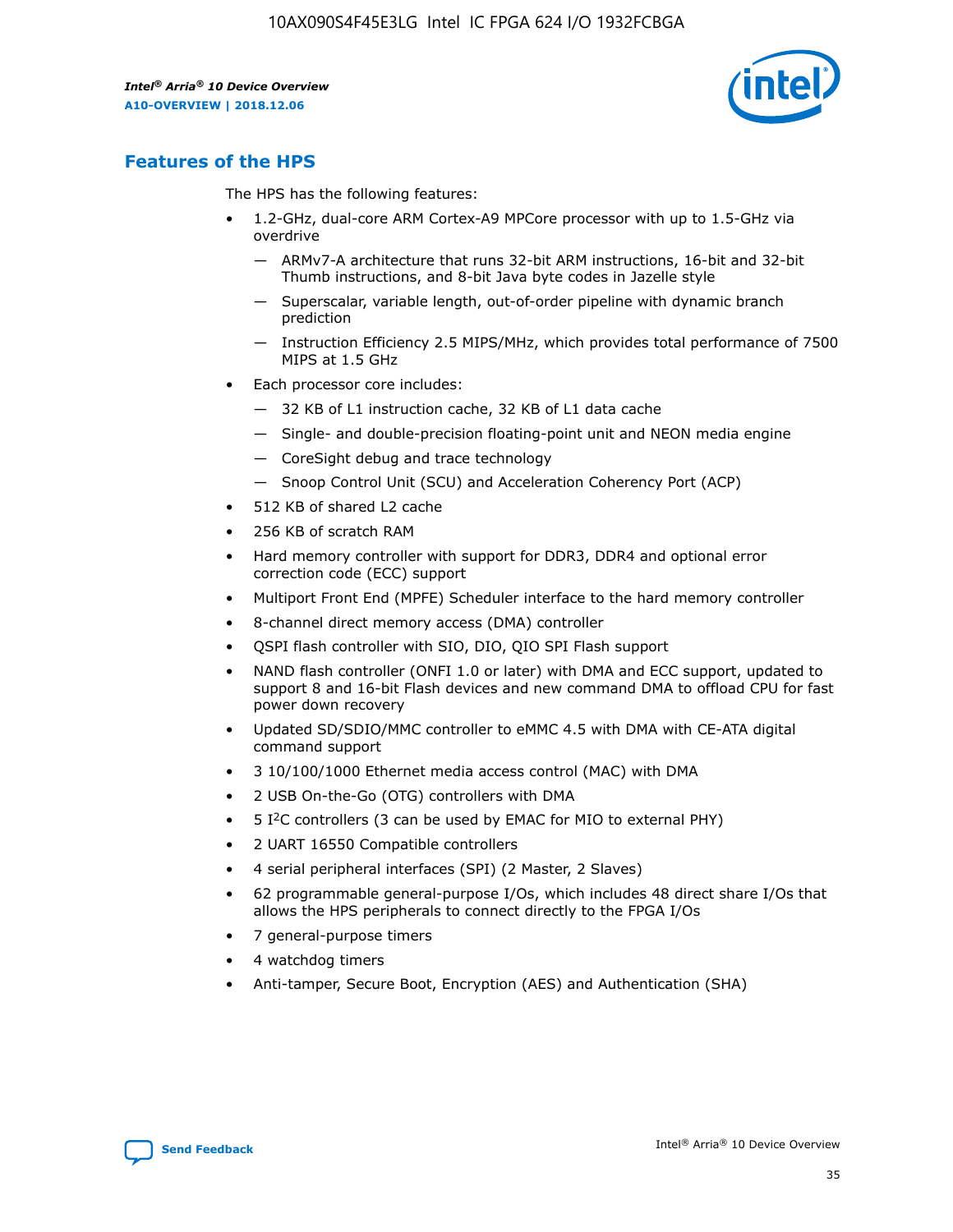

# **System Peripherals and Debug Access Port**

Each Ethernet MAC, USB OTG, NAND flash controller, and SD/MMC controller module has an integrated DMA controller. For modules without an integrated DMA controller, an additional DMA controller module provides up to eight channels of high-bandwidth data transfers. Peripherals that communicate off-chip are multiplexed with other peripherals at the HPS pin level. This allows you to choose which peripherals interface with other devices on your PCB.

The debug access port provides interfaces to industry standard JTAG debug probes and supports ARM CoreSight debug and core traces to facilitate software development.

## **HPS–FPGA AXI Bridges**

The HPS–FPGA bridges, which support the Advanced Microcontroller Bus Architecture (AMBA) Advanced eXtensible Interface (AXI™) specifications, consist of the following bridges:

- FPGA-to-HPS AMBA AXI bridge—a high-performance bus supporting 32, 64, and 128 bit data widths that allows the FPGA fabric to issue transactions to slaves in the HPS.
- HPS-to-FPGA Avalon/AMBA AXI bridge—a high-performance bus supporting 32, 64, and 128 bit data widths that allows the HPS to issue transactions to slaves in the FPGA fabric.
- Lightweight HPS-to-FPGA AXI bridge—a lower latency 32 bit width bus that allows the HPS to issue transactions to soft peripherals in the FPGA fabric. This bridge is primarily used for control and status register (CSR) accesses to peripherals in the FPGA fabric.

The HPS–FPGA AXI bridges allow masters in the FPGA fabric to communicate with slaves in the HPS logic, and vice versa. For example, the HPS-to-FPGA AXI bridge allows you to share memories instantiated in the FPGA fabric with one or both microprocessors in the HPS, while the FPGA-to-HPS AXI bridge allows logic in the FPGA fabric to access the memory and peripherals in the HPS.

Each HPS–FPGA bridge also provides asynchronous clock crossing for data transferred between the FPGA fabric and the HPS.

#### **HPS SDRAM Controller Subsystem**

The HPS SDRAM controller subsystem contains a multiport SDRAM controller and DDR PHY that are shared between the FPGA fabric (through the FPGA-to-HPS SDRAM interface), the level 2 (L2) cache, and the level 3 (L3) system interconnect. The FPGA-to-HPS SDRAM interface supports AMBA AXI and Avalon® Memory-Mapped (Avalon-MM) interface standards, and provides up to six individual ports for access by masters implemented in the FPGA fabric.

The HPS SDRAM controller supports up to 3 masters (command ports), 3x 64-bit read data ports and 3x 64-bit write data ports.

To maximize memory performance, the SDRAM controller subsystem supports command and data reordering, deficit round-robin arbitration with aging, and high-priority bypass features.

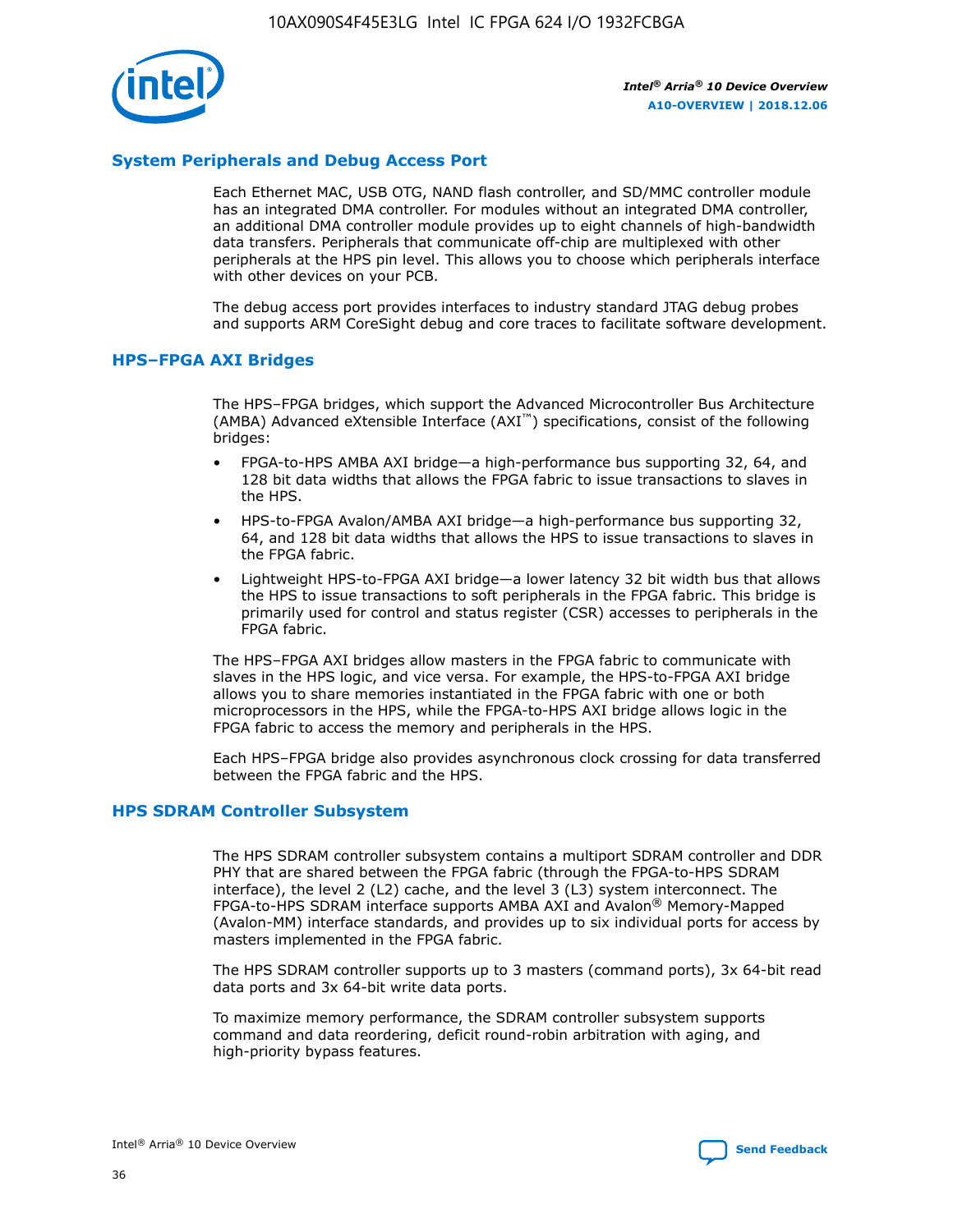

# **FPGA Configuration and HPS Booting**

The FPGA fabric and HPS in the SoC FPGA must be powered at the same time. You can reduce the clock frequencies or gate the clocks to reduce dynamic power.

Once powered, the FPGA fabric and HPS can be configured independently thus providing you with more design flexibility:

- You can boot the HPS independently. After the HPS is running, the HPS can fully or partially reconfigure the FPGA fabric at any time under software control. The HPS can also configure other FPGAs on the board through the FPGA configuration controller.
- Configure the FPGA fabric first, and then boot the HPS from memory accessible to the FPGA fabric.

## **Hardware and Software Development**

For hardware development, you can configure the HPS and connect your soft logic in the FPGA fabric to the HPS interfaces using the Platform Designer system integration tool in the Intel Quartus Prime software.

For software development, the ARM-based SoC FPGA devices inherit the rich software development ecosystem available for the ARM Cortex-A9 MPCore processor. The software development process for Intel SoC FPGAs follows the same steps as those for other SoC devices from other manufacturers. Support for Linux\*, VxWorks\*, and other operating systems are available for the SoC FPGAs. For more information on the operating systems support availability, contact the Intel FPGA sales team.

You can begin device-specific firmware and software development on the Intel SoC FPGA Virtual Target. The Virtual Target is a fast PC-based functional simulation of a target development system—a model of a complete development board. The Virtual Target enables the development of device-specific production software that can run unmodified on actual hardware.

# **Dynamic and Partial Reconfiguration**

The Intel Arria 10 devices support dynamic and partial reconfiguration. You can use dynamic and partial reconfiguration simultaneously to enable seamless reconfiguration of both the device core and transceivers.

# **Dynamic Reconfiguration**

You can reconfigure the PMA and PCS blocks while the device continues to operate. This feature allows you to change the data rates, protocol, and analog settings of a channel in a transceiver bank without affecting on-going data transfer in other transceiver banks. This feature is ideal for applications that require dynamic multiprotocol or multirate support.

# **Partial Reconfiguration**

Using partial reconfiguration, you can reconfigure some parts of the device while keeping the device in operation.

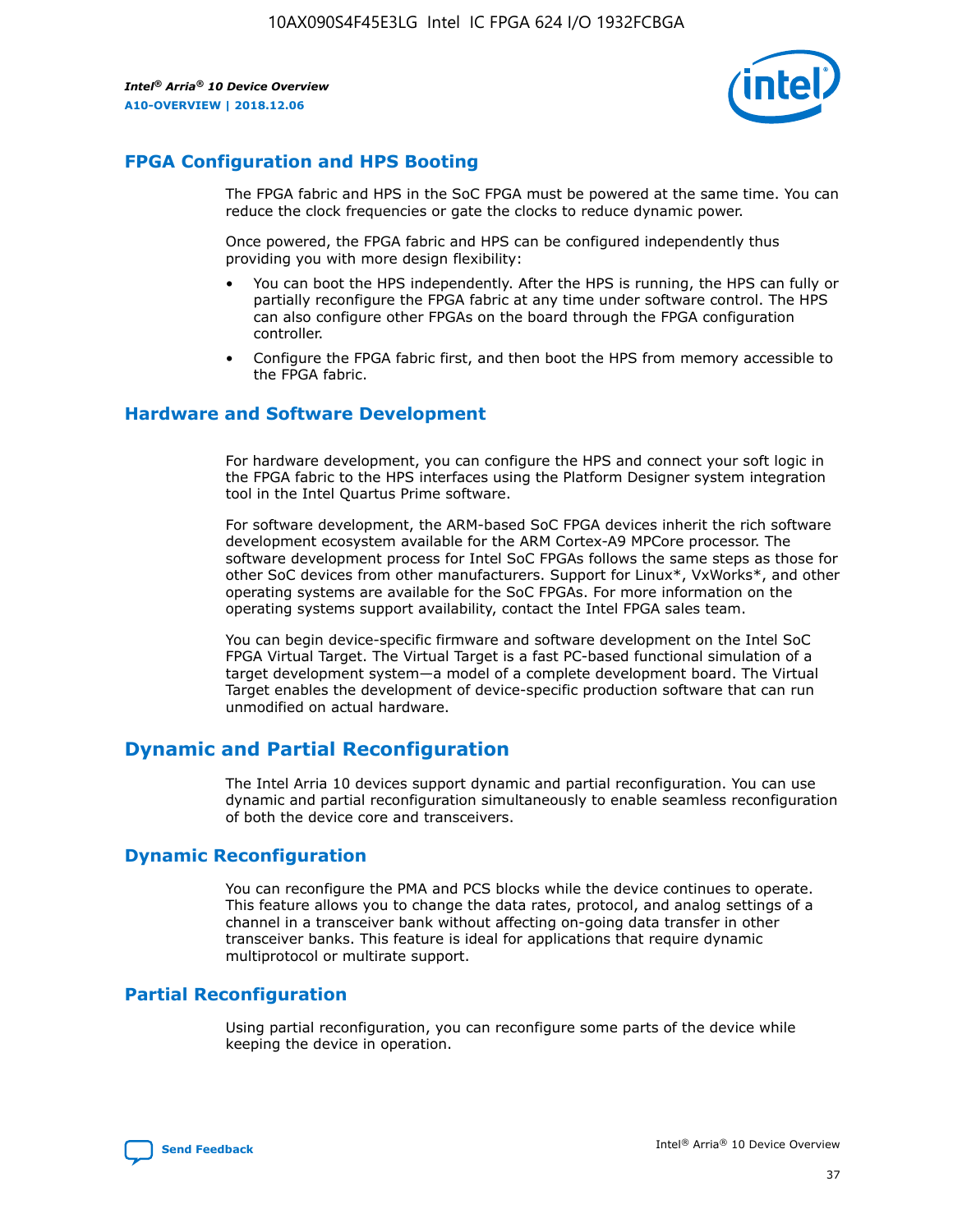

Instead of placing all device functions in the FPGA fabric, you can store some functions that do not run simultaneously in external memory and load them only when required. This capability increases the effective logic density of the device, and lowers cost and power consumption.

In the Intel solution, you do not have to worry about intricate device architecture to perform a partial reconfiguration. The partial reconfiguration capability is built into the Intel Quartus Prime design software, making such time-intensive task simple.

Intel Arria 10 devices support partial reconfiguration in the following configuration options:

- Using an internal host:
	- All supported configuration modes where the FPGA has access to external memory devices such as serial and parallel flash memory.
	- Configuration via Protocol [CvP (PCIe)]
- Using an external host—passive serial (PS), fast passive parallel (FPP) x8, FPP x16, and FPP x32 I/O interface.

# **Enhanced Configuration and Configuration via Protocol**

# **Table 25. Configuration Schemes and Features of Intel Arria 10 Devices**

Intel Arria 10 devices support 1.8 V programming voltage and several configuration schemes.

| <b>Scheme</b>                                                          | <b>Data</b><br><b>Width</b> | <b>Max Clock</b><br>Rate<br>(MHz) | <b>Max Data</b><br>Rate<br>(Mbps)<br>(13) | <b>Decompression</b> | <b>Design</b><br>Security <sup>(1</sup><br>4) | <b>Partial</b><br><b>Reconfiguration</b><br>(15) | <b>Remote</b><br><b>System</b><br><b>Update</b> |
|------------------------------------------------------------------------|-----------------------------|-----------------------------------|-------------------------------------------|----------------------|-----------------------------------------------|--------------------------------------------------|-------------------------------------------------|
| <b>JTAG</b>                                                            | 1 bit                       | 33                                | 33                                        |                      |                                               | Yes(16)                                          |                                                 |
| Active Serial (AS)<br>through the<br>EPCO-L<br>configuration<br>device | 1 bit,<br>4 bits            | 100                               | 400                                       | Yes                  | Yes                                           | $Y_{PS}(16)$                                     | Yes                                             |
| Passive serial (PS)<br>through CPLD or<br>external<br>microcontroller  | 1 bit                       | 100                               | 100                                       | Yes                  | Yes                                           | Yes(16)                                          | Parallel<br>Flash<br>Loader<br>(PFL) IP<br>core |
|                                                                        |                             |                                   |                                           |                      |                                               |                                                  | continued                                       |

<sup>(13)</sup> Enabling either compression or design security features affects the maximum data rate. Refer to the Intel Arria 10 Device Datasheet for more information.

<sup>(14)</sup> Encryption and compression cannot be used simultaneously.

 $<sup>(15)</sup>$  Partial reconfiguration is an advanced feature of the device family. If you are interested in</sup> using partial reconfiguration, contact Intel for support.

 $(16)$  Partial configuration can be performed only when it is configured as internal host.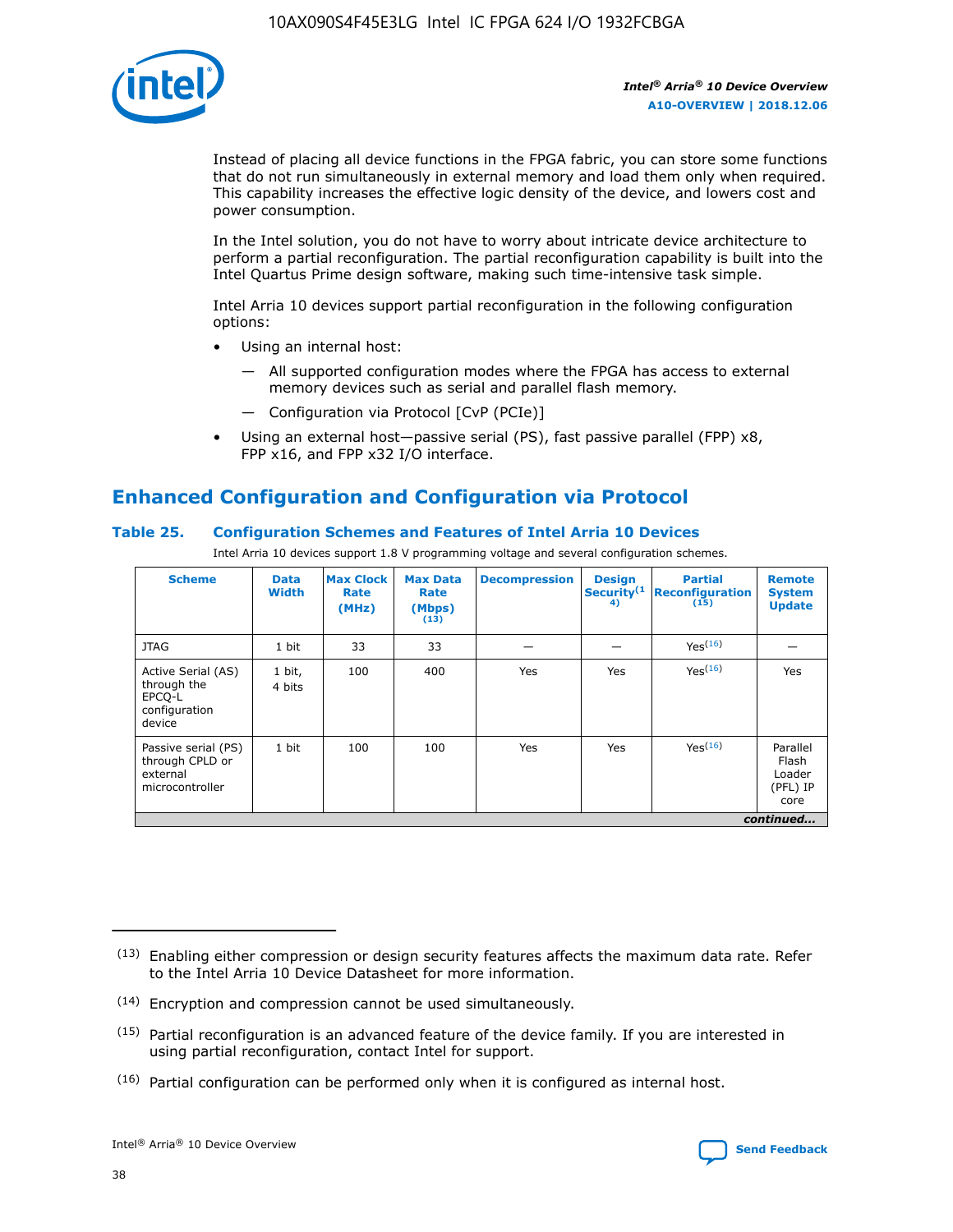

| <b>Scheme</b>                                    | <b>Data</b><br><b>Width</b> | <b>Max Clock</b><br>Rate<br>(MHz) | <b>Max Data</b><br>Rate<br>(Mbps)<br>(13) | <b>Decompression</b> | <b>Design</b><br>Security <sup>(1</sup><br>4) | <b>Partial</b><br><b>Reconfiguration</b><br>(15) | <b>Remote</b><br><b>System</b><br><b>Update</b> |
|--------------------------------------------------|-----------------------------|-----------------------------------|-------------------------------------------|----------------------|-----------------------------------------------|--------------------------------------------------|-------------------------------------------------|
| Fast passive                                     | 8 bits                      | 100                               | 3200                                      | <b>Yes</b>           | Yes                                           | Yes(17)                                          | PFL IP                                          |
| parallel (FPP)<br>through CPLD or                | 16 bits                     |                                   |                                           | Yes                  | Yes                                           |                                                  | core                                            |
| external<br>microcontroller                      | 32 bits                     |                                   |                                           | Yes                  | Yes                                           |                                                  |                                                 |
| Configuration via                                | 16 bits                     | 100                               | 3200                                      | Yes                  | Yes                                           | Yes <sup>(17)</sup>                              |                                                 |
| <b>HPS</b>                                       | 32 bits                     |                                   |                                           | Yes                  | Yes                                           |                                                  |                                                 |
| Configuration via<br>Protocol [CvP<br>$(PCIe^*)$ | x1, x2,<br>x4, x8<br>lanes  |                                   | 8000                                      | Yes                  | Yes                                           | Yes <sup>(16)</sup>                              |                                                 |

You can configure Intel Arria 10 devices through PCIe using Configuration via Protocol (CvP). The Intel Arria 10 CvP implementation conforms to the PCIe 100 ms power-up-to-active time requirement.

#### **Related Information**

[Configuration via Protocol \(CvP\) Implementation in Intel FPGAs User Guide](https://www.intel.com/content/www/us/en/programmable/documentation/dsu1441819344145.html#dsu1442269728522) Provides more information about the CvP configuration scheme.

# **SEU Error Detection and Correction**

Intel Arria 10 devices offer robust and easy-to-use single-event upset (SEU) error detection and correction circuitry.

The detection and correction circuitry includes protection for Configuration RAM (CRAM) programming bits and user memories. The CRAM is protected by a continuously running CRC error detection circuit with integrated ECC that automatically corrects one or two errors and detects higher order multi-bit errors. When more than two errors occur, correction is available through reloading of the core programming file, providing a complete design refresh while the FPGA continues to operate.

The physical layout of the Intel Arria 10 CRAM array is optimized to make the majority of multi-bit upsets appear as independent single-bit or double-bit errors which are automatically corrected by the integrated CRAM ECC circuitry. In addition to the CRAM protection, the M20K memory blocks also include integrated ECC circuitry and are layout-optimized for error detection and correction. The MLAB does not have ECC.

(14) Encryption and compression cannot be used simultaneously.

<sup>(17)</sup> Supported at a maximum clock rate of 100 MHz.



 $(13)$  Enabling either compression or design security features affects the maximum data rate. Refer to the Intel Arria 10 Device Datasheet for more information.

 $(15)$  Partial reconfiguration is an advanced feature of the device family. If you are interested in using partial reconfiguration, contact Intel for support.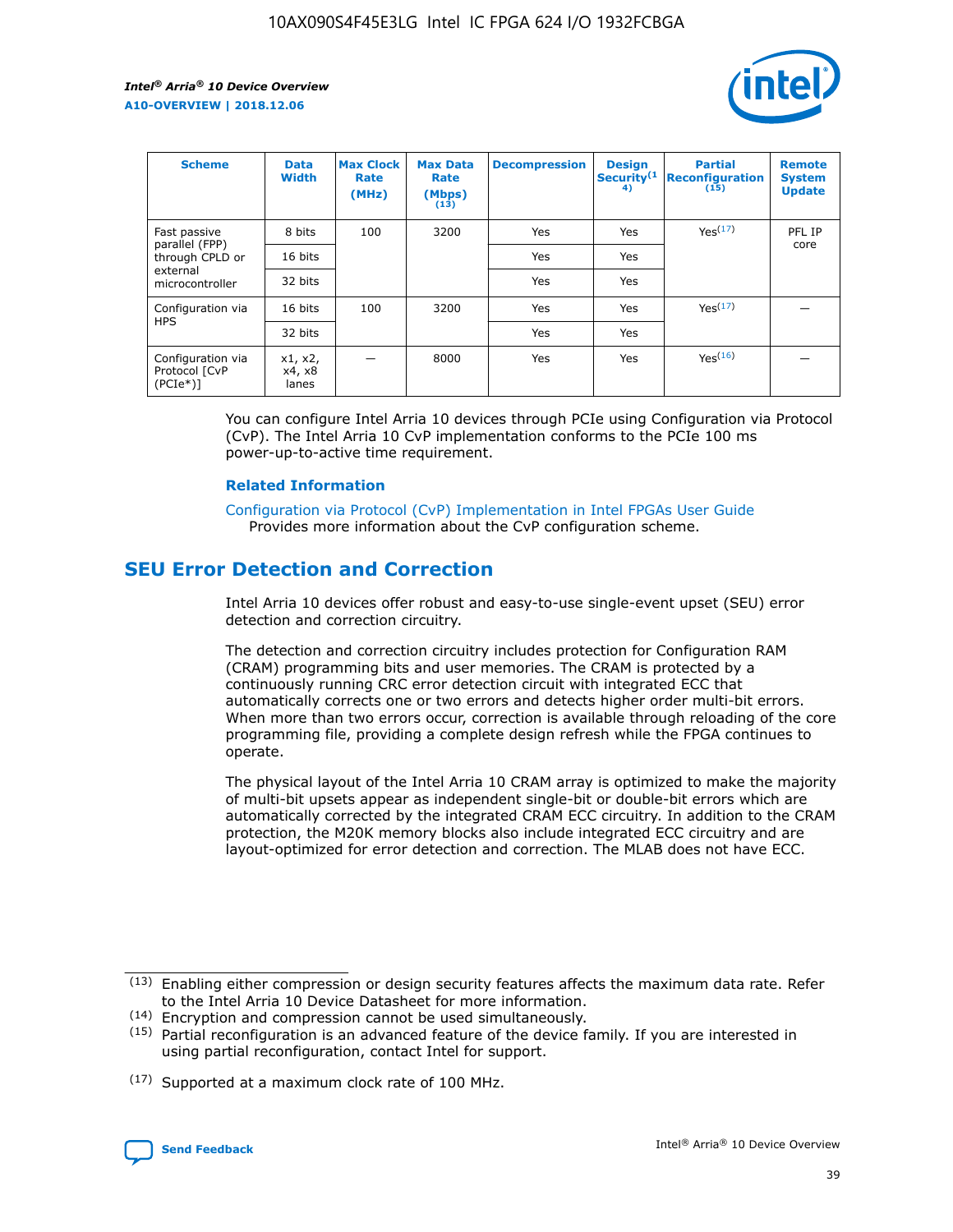

# **Power Management**

Intel Arria 10 devices leverage the advanced 20 nm process technology, a low 0.9 V core power supply, an enhanced core architecture, and several optional power reduction techniques to reduce total power consumption by as much as 40% compared to Arria V devices and as much as 60% compared to Stratix V devices.

The optional power reduction techniques in Intel Arria 10 devices include:

- **SmartVID**—a code is programmed into each device during manufacturing that allows a smart regulator to operate the device at lower core  $V_{CC}$  while maintaining performance
- **Programmable Power Technology**—non-critical timing paths are identified by the Intel Quartus Prime software and the logic in these paths is biased for low power instead of high performance
- **Low Static Power Options**—devices are available with either standard static power or low static power while maintaining performance

Furthermore, Intel Arria 10 devices feature Intel's industry-leading low power transceivers and include a number of hard IP blocks that not only reduce logic resources but also deliver substantial power savings compared to soft implementations. In general, hard IP blocks consume up to 90% less power than the equivalent soft logic implementations.

# **Incremental Compilation**

The Intel Quartus Prime software incremental compilation feature reduces compilation time and helps preserve performance to ease timing closure. The incremental compilation feature enables the partial reconfiguration flow for Intel Arria 10 devices.

Incremental compilation supports top-down, bottom-up, and team-based design flows. This feature facilitates modular, hierarchical, and team-based design flows where different designers compile their respective design sections in parallel. Furthermore, different designers or IP providers can develop and optimize different blocks of the design independently. These blocks can then be imported into the top level project.

# **Document Revision History for Intel Arria 10 Device Overview**

| <b>Document</b><br><b>Version</b> | <b>Changes</b>                                                                                                                                                                                                                                                              |
|-----------------------------------|-----------------------------------------------------------------------------------------------------------------------------------------------------------------------------------------------------------------------------------------------------------------------------|
| 2018.12.06                        | Added links to Intel Arria 10 device errata documents.<br>Removed automotive temperature option from the Intel Arria 10 GX devices.<br>Removed -3 fabric speed grade from the Intel Arria 10 GT devices.<br>Updated power options for the Intel Arria 10 GX and GT devices. |
| 2018.04.09                        | Updated the lowest $V_{CC}$ from 0.83 V to 0.82 V in the topic listing a summary of the device features.                                                                                                                                                                    |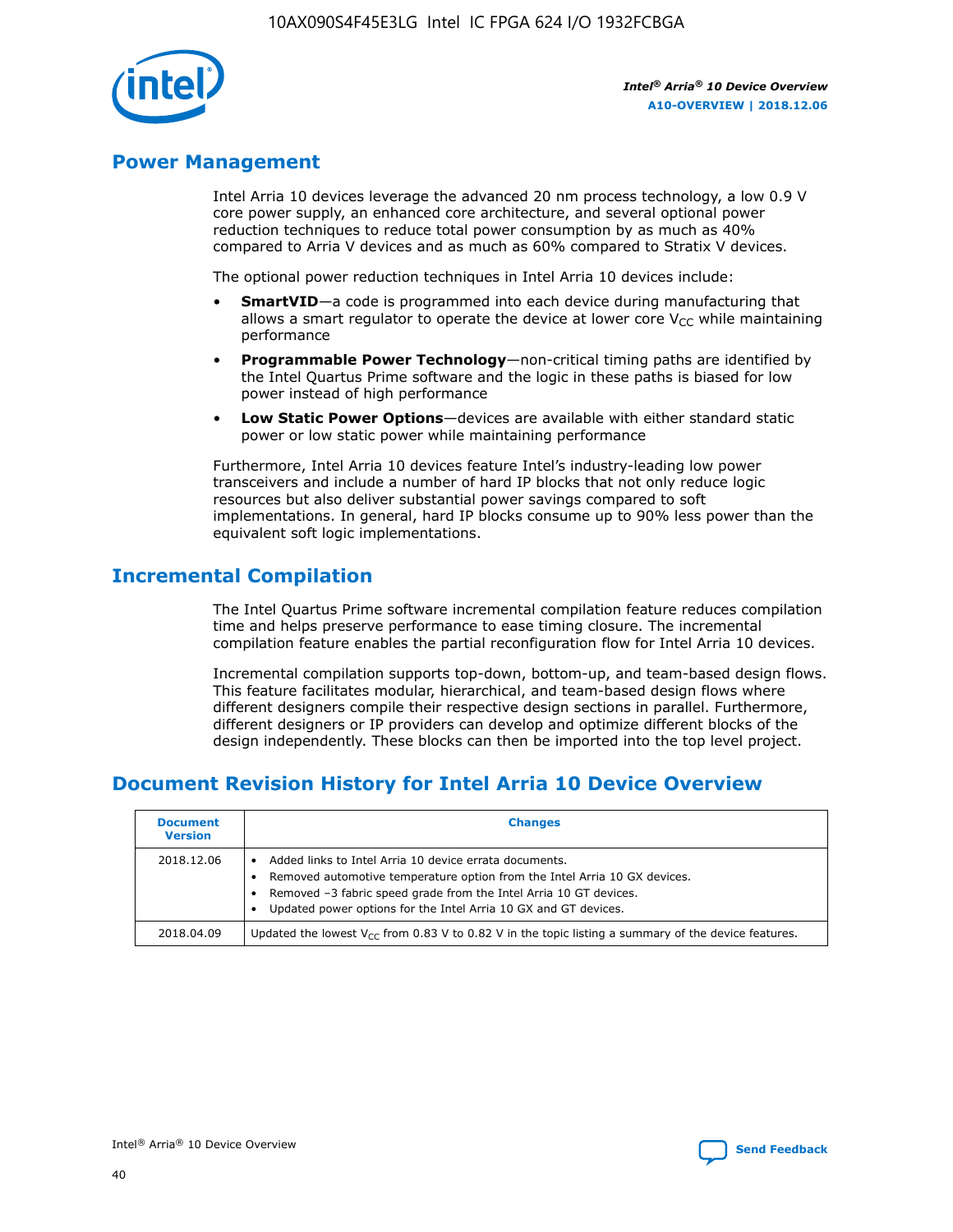*Intel® Arria® 10 Device Overview* **A10-OVERVIEW | 2018.12.06**



| <b>Date</b>    | <b>Version</b> | <b>Changes</b>                                                                                                                                                                                                                                                                                                                                                                                                                                                                                                                                                                                                                                                                                                                                                                                                                                                                                                                                                            |
|----------------|----------------|---------------------------------------------------------------------------------------------------------------------------------------------------------------------------------------------------------------------------------------------------------------------------------------------------------------------------------------------------------------------------------------------------------------------------------------------------------------------------------------------------------------------------------------------------------------------------------------------------------------------------------------------------------------------------------------------------------------------------------------------------------------------------------------------------------------------------------------------------------------------------------------------------------------------------------------------------------------------------|
| January 2018   | 2018.01.17     | Updated the maximum data rate for HPS (Intel Arria 10 SX devices<br>external memory interface DDR3 controller from 2,166 Mbps to 2,133<br>Mbps.<br>Updated maximum frequency supported for half rate QDRII and QDRII<br>+ SRAM to 633 MHz in Memory Standards Supported by the Soft<br>Memory Controller table.<br>Updated transceiver backplane capability to 12.5 Gbps.<br>$\bullet$<br>Removed transceiver speed grade 5 in Sample Ordering Core and<br>Available Options for Intel Arria 10 GX Devices figure.<br>Removed package code 40, low static power, SmartVID, industrial, and<br>military operating temperature support from Sample Ordering Core and<br>Available Options for Intel Arria 10 GT Devices figure.<br>Updated short reach transceiver rate for Intel Arria 10 GT devices to<br>25.8 Gbps.<br>Removed On-Die Instrumentation - EyeQ and Jitter Margin Tool<br>support from PMA Features of the Transceivers in Intel Arria 10 Devices<br>table. |
| September 2017 | 2017.09.20     | Updated the maximum speed of the DDR4 external memory interface from<br>1,333 MHz/2,666 Mbps to 1,200 MHz/2,400 Mbps.                                                                                                                                                                                                                                                                                                                                                                                                                                                                                                                                                                                                                                                                                                                                                                                                                                                     |
| July 2017      | 2017.07.13     | Corrected the automotive temperature range in the figure showing the<br>available options for the Intel Arria 10 GX devices from "-40°C to 100°C"<br>to "-40°C to 125°C".                                                                                                                                                                                                                                                                                                                                                                                                                                                                                                                                                                                                                                                                                                                                                                                                 |
| July 2017      | 2017.07.06     | Added automotive temperature option to Intel Arria 10 GX device family.                                                                                                                                                                                                                                                                                                                                                                                                                                                                                                                                                                                                                                                                                                                                                                                                                                                                                                   |
| May 2017       | 2017.05.08     | Corrected protocol names with "1588" to "IEEE 1588v2".<br>$\bullet$<br>Updated the vertical migration table to remove vertical migration<br>$\bullet$<br>between Intel Arria 10 GX and Intel Arria 10 SX device variants.<br>Removed all "Preliminary" marks.<br>$\bullet$                                                                                                                                                                                                                                                                                                                                                                                                                                                                                                                                                                                                                                                                                                |
| March 2017     | 2017.03.15     | Removed the topic about migration from Intel Arria 10 to Intel Stratix<br>10 devices.<br>Rebranded as Intel.<br>$\bullet$                                                                                                                                                                                                                                                                                                                                                                                                                                                                                                                                                                                                                                                                                                                                                                                                                                                 |
| October 2016   | 2016.10.31     | Removed package F36 from Intel Arria 10 GX devices.<br>Updated Intel Arria 10 GT sample ordering code and maximum GX<br>$\bullet$<br>transceiver count. Intel Arria 10 GT devices are available only in the<br>SF45 package option with a maximum of 72 transceivers.                                                                                                                                                                                                                                                                                                                                                                                                                                                                                                                                                                                                                                                                                                     |
| May 2016       | 2016.05.02     | Updated the FPGA Configuration and HPS Booting topic.<br>$\bullet$<br>Remove V <sub>CC</sub> PowerManager from the Summary of Features, Power<br>Management and Arria 10 Device Variants and packages topics. This<br>feature is no longer supported in Arria 10 devices.<br>Removed LPDDR3 from the Memory Standards Supported by the HPS<br>Hard Memory Controller table in the Memory Standards Supported by<br>Intel Arria 10 Devices topic. This standard is only supported by the<br>FPGA.<br>Removed transceiver speed grade 5 from the Device Variants and<br>Packages topic for Arria 10 GX and SX devices.                                                                                                                                                                                                                                                                                                                                                      |
| February 2016  | 2016.02.11     | Changed the maximum Arria 10 GT datarate to 25.8 Gbps and the<br>minimum datarate to 1 Gbps globally.<br>Revised the state for Core clock networks in the Summary of Features<br>$\bullet$<br>topic.<br>Changed the transceiver parameters in the "Summary of Features for<br>$\bullet$<br>Arria 10 Devices" table.<br>• Changed the transceiver parameters in the "Maximum Resource Counts<br>for Arria 10 GT Devices" table.<br>Changed the package availability for GT devices in the "Package Plan<br>for Arria 10 GT Devices" table.<br>Changed the package configurations for GT devices in the "Migration"<br>Capability Across Arria 10 Product Lines" figure.<br>continued                                                                                                                                                                                                                                                                                       |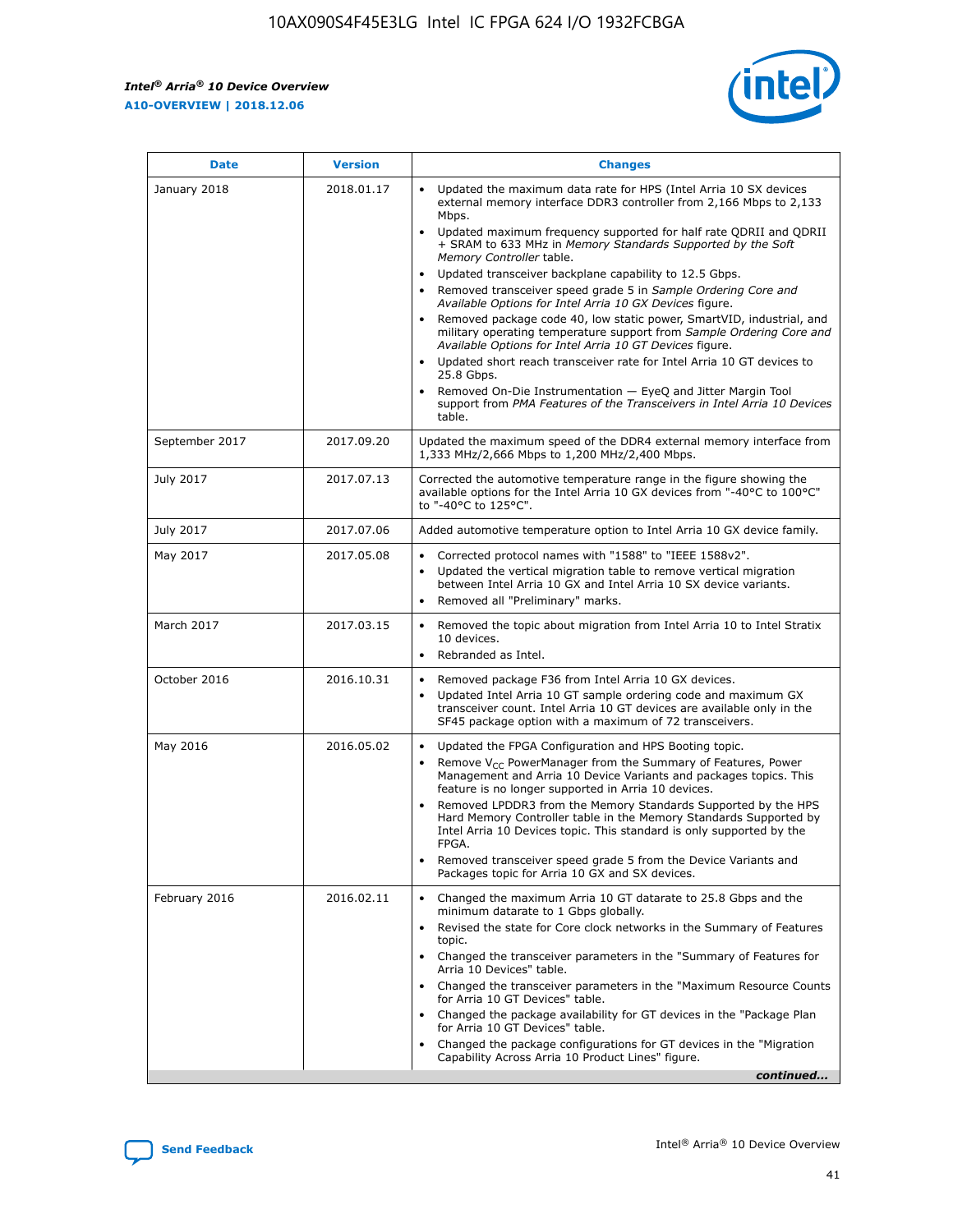

| <b>Date</b>   | <b>Version</b> | <b>Changes</b>                                                                                                                                                               |
|---------------|----------------|------------------------------------------------------------------------------------------------------------------------------------------------------------------------------|
|               |                | Changed transceiver parameters in the "Low Power Serial Transceivers"<br>$\bullet$<br>section.                                                                               |
|               |                | • Changed the transceiver descriptions in the "Device Variants for the<br>Arria 10 Device Family" table.                                                                     |
|               |                | • Changed the "Sample Ordering Code and Available Options for Arria 10<br>GT Devices" figure.                                                                                |
|               |                | Changed the datarates for GT devices in the "PMA Features" section.                                                                                                          |
|               |                | Changed the datarates for GT devices in the "PCS Features" section.<br>$\bullet$                                                                                             |
| December 2015 | 2015.12.14     | Updated the number of M20K memory blocks for Arria 10 GX 660 from<br>2133 to 2131 and corrected the total RAM bit from 48,448 Kb to<br>48,408 Kb.                            |
|               |                | Corrected the number of DSP blocks for Arria 10 GX 660 from 1688 to<br>$\bullet$<br>1687 in the table listing floating-point arithmetic resources.                           |
| November 2015 | 2015.11.02     | Updated the maximum resources for Arria 10 GX 220, GX 320, GX 480,<br>GX 660, SX 220, SX 320, SX 480, and SX 660.                                                            |
|               |                | Updated resource count for Arria 10 GX 320, GX 480, GX 660, SX 320,<br>SX 480, a SX 660 devices in Number of Multipliers in Intel Arria 10<br><b>Devices</b> table.          |
|               |                | Updated the available options for Arria 10 GX, GT, and SX.<br>$\bullet$                                                                                                      |
|               |                | Changed instances of Quartus II to Quartus Prime.<br>$\bullet$                                                                                                               |
| June 2015     | 2015.06.15     | Corrected label for Intel Arria 10 GT product lines in the vertical migration<br>figure.                                                                                     |
| May 2015      | 2015.05.15     | Corrected the DDR3 half rate and quarter rate maximum frequencies in the<br>table that lists the memory standards supported by the Intel Arria 10 hard<br>memory controller. |
| May 2015      | 2015.05.04     | • Added support for 13.5G JESD204b in the Summary of Features table.                                                                                                         |
|               |                | Added a link to Arria 10 GT Channel Usage in the Arria 10 GT Package<br>$\bullet$<br>Plan topic.                                                                             |
|               |                | • Added a note to the table, Maximum Resource Counts for Arria 10 GT<br>devices.                                                                                             |
|               |                | • Updated the power requirements of the transceivers in the Low Power<br>Serial Transceivers topic.                                                                          |
| January 2015  | 2015.01.23     | • Added floating point arithmetic features in the Summary of Features<br>table.                                                                                              |
|               |                | • Updated the total embedded memory from 38.38 megabits (Mb) to<br>65.6 Mb.                                                                                                  |
|               |                | • Updated the table that lists the memory standards supported by Intel<br>Arria 10 devices.                                                                                  |
|               |                | Removed support for DDR3U, LPDDR3 SDRAM, RLDRAM 2, and DDR2.                                                                                                                 |
|               |                | Moved RLDRAM 3 support from hard memory controller to soft memory<br>controller. RLDRAM 3 support uses hard PHY with soft memory<br>controller.                              |
|               |                | Added soft memory controller support for QDR IV.                                                                                                                             |
|               |                | Updated the maximum resource count table to include the number of<br>hard memory controllers available in each device variant.                                               |
|               |                | Updated the transceiver PCS data rate from 12.5 Gbps to 12 Gbps.                                                                                                             |
|               |                | Updated the max clock rate of PS, FPP x8, FPP x16, and Configuration<br>via HPS from 125 MHz to 100 MHz.                                                                     |
|               |                | Added a feature for fractional synthesis PLLs: PLL cascading.                                                                                                                |
|               |                | Updated the HPS programmable general-purpose I/Os from 54 to 62.<br>$\bullet$                                                                                                |
|               |                | continued                                                                                                                                                                    |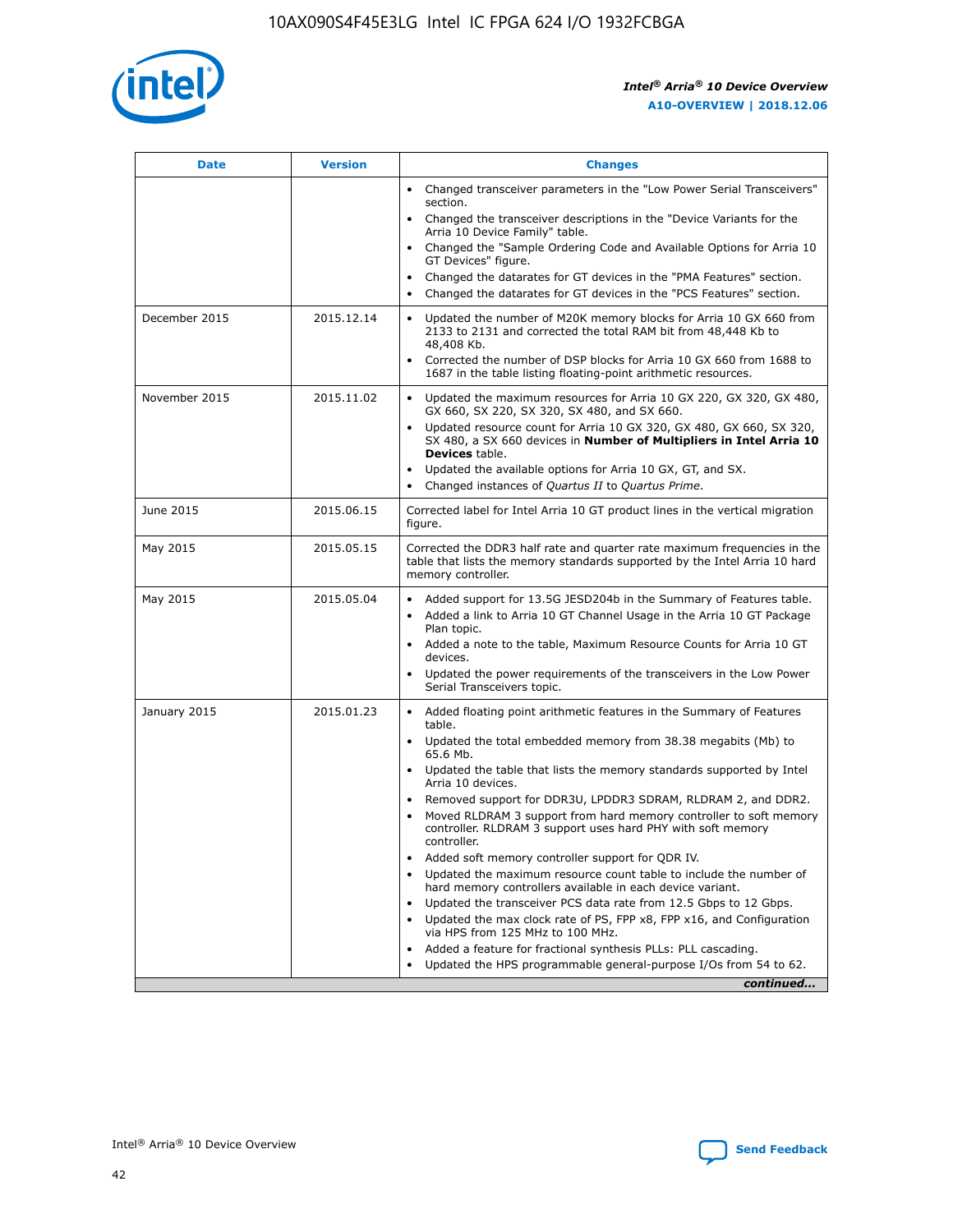r



| <b>Date</b>    | <b>Version</b> | <b>Changes</b>                                                                                                                                                                                                                                                                                                                                                                                                                                                                                                                         |
|----------------|----------------|----------------------------------------------------------------------------------------------------------------------------------------------------------------------------------------------------------------------------------------------------------------------------------------------------------------------------------------------------------------------------------------------------------------------------------------------------------------------------------------------------------------------------------------|
| September 2014 | 2014.09.30     | Corrected the 3 V I/O and LVDS I/O counts for F35 and F36 packages<br>of Arria 10 GX.<br>Corrected the 3 V I/O, LVDS I/O, and transceiver counts for the NF40<br>$\bullet$<br>package of the Arria GX 570 and 660.<br>Removed 3 V I/O, LVDS I/O, and transceiver counts for the NF40<br>package of the Arria GX 900 and 1150. The NF40 package is not<br>available for Arria 10 GX 900 and 1150.                                                                                                                                       |
| August 2014    | 2014.08.18     | Updated Memory (Kb) M20K maximum resources for Arria 10 GX 660<br>devices from 42,660 to 42,620.<br>Added GPIO columns consisting of LVDS I/O Bank and 3V I/O Bank in<br>$\bullet$<br>the Package Plan table.<br>Added how to use memory interface clock frequency higher than 533<br>$\bullet$<br>MHz in the I/O vertical migration.<br>Added information to clarify that RLDRAM3 support uses hard PHY with<br>$\bullet$<br>soft memory controller.<br>Added variable precision DSP blocks support for floating-point<br>arithmetic. |
| June 2014      | 2014.06.19     | Updated number of dedicated I/Os in the HPS block to 17.                                                                                                                                                                                                                                                                                                                                                                                                                                                                               |
| February 2014  | 2014.02.21     | Updated transceiver speed grade options for GT devices in Figure 2.                                                                                                                                                                                                                                                                                                                                                                                                                                                                    |
| February 2014  | 2014.02.06     | Updated data rate for Arria 10 GT devices from 28.1 Gbps to 28.3 Gbps.                                                                                                                                                                                                                                                                                                                                                                                                                                                                 |
| December 2013  | 2013.12.10     | Updated the HPS memory standards support from LPDDR2 to LPDDR3.<br>Updated HPS block diagram to include dedicated HPS I/O and FPGA<br>$\bullet$<br>Configuration blocks as well as repositioned SD/SDIO/MMC, DMA, SPI<br>and NAND Flash with ECC blocks.                                                                                                                                                                                                                                                                               |
| December 2013  | 2013.12.02     | Initial release.                                                                                                                                                                                                                                                                                                                                                                                                                                                                                                                       |